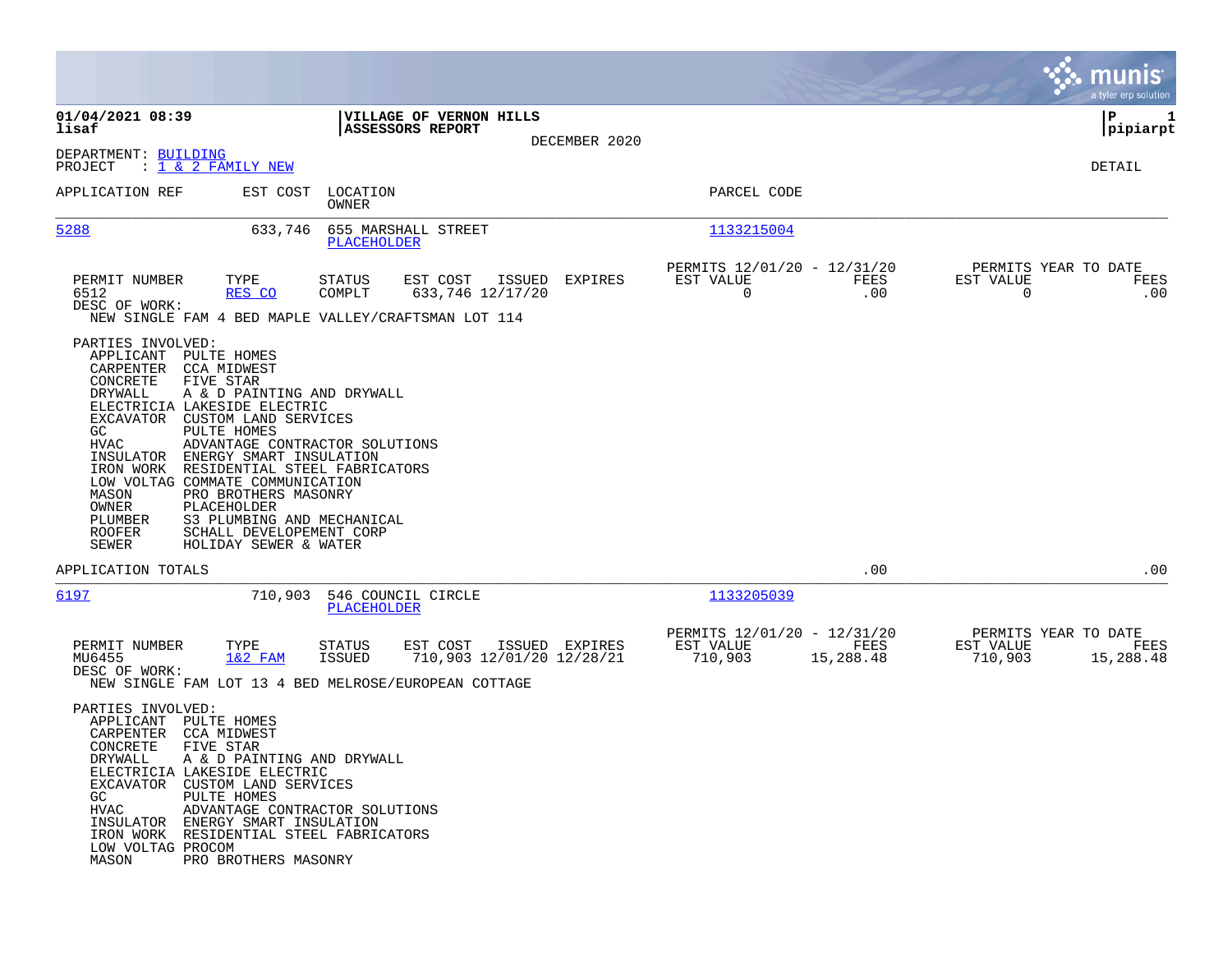|                                                                                                                                                                                                                                                                                                                                                                                                                                                                                                                                                                               | munis<br>a tyler erp solution                                                                                                                        |
|-------------------------------------------------------------------------------------------------------------------------------------------------------------------------------------------------------------------------------------------------------------------------------------------------------------------------------------------------------------------------------------------------------------------------------------------------------------------------------------------------------------------------------------------------------------------------------|------------------------------------------------------------------------------------------------------------------------------------------------------|
| 01/04/2021 08:39<br><b>VILLAGE OF VERNON HILLS</b><br>lisaf<br><b>ASSESSORS REPORT</b><br>DECEMBER 2020                                                                                                                                                                                                                                                                                                                                                                                                                                                                       | l P<br>$\mathbf{2}$<br> pipiarpt                                                                                                                     |
| DEPARTMENT: BUILDING<br>$: 1 \& 2$ FAMILY NEW<br>PROJECT                                                                                                                                                                                                                                                                                                                                                                                                                                                                                                                      | <b>DETAIL</b>                                                                                                                                        |
| EST COST LOCATION<br>APPLICATION REF<br>OWNER                                                                                                                                                                                                                                                                                                                                                                                                                                                                                                                                 | PARCEL CODE                                                                                                                                          |
| <b>PLACEHOLDER</b><br>OWNER<br>PLUMBER<br>S3 PLUMBING AND MECHANICAL<br><b>ROOFER</b><br>SCHALL DEVELOPEMENT CORP<br>SEWER<br>HOLIDAY SEWER & WATER                                                                                                                                                                                                                                                                                                                                                                                                                           |                                                                                                                                                      |
| APPLICATION TOTALS                                                                                                                                                                                                                                                                                                                                                                                                                                                                                                                                                            | 15,288.48<br>15,288.48                                                                                                                               |
| 6285<br>760,407 631 MARSHALL STREET<br><b>PLACEHOLDER</b>                                                                                                                                                                                                                                                                                                                                                                                                                                                                                                                     | 1133215002                                                                                                                                           |
| PERMIT NUMBER<br>TYPE<br><b>STATUS</b><br>EST COST<br>ISSUED EXPIRES<br>MU6456<br>$1&2$ FAM<br><b>ISSUED</b><br>760,407 12/01/20 12/30/21                                                                                                                                                                                                                                                                                                                                                                                                                                     | PERMITS 12/01/20 - 12/31/20<br>PERMITS YEAR TO DATE<br>FEES<br>EST VALUE<br>EST VALUE<br>FEES<br>760,407<br>16,886.74<br>760,407<br>16,886.74        |
| DESC OF WORK:<br>NEW SINGLE FAMILY LOT 112 5 BED WILLWOOD/CRAFTSMAN                                                                                                                                                                                                                                                                                                                                                                                                                                                                                                           |                                                                                                                                                      |
| PARTIES INVOLVED:<br>APPLICANT PULTE HOMES<br>CARPENTER CCA MIDWEST<br>FIVE STAR<br>CONCRETE<br>DRYWALL<br>A&D HOME IMPROVEMENT LLC<br>ELECTRICIA LAKESIDE ELECTRIC<br>EXCAVATOR CUSTOM LAND SERVICES<br>GC<br>PULTE HOMES<br><b>HVAC</b><br>ADVANTAGE CONTRACTOR SOLUTIONS<br>INSULATOR ENERGY SMART INSULATION<br>IRON WORK RESIDENTIAL STEEL FABRICATORS<br>LOW VOLTAG PROCOM<br>MASON<br>PRO BROTHERS MASONRY<br>OWNER<br>PLACEHOLDER<br>PLUMBER<br>S3 PLUMBING AND MECHANICAL<br>PULTE HOMES<br>PAYER<br><b>ROOFER</b><br>RABY ROOFING<br>SEWER<br>HOLIDAY SEWER & WATER |                                                                                                                                                      |
| APPLICATION TOTALS                                                                                                                                                                                                                                                                                                                                                                                                                                                                                                                                                            | 16,886.74<br>16,886.74                                                                                                                               |
| 6289<br>675,250 608 MARSHALL STREET<br>PLACEHOLDER                                                                                                                                                                                                                                                                                                                                                                                                                                                                                                                            | 1133205042                                                                                                                                           |
| PERMIT NUMBER<br>TYPE<br><b>STATUS</b><br>EST COST<br>ISSUED EXPIRES<br>$1&2$ FAM<br>675,250 12/01/20 12/30/21<br>MU6458<br>ISSUED<br>DESC OF WORK:<br>NEW SINGLE FAMILY LOT 10 4 BED MAPLE VALLEY/CRAFTSMAN                                                                                                                                                                                                                                                                                                                                                                  | PERMITS 12/01/20 - 12/31/20<br>PERMITS YEAR TO DATE<br>EST VALUE<br>EST VALUE<br>FEES<br><b>FEES</b><br>675,250<br>14,512.08<br>675,250<br>14,512.08 |
| PARTIES INVOLVED:<br>APPLICANT PULTE HOMES<br>CARPENTER CCA MIDWEST<br>CONCRETE<br>FIVE STAR<br>DRYWALL<br>A&D HOME IMPROVEMENT LLC<br>ELECTRICIA LAKESIDE ELECTRIC                                                                                                                                                                                                                                                                                                                                                                                                           |                                                                                                                                                      |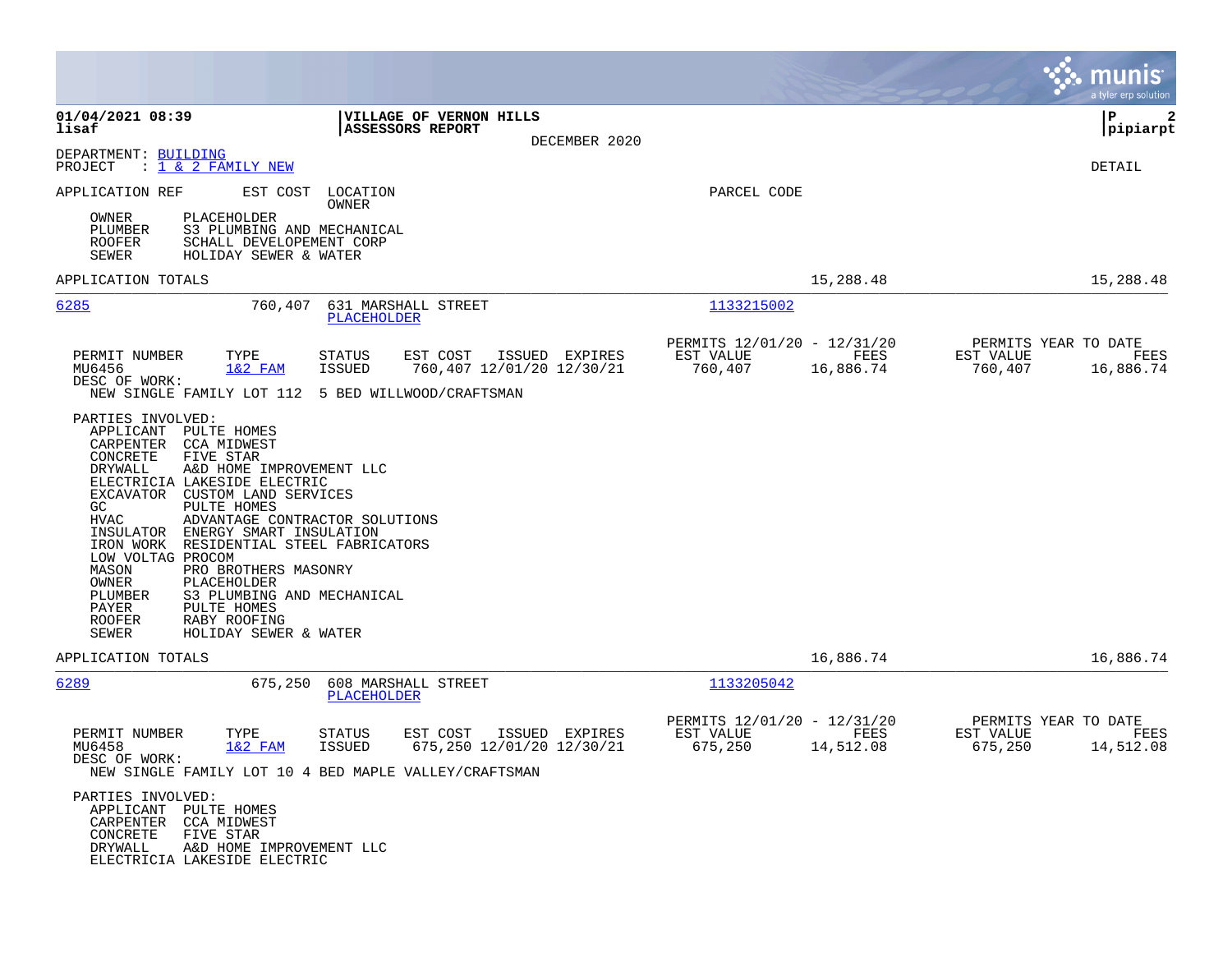|                                                                                                                                                                                                                                                                                                                                                                                                                                                                                                                                                              |                                                                                                                                                                                                                                                                                                                                                                                                                                                                                                                                                    |                                                     |                                                                                                                          | munis<br>a tyler erp solution                                     |
|--------------------------------------------------------------------------------------------------------------------------------------------------------------------------------------------------------------------------------------------------------------------------------------------------------------------------------------------------------------------------------------------------------------------------------------------------------------------------------------------------------------------------------------------------------------|----------------------------------------------------------------------------------------------------------------------------------------------------------------------------------------------------------------------------------------------------------------------------------------------------------------------------------------------------------------------------------------------------------------------------------------------------------------------------------------------------------------------------------------------------|-----------------------------------------------------|--------------------------------------------------------------------------------------------------------------------------|-------------------------------------------------------------------|
| 01/04/2021 08:39<br>lisaf                                                                                                                                                                                                                                                                                                                                                                                                                                                                                                                                    | <b>VILLAGE OF VERNON HILLS</b><br><b>ASSESSORS REPORT</b><br>DECEMBER 2020                                                                                                                                                                                                                                                                                                                                                                                                                                                                         |                                                     |                                                                                                                          | l P<br>3<br> pipiarpt                                             |
| DEPARTMENT: BUILDING<br>PROJECT<br>: <u>1 &amp; 2 FAMILY NEW</u>                                                                                                                                                                                                                                                                                                                                                                                                                                                                                             |                                                                                                                                                                                                                                                                                                                                                                                                                                                                                                                                                    |                                                     |                                                                                                                          | DETAIL                                                            |
| APPLICATION REF<br>EXCAVATOR CUSTOM LAND SERVICES<br>PULTE HOMES<br>GC<br>HVAC<br>ADVANTAGE CONTRACTOR SOLUTIONS<br>INSULATOR ENERGY SMART INSULATION<br>IRON WORK RESIDENTIAL STEEL FABRICATORS<br>LOW VOLTAG PROCOM<br>PRO BROTHERS MASONRY<br>MASON<br>OWNER<br>PLACEHOLDER<br>S3 PLUMBING AND MECHANICAL<br>PLUMBER<br><b>ROOFER</b><br>RABY ROOFING<br><b>SEWER</b><br>HOLIDAY SEWER & WATER                                                                                                                                                            | EST COST LOCATION<br>OWNER                                                                                                                                                                                                                                                                                                                                                                                                                                                                                                                         | PARCEL CODE                                         |                                                                                                                          |                                                                   |
| APPLICATION TOTALS                                                                                                                                                                                                                                                                                                                                                                                                                                                                                                                                           |                                                                                                                                                                                                                                                                                                                                                                                                                                                                                                                                                    |                                                     | 14,512.08                                                                                                                | 14,512.08                                                         |
| 6308                                                                                                                                                                                                                                                                                                                                                                                                                                                                                                                                                         | 685,363 657 CUNEO BOULEVARD<br>PLACEHOLDER                                                                                                                                                                                                                                                                                                                                                                                                                                                                                                         | 1133216004                                          |                                                                                                                          |                                                                   |
| PERMIT NUMBER<br>TYPE<br>MU6457<br>$1&2$ FAM<br>DESC OF WORK:<br>SINGLE FAMILY LOT 125 WILLWOOD/CT3M ELEV 4 BDR                                                                                                                                                                                                                                                                                                                                                                                                                                              | <b>STATUS</b><br>EST COST ISSUED EXPIRES<br><b>ISSUED</b><br>685,363 12/01/20 12/16/21                                                                                                                                                                                                                                                                                                                                                                                                                                                             | PERMITS 12/01/20 - 12/31/20<br>EST VALUE<br>685,363 | <b>EXECUTE: EXECUTE: EXECUTE: EXECUTE: EXECUTE: EXECUTE: EXECUTE: EXECUTE: EXECUTE: EXECUTE: EXECUTE: E</b><br>14,850.48 | PERMITS YEAR TO DATE<br>EST VALUE<br>FEES<br>685,363<br>14,850.48 |
| PARTIES INVOLVED:<br>APPLICANT PULTE HOMES<br>CARPENTER CCA MIDWEST<br>FIVE STAR<br>CONCRETE<br>A&D HOME IMPROVEMENT LLC<br>DRYWALL<br>ELECTRICIA LAKESIDE ELECTRIC<br>EXCAVATOR CUSTOM LAND SERVICES<br>GC<br>PULTE HOMES<br>ADVANTAGE CONTRACTOR SOLUTIONS<br><b>HVAC</b><br>INSULATOR ENERGY SMART INSULATION<br>IRON WORK RESIDENTIAL STEEL FABRICATORS<br>LOW VOLTAG PROCOM<br>MASON<br>PRO BROTHERS MASONRY<br><b>OWNER</b><br>PLACEHOLDER<br>S3 PLUMBING AND MECHANICAL<br>PLUMBER<br><b>ROOFER</b><br>RABY ROOFING<br>SEWER<br>HOLIDAY SEWER & WATER |                                                                                                                                                                                                                                                                                                                                                                                                                                                                                                                                                    |                                                     |                                                                                                                          |                                                                   |
| APPLICATION TOTALS                                                                                                                                                                                                                                                                                                                                                                                                                                                                                                                                           |                                                                                                                                                                                                                                                                                                                                                                                                                                                                                                                                                    |                                                     | 14,850.48                                                                                                                | 14,850.48                                                         |
| 6348<br>675,913                                                                                                                                                                                                                                                                                                                                                                                                                                                                                                                                              | 511 COUNCIL CIRCLE<br><b>PLACEHOLDER</b>                                                                                                                                                                                                                                                                                                                                                                                                                                                                                                           | 1133213017                                          |                                                                                                                          |                                                                   |
| PERMIT NUMBER<br>TYPE<br>MU6477<br>$1&2$ FAM<br>DESC OF WORK:<br>---- -- ----                                                                                                                                                                                                                                                                                                                                                                                                                                                                                | <b>STATUS</b><br>EST COST<br>ISSUED EXPIRES<br>675,913 12/04/20 12/18/21<br>ISSUED<br>$\mathcal{L} = \mathcal{L} = \mathcal{L} = \mathcal{L} = \mathcal{L} = \mathcal{L} = \mathcal{L} = \mathcal{L} = \mathcal{L} = \mathcal{L} = \mathcal{L} = \mathcal{L} = \mathcal{L} = \mathcal{L} = \mathcal{L} = \mathcal{L} = \mathcal{L} = \mathcal{L} = \mathcal{L} = \mathcal{L} = \mathcal{L} = \mathcal{L} = \mathcal{L} = \mathcal{L} = \mathcal{L} = \mathcal{L} = \mathcal{L} = \mathcal{L} = \mathcal{L} = \mathcal{L} = \mathcal{L} = \mathcal$ | PERMITS 12/01/20 - 12/31/20<br>EST VALUE<br>675,913 | <b>EXECUTE: PEES</b><br>13,166.94                                                                                        | PERMITS YEAR TO DATE<br>EST VALUE<br>FEES<br>675,913<br>13,166.94 |

SINGLE FAMILG LOT 93 3 BED STRASBOURG/EC3G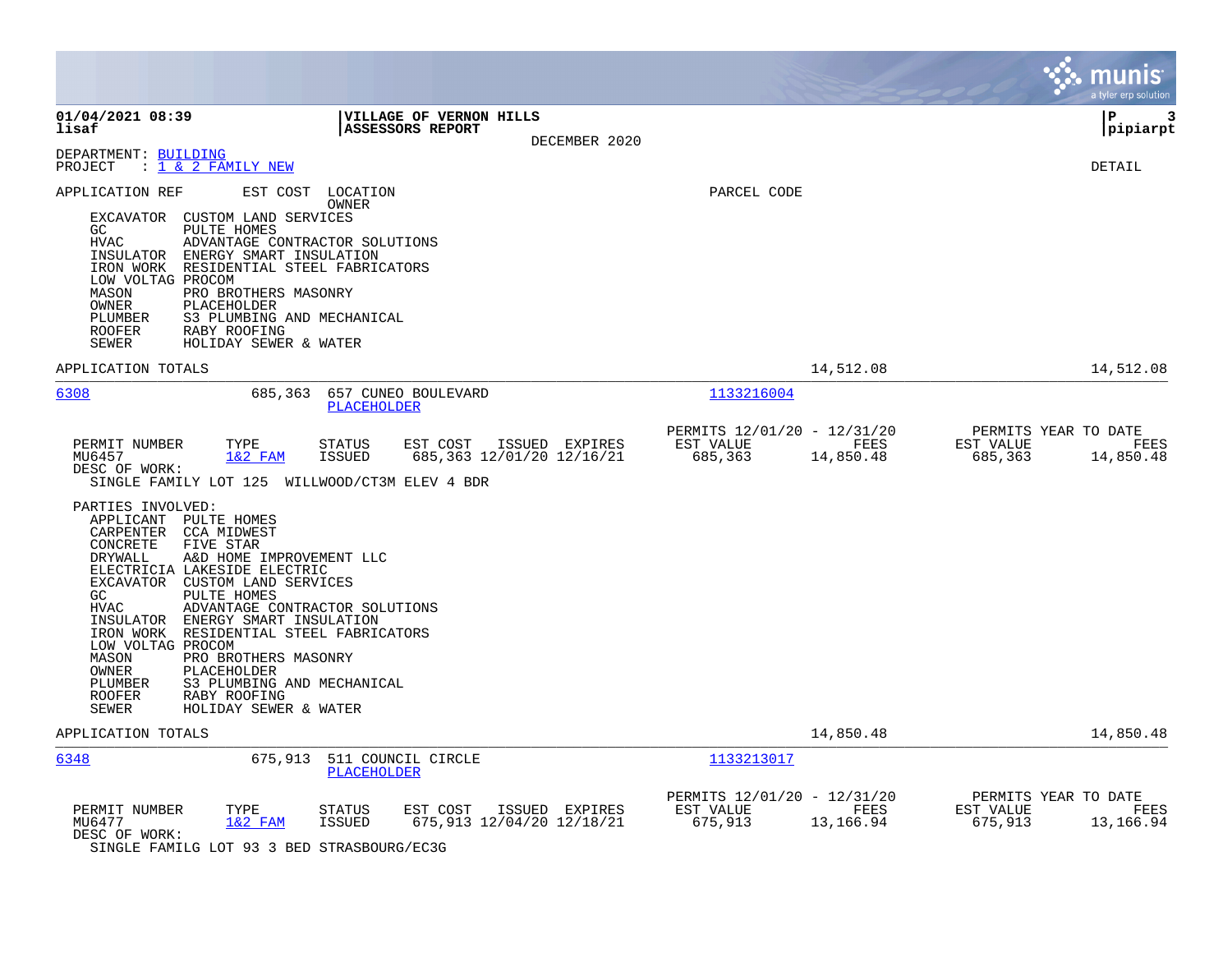|                                                                                                                                                                                                                                                                                                                                                                                                                                                                                                                                                                                                         |                                                    |               |             |                        |           | munis <sup>®</sup><br>a tyler erp solution |
|---------------------------------------------------------------------------------------------------------------------------------------------------------------------------------------------------------------------------------------------------------------------------------------------------------------------------------------------------------------------------------------------------------------------------------------------------------------------------------------------------------------------------------------------------------------------------------------------------------|----------------------------------------------------|---------------|-------------|------------------------|-----------|--------------------------------------------|
| 01/04/2021 08:39<br>lisaf                                                                                                                                                                                                                                                                                                                                                                                                                                                                                                                                                                               | VILLAGE OF VERNON HILLS<br><b>ASSESSORS REPORT</b> | DECEMBER 2020 |             |                        |           | P<br>4<br> pipiarpt                        |
| DEPARTMENT: BUILDING<br>: 1 & 2 FAMILY NEW<br>PROJECT                                                                                                                                                                                                                                                                                                                                                                                                                                                                                                                                                   |                                                    |               |             |                        |           | DETAIL                                     |
| APPLICATION REF<br>EST COST<br>PARTIES INVOLVED:<br>APPLICANT<br>CCA MIDWEST<br><b>CARPENTER</b><br>FIVE STAR<br>DRYWALL<br>A&D HOME IMPROVEMENT LLC<br>ELECTRICIA LAKESIDE ELECTRIC<br>CUSTOM LAND SERVICES<br><b>EXCAVATOR</b><br>GC<br>PULTE HOMES<br>HVAC<br>ADVANTAGE CONTRACTOR SOLUTIONS<br>INSULATOR<br>ENERGY SMART INSULATION<br>RESIDENTIAL STEEL FABRICATORS<br>IRON WORK<br>LOW VOLTAG PROCOM<br>MASON<br>PRO BROTHERS MASONRY<br>OWNER<br>PLACEHOLDER<br>PLUMBER<br>S3 PLUMBING AND MECHANICAL<br>PAYER<br>PULTE HOMES<br><b>ROOFER</b><br>RABY ROOFING<br>SEWER<br>HOLIDAY SEWER & WATER | LOCATION<br>OWNER                                  |               | PARCEL CODE |                        |           |                                            |
| APPLICATION TOTALS<br>PROJECT TOTALS                                                                                                                                                                                                                                                                                                                                                                                                                                                                                                                                                                    |                                                    |               | 3,507,836   | 13,166.94<br>74,704.72 | 3,507,836 | 13,166.94<br>74,704.72                     |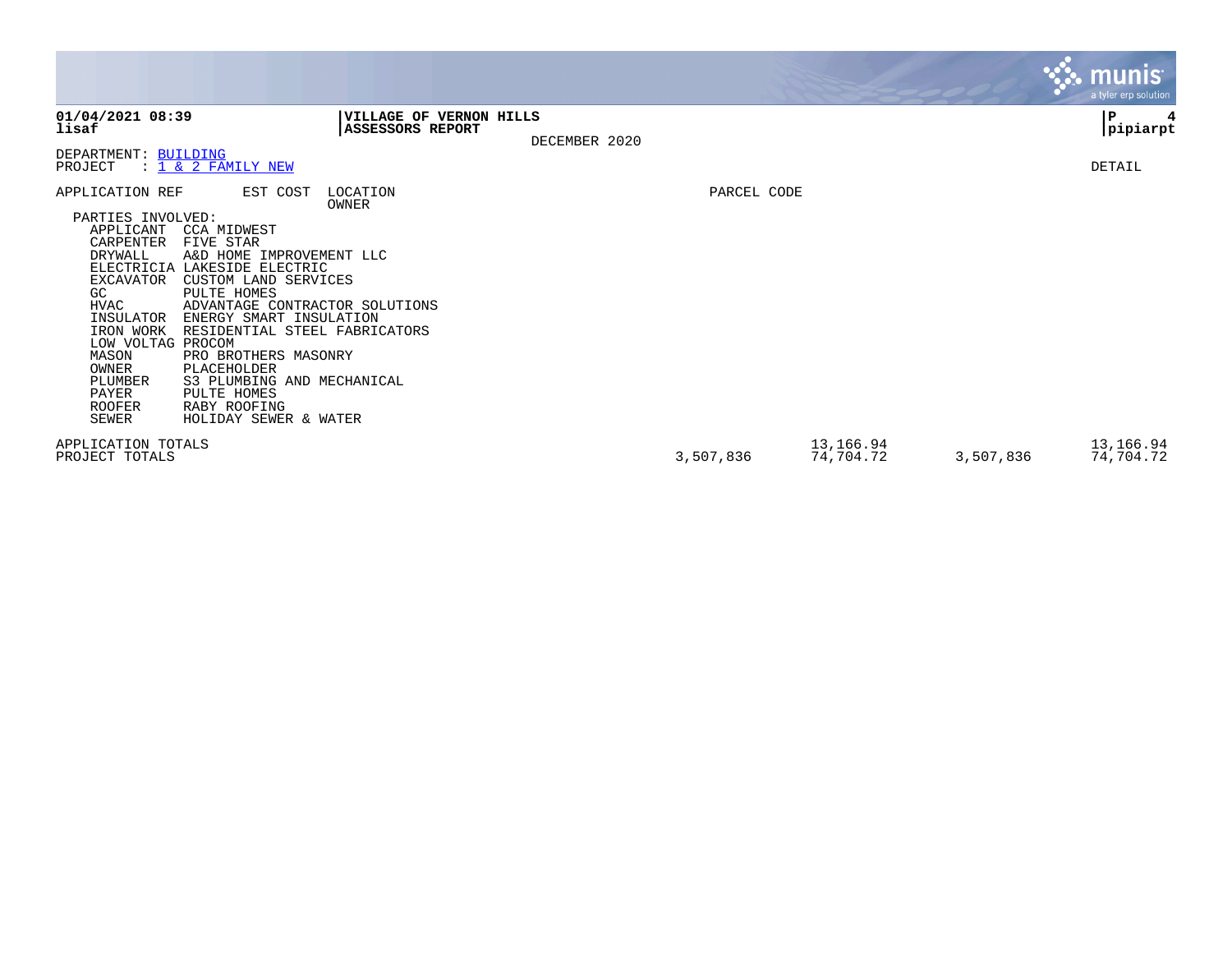|                                                                                                                                                                                                       |                                                                                                                                                                     |                                                         |                    | a tyler erp solution                                            |
|-------------------------------------------------------------------------------------------------------------------------------------------------------------------------------------------------------|---------------------------------------------------------------------------------------------------------------------------------------------------------------------|---------------------------------------------------------|--------------------|-----------------------------------------------------------------|
| 01/04/2021 08:39<br>lisaf                                                                                                                                                                             | VILLAGE OF VERNON HILLS<br>ASSESSORS REPORT<br>DECEMBER 2020                                                                                                        |                                                         |                    | lР<br>5<br> pipiarpt                                            |
| DEPARTMENT: BUILDING<br><u>COMMERCIAL ALTERATION</u><br>PROJECT                                                                                                                                       |                                                                                                                                                                     |                                                         |                    | DETAIL                                                          |
| APPLICATION REF                                                                                                                                                                                       | EST COST LOCATION<br>OWNER                                                                                                                                          | PARCEL CODE                                             |                    |                                                                 |
| 5537<br>17,000                                                                                                                                                                                        | 145 NORTH MILWAUKEE AVE 6020<br>HCP HB2 PARK @ VERNON HILLS LLC                                                                                                     | 1503301025                                              |                    |                                                                 |
| PERMIT NUMBER<br>TYPE<br>MU6529<br>CO NO FEE<br>DESC OF WORK:<br>TENANT ALTERATION UNIT 6020 TYPE C                                                                                                   | EST COST<br>ISSUED EXPIRES<br>STATUS<br>COMPLT<br>17,000 12/23/20 12/23/21                                                                                          | PERMITS 12/01/20 - 12/31/20<br>EST VALUE<br>$\mathbf 0$ | FEES<br>.00        | PERMITS YEAR TO DATE<br>EST VALUE<br>FEES<br>$\mathbf 0$<br>.00 |
| PARTIES INVOLVED:<br>APPLICANT<br>CARPENTER<br>ELECTRICIA OMEGA ELECTRICAL SERVICE INC<br>GC<br>BROOKDALE OF VERNON HILLS<br><b>OCCUPANT</b><br>OWNER<br>PLUMBER<br>KGV PLUMBING INC<br>PAYER         | CONSTRUCTION MANAGEMENT ASSOC<br>CONSTRUCTION MANAGEMENT ASSOC<br>CONSTRUCTION MANAGEMENT ASSOC<br>HCP HB2 PARK @ VERNON HILLS LLC<br>CONSTRUCTION MANAGEMENT ASSOC |                                                         |                    |                                                                 |
| APPLICATION TOTALS                                                                                                                                                                                    |                                                                                                                                                                     |                                                         | .00                | .00                                                             |
| 5539<br>15,000                                                                                                                                                                                        | 145 NORTH MILWAUKEE AVE 3023<br>HCP HB2 PARK @ VERNON HILLS LLC                                                                                                     | 1503301025                                              |                    |                                                                 |
| PERMIT NUMBER<br>TYPE<br>MU6530<br>CO NO FEE<br>DESC OF WORK:<br>TENANT ALTERATION UNIT 3023 TYPE A                                                                                                   | EST COST<br>STATUS<br>ISSUED EXPIRES<br>15,000 12/23/20 12/23/21<br>COMPLT                                                                                          | PERMITS 12/01/20 - 12/31/20<br>EST VALUE<br>$\mathbf 0$ | FEES<br>.00        | PERMITS YEAR TO DATE<br>EST VALUE<br>FEES<br>0<br>.00           |
| PARTIES INVOLVED:<br>APPLICANT<br>CARPENTER<br>ELECTRICIA OMEGA ELECTRICAL SERVICE INC<br>GC.<br><b>OCCUPANT</b><br>BROOKDALE OF VERNON HILLS<br>OWNER<br>PLUMBER<br>KGV PLUMBING INC<br><b>PAYER</b> | CONSTRUCTION MANAGEMENT ASSOC<br>CONSTRUCTION MANAGEMENT ASSOC<br>CONSTRUCTION MANAGEMENT ASSOC<br>HCP HB2 PARK @ VERNON HILLS LLC<br>CONSTRUCTION MANAGEMENT ASSOC |                                                         |                    |                                                                 |
| APPLICATION TOTALS                                                                                                                                                                                    |                                                                                                                                                                     |                                                         | .00                | .00                                                             |
| 6049<br>1,000                                                                                                                                                                                         | 770 CORPORATE WOODS PARKWAY<br>VAN VLISSINGEN & CO                                                                                                                  | 1509401065                                              |                    |                                                                 |
| PERMIT NUMBER<br>TYPE<br>CO NO FEE<br>MU6506<br>DESC OF WORK:<br>CO: EUROPA<br>RACKING                                                                                                                | STATUS<br>EST COST<br>ISSUED EXPIRES<br>COMPLT<br>1,000 12/14/20 12/14/21                                                                                           | PERMITS 12/01/20 - 12/31/20<br>EST VALUE<br>$\mathbf 0$ | <b>FEES</b><br>.00 | PERMITS YEAR TO DATE<br>EST VALUE<br>FEES<br>$\mathbf 0$<br>.00 |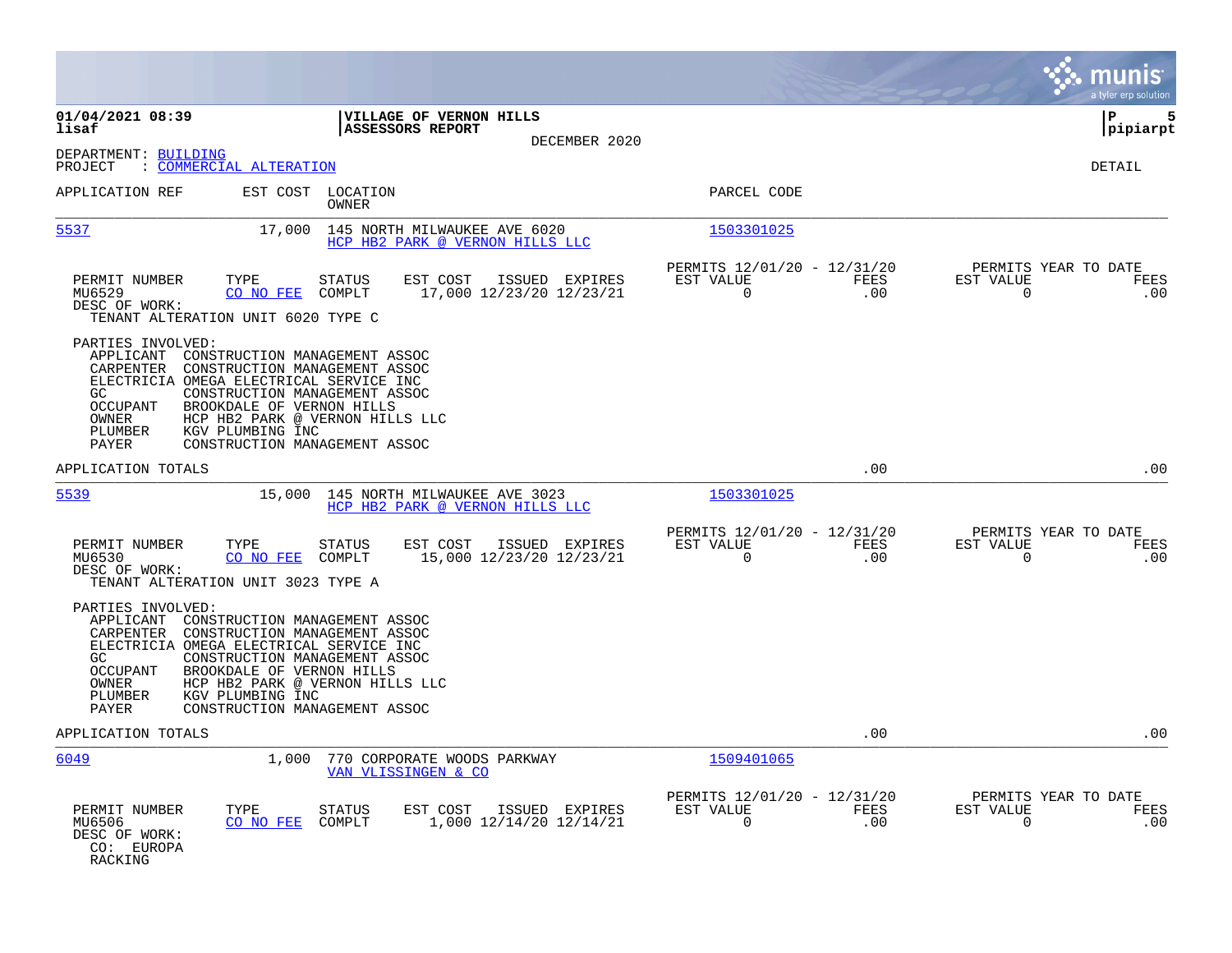|                                                                                                                                                                                                                                                                                                                                                                             |                                                                                                  | munis<br>a tyler erp solut <u>ion</u>                                                           |
|-----------------------------------------------------------------------------------------------------------------------------------------------------------------------------------------------------------------------------------------------------------------------------------------------------------------------------------------------------------------------------|--------------------------------------------------------------------------------------------------|-------------------------------------------------------------------------------------------------|
| 01/04/2021 08:39<br><b>VILLAGE OF VERNON HILLS</b><br>lisaf<br><b>ASSESSORS REPORT</b><br>DECEMBER 2020                                                                                                                                                                                                                                                                     |                                                                                                  | l P<br>6<br> pipiarpt                                                                           |
| DEPARTMENT: BUILDING<br>: COMMERCIAL ALTERATION<br>PROJECT                                                                                                                                                                                                                                                                                                                  |                                                                                                  | DETAIL                                                                                          |
| APPLICATION REF<br>EST COST LOCATION<br>OWNER<br>PARTIES INVOLVED:<br>APPLICANT<br>EUROPA EYEWEAR DISTRIBUTION CENTER<br>GC<br>EUROPA EYEWEAR DISTRIBUTION CENTER<br>OWNER<br>VAN VLISSINGEN & CO<br>PAYER<br>EUROPA EYEWEAR DISTRIBUTION CENTER                                                                                                                            | PARCEL CODE                                                                                      |                                                                                                 |
| APPLICATION TOTALS                                                                                                                                                                                                                                                                                                                                                          | .00                                                                                              | .00                                                                                             |
| <u>6090</u><br>145,000<br>830 WEST END CT 900<br>830 WEST END COURT LLC                                                                                                                                                                                                                                                                                                     | 1132305034                                                                                       |                                                                                                 |
| PERMIT NUMBER<br>TYPE<br>ISSUED EXPIRES<br><b>STATUS</b><br>EST COST<br>145,000 12/01/20 12/28/21<br>MU6461<br>COM ALT<br><b>ISSUED</b><br>DESC OF WORK:<br>RECONFIGURE OFFICES FOR NEW MEDICAL OFFICE LAYOUT<br>PARTIES INVOLVED:<br>APPLICANT THE NALEWAY GROUP<br>CARPENTER<br>THE NALEWAY GROUP                                                                         | PERMITS 12/01/20 - 12/31/20<br>EST VALUE<br>FEES<br>145,000<br>1,650.00                          | PERMITS YEAR TO DATE<br>EST VALUE<br>FEES<br>145,000<br>1,650.00                                |
| DRYWALL<br>THE NALEWAY GROUP<br>ELECTRICIA BENITEZ ELECTRICAL<br>GC<br>THE NALEWAY GROUP<br><b>HVAC</b><br>4TH HEATING AND COOLING<br>SYMETRIC HEALTH<br>OCCUPANT<br>830 WEST END COURT LLC<br>OWNER<br>PLUMBER<br>KMG CONSTRUCTION                                                                                                                                         |                                                                                                  |                                                                                                 |
| APPLICATION TOTALS                                                                                                                                                                                                                                                                                                                                                          | 1,650.00                                                                                         | 1,650.00                                                                                        |
| 6092<br>85,850<br>875 NORTH MILWAUKEE AVENUE 700<br>PASSCO MELODY FARM DST                                                                                                                                                                                                                                                                                                  | 1134302008                                                                                       |                                                                                                 |
| EST COST<br>ISSUED EXPIRES<br>PERMIT NUMBER<br>TYPE<br><b>STATUS</b><br>85,850 12/28/20 12/28/21<br>MU6534<br>CO NO FEE<br>COMPLT<br>COM ALT<br>85,850 12/29/20 12/29/21<br>MU6401<br>COMPLT<br>DESC OF WORK:<br>REMODEL SPACE - TERIYAKI MADNESS # 700                                                                                                                     | PERMITS 12/01/20 - 12/31/20<br>EST VALUE<br><b>FEES</b><br>$\sim$ 0<br>.00<br>85,850<br>1,058.50 | PERMITS YEAR TO DATE<br>EST VALUE<br><b>FEES</b><br>$\overline{0}$<br>.00<br>85,850<br>1,058.50 |
| PARTIES INVOLVED:<br>APPLICANT<br>FEED THE MADNESS, LLC<br>CARPENTER<br>BROOKWOOD BUILDERS<br>CONCRETE<br>PROVANCAL BROTHERS<br>BROOKWOOD BUILDERS<br>DRYWALL<br>ELECTRICIA D & T ELECTRIC INC<br>GC.<br>FEED THE MADNESS, LLC<br><b>OCCUPANT</b><br>TERIYAKI MADNESS<br>PASSCO MELODY FARM DST<br>OWNER<br>PLUMBER<br>PROVANCAL BROTHERS<br>FEED THE MADNESS, LLC<br>PAYER |                                                                                                  |                                                                                                 |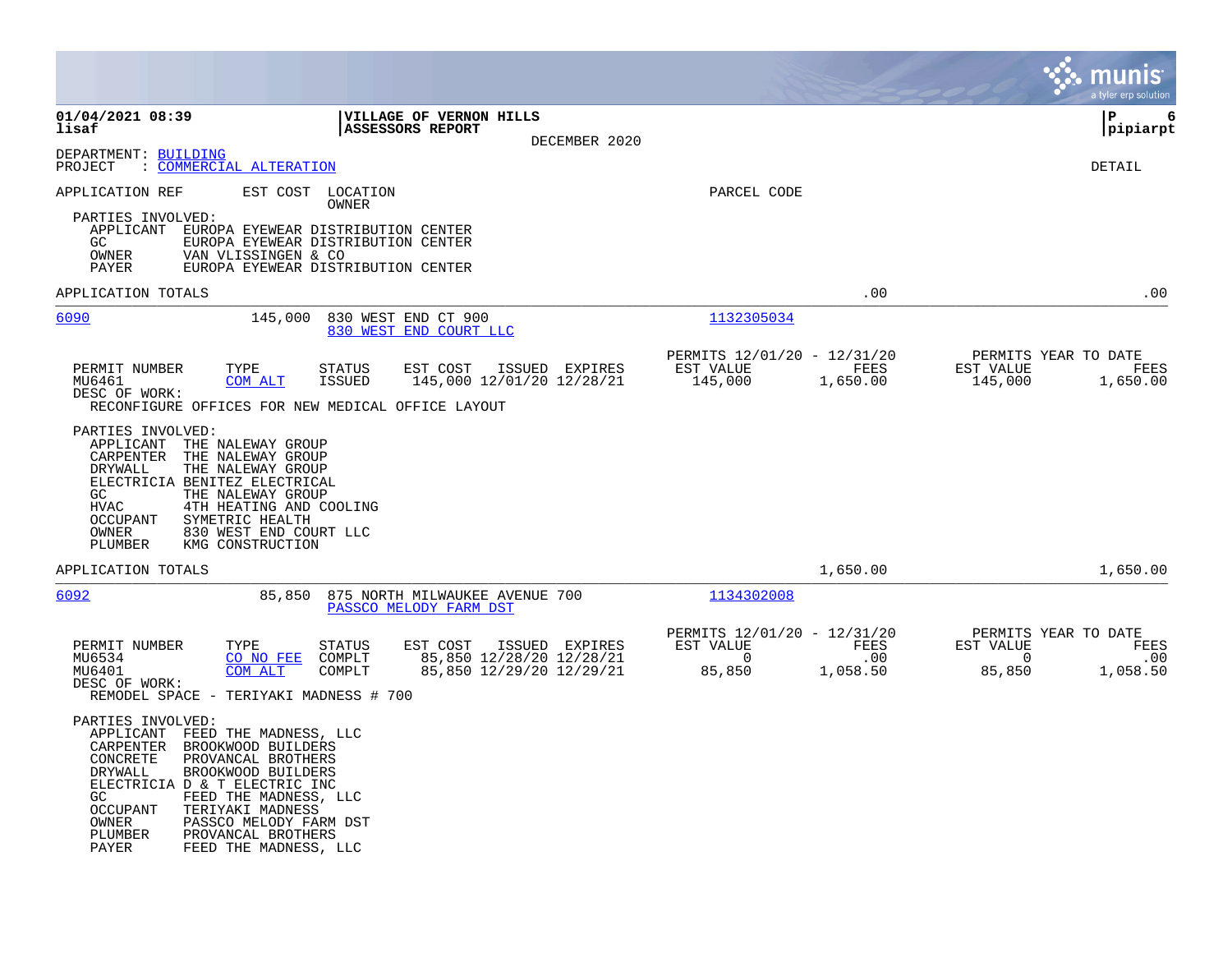|                                                                                                                                                                                                                                                                                                  |                                                                                                |                                                         |                                                      |                    |                                              | munis<br>a tyler erp solution   |
|--------------------------------------------------------------------------------------------------------------------------------------------------------------------------------------------------------------------------------------------------------------------------------------------------|------------------------------------------------------------------------------------------------|---------------------------------------------------------|------------------------------------------------------|--------------------|----------------------------------------------|---------------------------------|
| 01/04/2021 08:39<br>lisaf<br>APPLICATION TOTALS                                                                                                                                                                                                                                                  | ASSESSORS REPORT                                                                               | VILLAGE OF VERNON HILLS<br>DECEMBER 2020                |                                                      | 1,058.50           |                                              | lР<br>7<br>pipiarpt<br>1,058.50 |
| DEPARTMENT: BUILDING<br>PROJECT<br>: COMMERCIAL ALTERATION                                                                                                                                                                                                                                       |                                                                                                |                                                         |                                                      |                    |                                              | DETAIL                          |
| APPLICATION REF                                                                                                                                                                                                                                                                                  | EST COST LOCATION<br>OWNER                                                                     |                                                         | PARCEL CODE                                          |                    |                                              |                                 |
| 6160                                                                                                                                                                                                                                                                                             | 45,000<br>50 LAKEVIEW PKY 107<br><b>WESTMOUNT</b>                                              |                                                         | 1504401092                                           |                    |                                              |                                 |
| PERMIT NUMBER<br>TYPE<br>MU6536<br>CO NO FEE<br>DESC OF WORK:<br>INTERIOR REMODEL                                                                                                                                                                                                                | <b>STATUS</b><br>COMPLT                                                                        | EST COST<br>ISSUED EXPIRES<br>45,000 12/29/20 12/29/21  | PERMITS 12/01/20 - 12/31/20<br>EST VALUE<br>$\Omega$ | <b>FEES</b><br>.00 | PERMITS YEAR TO DATE<br>EST VALUE<br>0       | <b>FEES</b><br>.00              |
| PARTIES INVOLVED:<br>APPLICANT DESIGNHAUS, INC<br>ELECTRICIA PETER DURSKI<br>FAVOR CONSTRUCTION<br>GC.<br>OCCUPANT<br>PACE ANALYTICAL<br>WESTMOUNT<br>OWNER<br>PLUMBER<br>PRO ONE<br>PAYER<br>FAVOR CONSTRUCTION                                                                                 |                                                                                                |                                                         |                                                      |                    |                                              |                                 |
| APPLICATION TOTALS                                                                                                                                                                                                                                                                               |                                                                                                |                                                         |                                                      | .00                |                                              | .00                             |
| 6322                                                                                                                                                                                                                                                                                             | 952,000                                                                                        | 333 CORPORATE WOODS PARKWAY<br>ZEBRA TECHNOLOGIES CORP  | 1509403004                                           |                    |                                              |                                 |
| PERMIT NUMBER<br>TYPE<br>MU6517<br>COM ALT<br>DESC OF WORK:<br>INTERIOR TENANT IMPROVEMENTS<br>COMMERCIAL ALTERATION<br>PARTIES INVOLVED:<br>CARPENTER RG CONSTRUCTION<br>RG CONSTRUCTION<br>DRYWALL<br>ELECTRICIA REX ELECTRIC<br>BIG CONSTRUCTION<br>GC<br>AKG<br>OCCUPANT<br>OWNER<br>PLUMBER | <b>STATUS</b><br><b>ISSUED</b><br>ZEBRA TECHNOLOGIES CORP<br>GREAT LAKES PLUMBING & HEATING CO | EST COST<br>ISSUED EXPIRES<br>952,000 12/21/20 12/21/21 | PERMITS 12/01/20 - 12/31/20<br>EST VALUE<br>952,000  | FEES<br>10,719.70  | PERMITS YEAR TO DATE<br>EST VALUE<br>952,000 | FEES<br>10,719.70               |
| APPLICATION TOTALS                                                                                                                                                                                                                                                                               |                                                                                                |                                                         |                                                      | 10,719.70          |                                              | 10,719.70                       |
| 6350                                                                                                                                                                                                                                                                                             | 195,000<br>I DON'T NO LLC                                                                      | 880 CORPORATE WOODS PARKWAY 100                         | 1510302049<br>PERMITS 12/01/20 - 12/31/20            |                    | PERMITS YEAR TO DATE                         |                                 |
| PERMIT NUMBER<br>TYPE<br>MU6469<br>COM ALT<br>DESC OF WORK:<br>COMMERCIAL ALTERATION                                                                                                                                                                                                             | STATUS<br><b>ISSUED</b>                                                                        | EST COST<br>ISSUED EXPIRES<br>195,000 12/03/20 12/17/21 | EST VALUE<br>195,000                                 | FEES<br>2,280.00   | EST VALUE<br>195,000                         | FEES<br>2,280.00                |

PARTIES INVOLVED: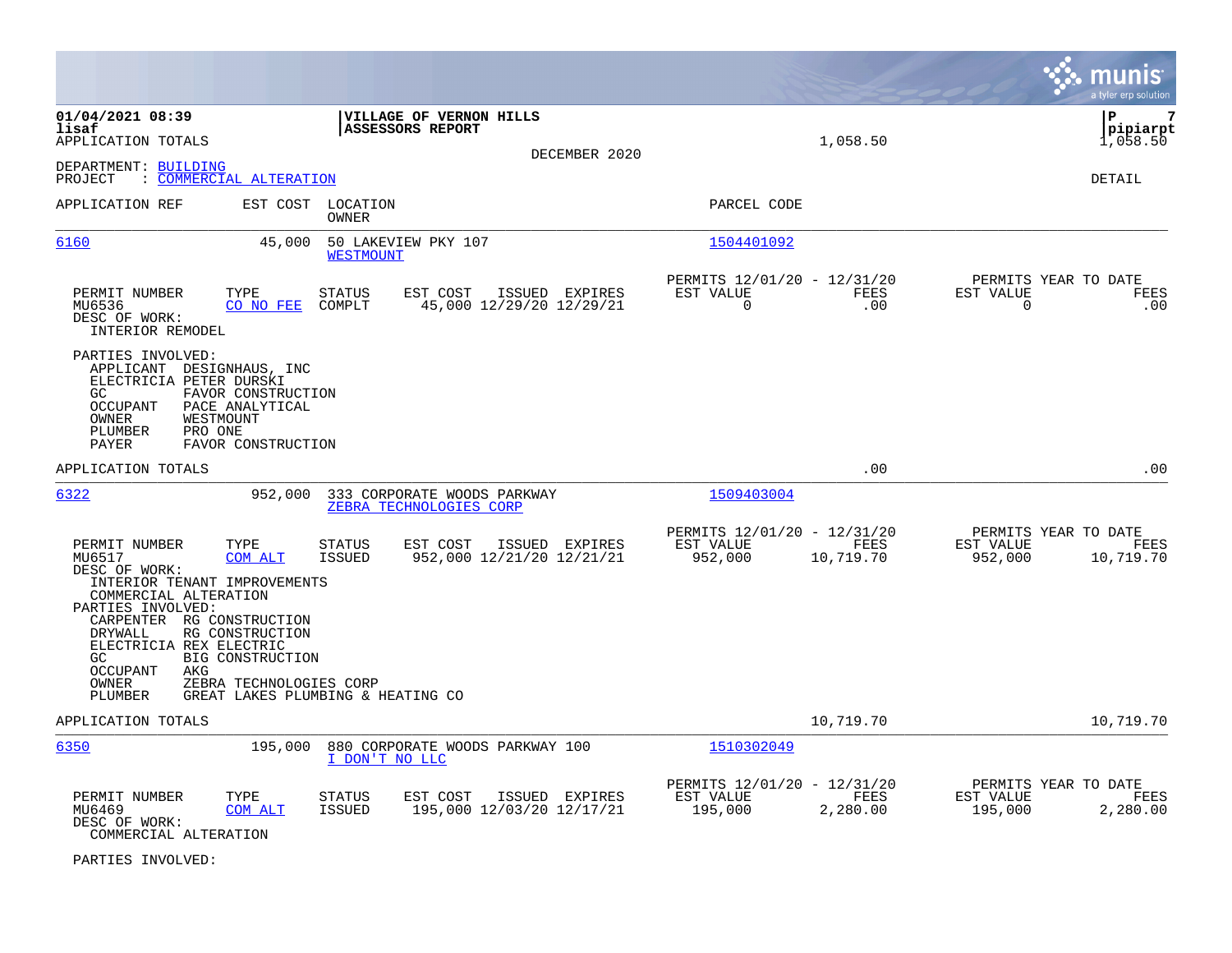|                                                                                                                                                                                                                      |                                                                                                                   |                                                               |                      | <b>munis</b><br>a tyler erp solution                                           |
|----------------------------------------------------------------------------------------------------------------------------------------------------------------------------------------------------------------------|-------------------------------------------------------------------------------------------------------------------|---------------------------------------------------------------|----------------------|--------------------------------------------------------------------------------|
| 01/04/2021 08:39<br>lisaf<br>DEPARTMENT: BUILDING                                                                                                                                                                    | VILLAGE OF VERNON HILLS<br>ASSESSORS REPORT<br>DECEMBER 2020                                                      |                                                               |                      | ∣P<br> pipiarpt                                                                |
| : COMMERCIAL ALTERATION<br>PROJECT                                                                                                                                                                                   |                                                                                                                   |                                                               |                      | DETAIL                                                                         |
| APPLICATION REF<br>EST COST<br>APPLICANT<br>PM CONSTRUCTION<br><b>DRYWALL</b><br>PM CONSTRUCTION<br>ELECTRICIA K&N ELECTRIC<br>GC<br>PM CONSTRUCTION<br>OCCUPANT<br>KIDCO, INC<br>OWNER<br>I DON'T NO LLC<br>PLUMBER | LOCATION<br>OWNER<br>INFINITY PLUMBING HEATING AND AIR                                                            | PARCEL CODE                                                   |                      |                                                                                |
| APPLICATION TOTALS                                                                                                                                                                                                   |                                                                                                                   |                                                               | 2,280.00             | 2,280.00                                                                       |
| 6423<br>2,500                                                                                                                                                                                                        | 445 EAST TOWNLINE RD A2<br>MAMOM POWERS, JR                                                                       | 1504201008                                                    |                      |                                                                                |
| PERMIT NUMBER<br>TYPE<br>MU6524<br>CO NO FEE<br>MU6503<br><b>COM ALT</b><br>DESC OF WORK:<br>MISC COMM & PLUMBING                                                                                                    | EST COST<br>STATUS<br>ISSUED<br>EXPIRES<br>2,500 12/22/20 12/22/21<br>COMPLT<br>2,500 12/11/20 12/22/21<br>COMPLT | PERMITS 12/01/20 - 12/31/20<br>EST VALUE<br>$\Omega$<br>2,500 | FEES<br>.00<br>75.00 | PERMITS YEAR TO DATE<br>EST VALUE<br>FEES<br>.00<br>$\Omega$<br>2,500<br>75.00 |
| PARTIES INVOLVED:<br>APPLICANT<br>SOGNARE HAIR BOUTIQUE<br>GC<br>SOGNARE HAIR BOUTIQUE<br>MAMOM POWERS, JR<br>OWNER<br>HT STRENGER<br>PLUMBER<br>PAYER<br>SOGNARE HAIR BOUTIOUE                                      |                                                                                                                   |                                                               |                      |                                                                                |
| APPLICATION TOTALS<br>PROJECT TOTALS                                                                                                                                                                                 |                                                                                                                   | 1,380,350                                                     | 75.00<br>15,783.20   | 75.00<br>15,783.20<br>1,380,350                                                |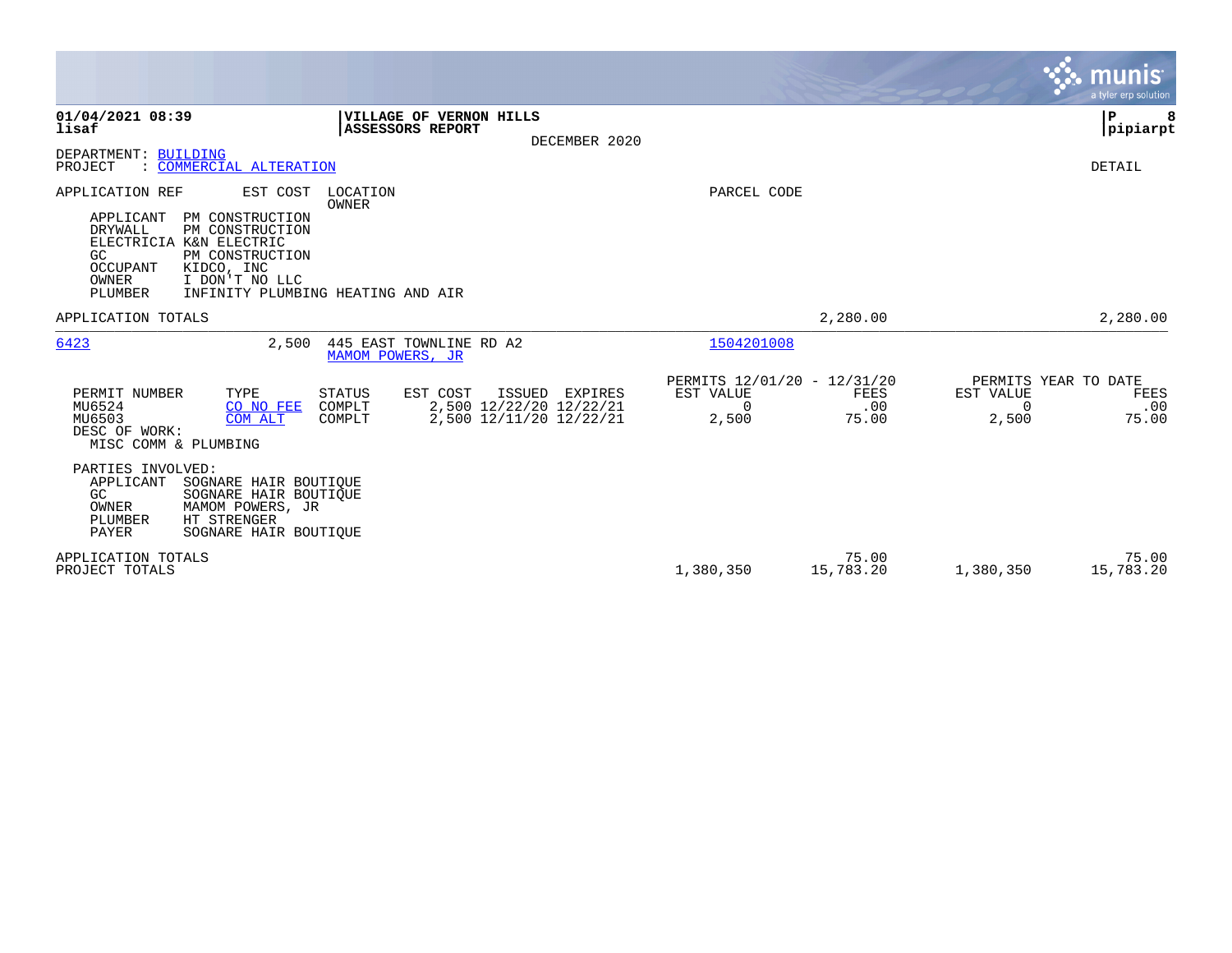|                                                                                                                                                     |                                                                                                                                                                                                                                                                                           |                   |                                                    |               |                                                       |                        |                        | <b>munis</b><br>a tyler erp solution      |
|-----------------------------------------------------------------------------------------------------------------------------------------------------|-------------------------------------------------------------------------------------------------------------------------------------------------------------------------------------------------------------------------------------------------------------------------------------------|-------------------|----------------------------------------------------|---------------|-------------------------------------------------------|------------------------|------------------------|-------------------------------------------|
| 01/04/2021 08:39<br>lisaf                                                                                                                           |                                                                                                                                                                                                                                                                                           |                   | VILLAGE OF VERNON HILLS<br><b>ASSESSORS REPORT</b> | DECEMBER 2020 |                                                       |                        |                        | $\mathbf P$<br>9<br>pipiarpt              |
| DEPARTMENT: BUILDING<br>PROJECT                                                                                                                     | : COMMERCIAL NEW                                                                                                                                                                                                                                                                          |                   |                                                    |               |                                                       |                        |                        | DETAIL                                    |
| APPLICATION REF                                                                                                                                     | EST COST                                                                                                                                                                                                                                                                                  | LOCATION<br>OWNER |                                                    |               | PARCEL CODE                                           |                        |                        |                                           |
| 6341                                                                                                                                                | 3,767,505                                                                                                                                                                                                                                                                                 | ITW PASLODE       | 888 FOREST EDGE DR                                 |               | 1515101001                                            |                        |                        |                                           |
| PERMIT NUMBER<br>MU6500<br>DESC OF WORK:<br>NEW BUILDING                                                                                            | TYPE<br><b>COM NEW</b>                                                                                                                                                                                                                                                                    | STATUS<br>ISSUED  | EST COST<br>ISSUED<br>3,767,505 12/10/20 12/22/21  | EXPIRES       | PERMITS 12/01/20 - 12/31/20<br>EST VALUE<br>3,767,505 | FEES<br>38,809.85      | EST VALUE<br>3,767,505 | PERMITS YEAR TO DATE<br>FEES<br>38,809.85 |
| PARTIES INVOLVED:<br>ALARM<br>APPLICANT<br>CONCRETE<br><b>EXCAVATOR</b><br>FENCE<br>GC<br>GLASS<br><b>HVAC</b><br>OWNER<br>PLUMBER<br><b>ROOFER</b> | PREFERRED ELECTRIC<br>PREMIER DESIGN AND BUILD GROUP<br>SCURTO CEMENT CONSTRUCTION<br>ELECTRICIA PREFERRED ELECTRIC<br><b>SCHUEPFER</b><br>DRIVEN FENCEINC<br>PREMIER DESIGN AND BUILD GROUP<br>RELIANT<br>MK INDUSTRIES , INC<br>ITW PASLODE<br>HAYES INDUSTRIES<br>ALL AMERICAN ROOFING |                   |                                                    |               |                                                       |                        |                        |                                           |
| APPLICATION TOTALS<br>PROJECT TOTALS                                                                                                                |                                                                                                                                                                                                                                                                                           |                   |                                                    |               | 3,767,505                                             | 38,809.85<br>38,809.85 | 3,767,505              | 38,809.85<br>38,809.85                    |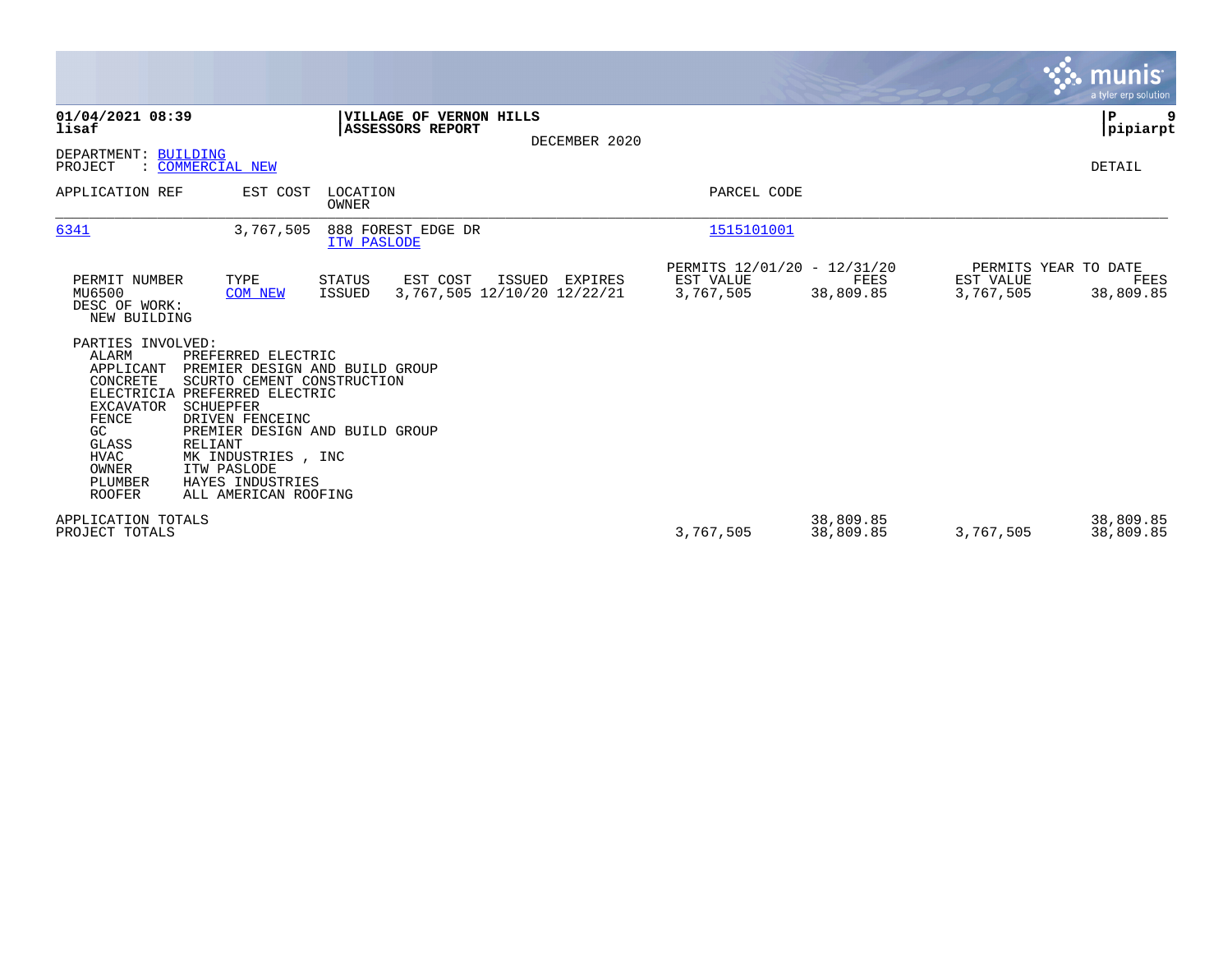|                                                                                  |                                                                                                                                                             |                                             |                |                                                         |                |                                                  | a tyler erp solution  |
|----------------------------------------------------------------------------------|-------------------------------------------------------------------------------------------------------------------------------------------------------------|---------------------------------------------|----------------|---------------------------------------------------------|----------------|--------------------------------------------------|-----------------------|
| 01/04/2021 08:39<br>lisaf                                                        |                                                                                                                                                             | VILLAGE OF VERNON HILLS<br>ASSESSORS REPORT | DECEMBER 2020  |                                                         |                |                                                  | 10<br> P<br> pipiarpt |
| DEPARTMENT: BUILDING<br>$\colon$ AC/FURNACE<br>PROJECT                           |                                                                                                                                                             |                                             |                |                                                         |                |                                                  | DETAIL                |
| APPLICATION REF                                                                  | EST COST<br>LOCATION<br>OWNER                                                                                                                               |                                             |                | PARCEL CODE                                             |                |                                                  |                       |
| 6396                                                                             | 324 LASALLE ST<br>10,000                                                                                                                                    | THOMAS & JESSICA CAHILL                     |                | 1509310013                                              |                |                                                  |                       |
| PERMIT NUMBER<br>MU6454<br>DESC OF WORK:<br>FURNACE                              | TYPE<br><b>STATUS</b><br>ISSUED<br><b>AC/FURN</b>                                                                                                           | EST COST<br>10,000 12/01/20 12/01/21        | ISSUED EXPIRES | PERMITS 12/01/20 - 12/31/20<br>EST VALUE<br>$\mathbf 0$ | FEES<br>100.00 | PERMITS YEAR TO DATE<br>EST VALUE<br>$\mathbf 0$ | FEES<br>100.00        |
| PARTIES INVOLVED:<br>APPLICANT<br>GC<br>OWNER<br>PAYER                           | TOPTEC HEATING, COOLING, PLUMBING & ELEC<br>TOPTEC HEATING, COOLING, PLUMBING & ELEC<br>THOMAS & JESSICA CAHILL<br>TOPTEC HEATING, COOLING, PLUMBING & ELEC |                                             |                |                                                         |                |                                                  |                       |
| APPLICATION TOTALS                                                               |                                                                                                                                                             |                                             |                |                                                         | 100.00         |                                                  | 100.00                |
| 6401                                                                             | 7,179 320 WESTWOOD CT<br><b>PLACEHOLDER</b>                                                                                                                 |                                             |                | 1505428004                                              |                |                                                  |                       |
| PERMIT NUMBER<br>MU6470<br>DESC OF WORK:<br>AC/FURNACE                           | TYPE<br><b>STATUS</b><br>COMPLT<br><b>AC/FURN</b>                                                                                                           | EST COST<br>7,179 12/03/20 12/11/21         | ISSUED EXPIRES | PERMITS 12/01/20 - 12/31/20<br>EST VALUE<br>0           | FEES<br>71.79  | PERMITS YEAR TO DATE<br>EST VALUE<br>$\mathbf 0$ | FEES<br>71.79         |
| PARTIES INVOLVED:<br>APPLICANT<br>GC<br>HVAC<br>OWNER<br>PLACEHOLDER<br>PAYER    | ALLIED AIR CONDITIONING & HEATING<br>ALLIED AIR CONDITIONING & HEATING<br>ALLIED AIR CONDITIONING & HEATING<br>ALLIED AIR CONDITIONING & HEATING            |                                             |                |                                                         |                |                                                  |                       |
| APPLICATION TOTALS                                                               |                                                                                                                                                             |                                             |                |                                                         | 71.79          |                                                  | 71.79                 |
| 6413                                                                             | 5,732 346 SOUTHGATE DR                                                                                                                                      | MICHAEL ELISE WILLIAMS                      |                | 1508219007                                              |                |                                                  |                       |
| PERMIT NUMBER<br>MU6485<br>DESC OF WORK:<br>AC/FURNACE                           | TYPE<br>STATUS<br>COMPLT<br><b>AC/FURN</b>                                                                                                                  | EST COST<br>5,732 12/07/20 12/09/21         | ISSUED EXPIRES | PERMITS 12/01/20 - 12/31/20<br>EST VALUE<br>$\mathbf 0$ | FEES<br>57.32  | PERMITS YEAR TO DATE<br>EST VALUE<br>$\mathbf 0$ | FEES<br>57.32         |
| PARTIES INVOLVED:<br>APPLICANT<br>GC<br><b>HVAC</b><br>IRELAND<br>OWNER<br>PAYER | MICHAEL ELISE WILLIAMS<br>MICHAEL ELISE WILLIAMS<br>MICHAEL ELISE WILLIAMS<br>MICHAEL ELISE WILLIAMS                                                        |                                             |                |                                                         |                |                                                  |                       |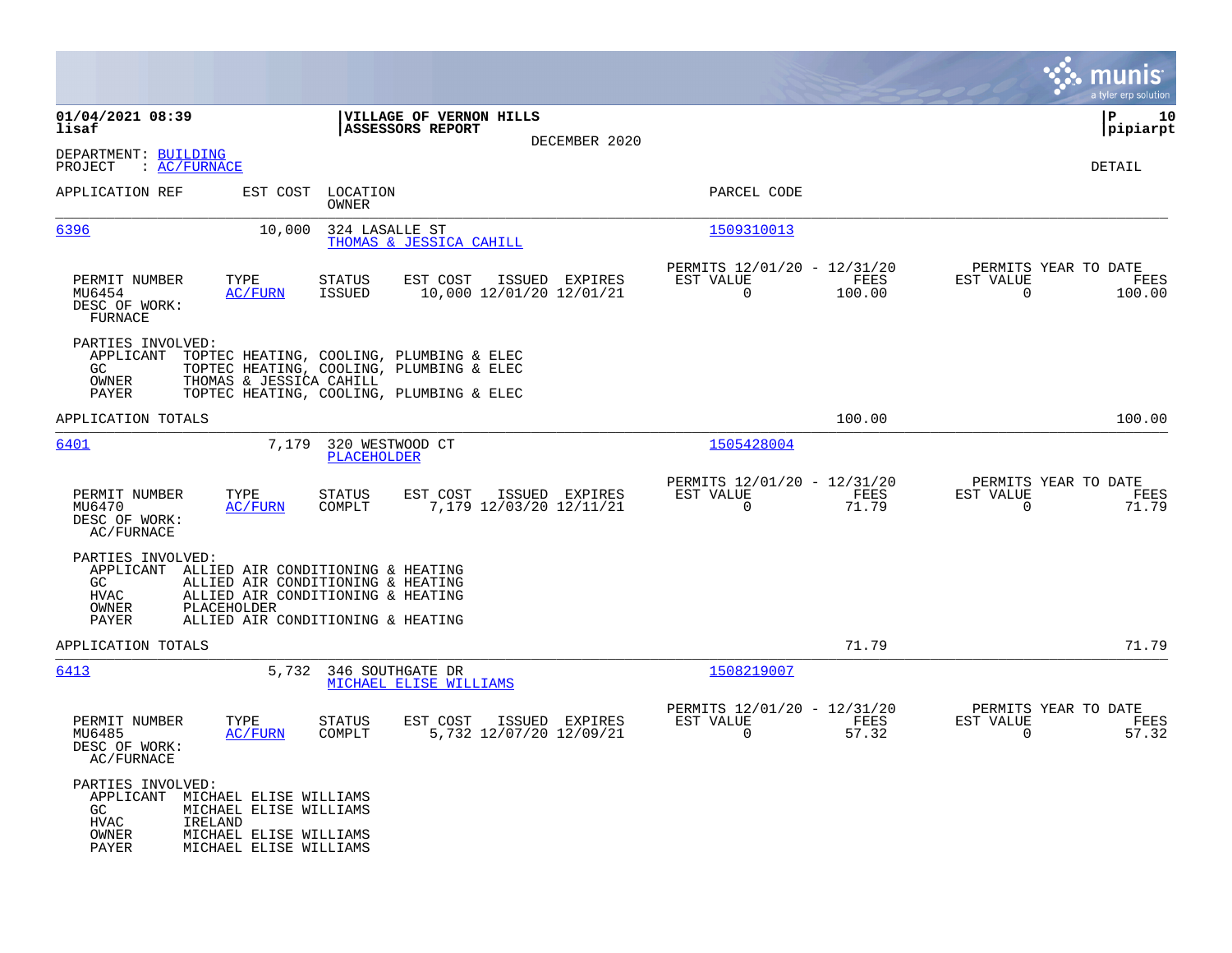|                                                          |                                                                                                                                                                        |                                                         |               | munis<br>a tyler erp solution                                     |
|----------------------------------------------------------|------------------------------------------------------------------------------------------------------------------------------------------------------------------------|---------------------------------------------------------|---------------|-------------------------------------------------------------------|
| 01/04/2021 08:39<br>lisaf<br>APPLICATION TOTALS          | VILLAGE OF VERNON HILLS<br><b>ASSESSORS REPORT</b>                                                                                                                     |                                                         | 57.32         | ΙP<br>11<br> pipiarpt<br>57.32                                    |
| DEPARTMENT: BUILDING<br>: AC/FURNACE<br>PROJECT          |                                                                                                                                                                        | DECEMBER 2020                                           |               | DETAIL                                                            |
| APPLICATION REF                                          | EST COST LOCATION<br>OWNER                                                                                                                                             | PARCEL CODE                                             |               |                                                                   |
| 6414                                                     | 5,351<br>222 EAST LAKESIDE DR<br>OLEG & IRYNA FAYNBERG                                                                                                                 | 1508106035                                              |               |                                                                   |
| PERMIT NUMBER<br>MU6487<br>DESC OF WORK:<br>FURNANCE     | EST COST<br>ISSUED EXPIRES<br>TYPE<br>STATUS<br>5,351 12/07/20 12/07/21<br>AC/FURN<br>ISSUED                                                                           | PERMITS 12/01/20 - 12/31/20<br>EST VALUE<br>$\mathbf 0$ | FEES<br>53.51 | PERMITS YEAR TO DATE<br>EST VALUE<br>FEES<br>$\mathbf 0$<br>53.51 |
| PARTIES INVOLVED:<br>GC.<br>OWNER<br>PAYER               | APPLICANT ABC PLUMBING, HEATING, COOLING, ELECTRIC<br>ABC PLUMBING, HEATING, COOLING, ELECTRIC<br>OLEG & IRYNA FAYNBERG<br>ABC PLUMBING, HEATING, COOLING, ELECTRIC    |                                                         |               |                                                                   |
| APPLICATION TOTALS                                       |                                                                                                                                                                        |                                                         | 53.51         | 53.51                                                             |
| 6421                                                     | 1244 CHRISTINE CT<br>9,402<br><b>SUSAN S ALEXANDER</b>                                                                                                                 | 1515302044                                              |               |                                                                   |
| PERMIT NUMBER<br>MU6489<br>DESC OF WORK:<br>FURNACE/AC   | TYPE<br>EST COST<br>ISSUED EXPIRES<br>STATUS<br>9,402 12/08/20 12/08/21<br><u>AC/FURN</u><br>ISSUED                                                                    | PERMITS 12/01/20 - 12/31/20<br>EST VALUE<br>0           | FEES<br>94.02 | PERMITS YEAR TO DATE<br>EST VALUE<br>FEES<br>$\mathbf 0$<br>94.02 |
| PARTIES INVOLVED:<br>GC.<br>HVAC<br>OWNER<br>PAYER       | APPLICANT ALLIED AIR CONDITIONING & HEATING<br>ALLIED AIR CONDITIONING & HEATING<br>MEI JEN & JANG JUNE CHEN<br>SUSAN S ALEXANDER<br>ALLIED AIR CONDITIONING & HEATING |                                                         |               |                                                                   |
| APPLICATION TOTALS                                       |                                                                                                                                                                        |                                                         | 94.02         | 94.02                                                             |
| 6469                                                     | 7,044 156 BRANDYWINE CT<br><b>INNA GROSS-LEVIN</b>                                                                                                                     | 1132413014                                              |               |                                                                   |
| PERMIT NUMBER<br>MU6537<br>DESC OF WORK:<br>AC/FURNACE   | TYPE<br>EST COST<br>ISSUED EXPIRES<br>STATUS<br>7,044 12/29/20 12/29/21<br>AC/FURN<br><b>ISSUED</b>                                                                    | PERMITS 12/01/20 - 12/31/20<br>EST VALUE<br>0           | FEES<br>70.44 | PERMITS YEAR TO DATE<br>EST VALUE<br>FEES<br>70.44<br>0           |
| PARTIES INVOLVED:<br>GC<br><b>HVAC</b><br>OWNER<br>PAYER | APPLICANT FOUR SEASONS HEATING & AIR<br>FOUR SEASONS HEATING & AIR<br>FOUR SEASONS HEATING & AIR<br>INNA GROSS-LEVIN<br>FOUR SEASONS HEATING & AIR                     |                                                         |               |                                                                   |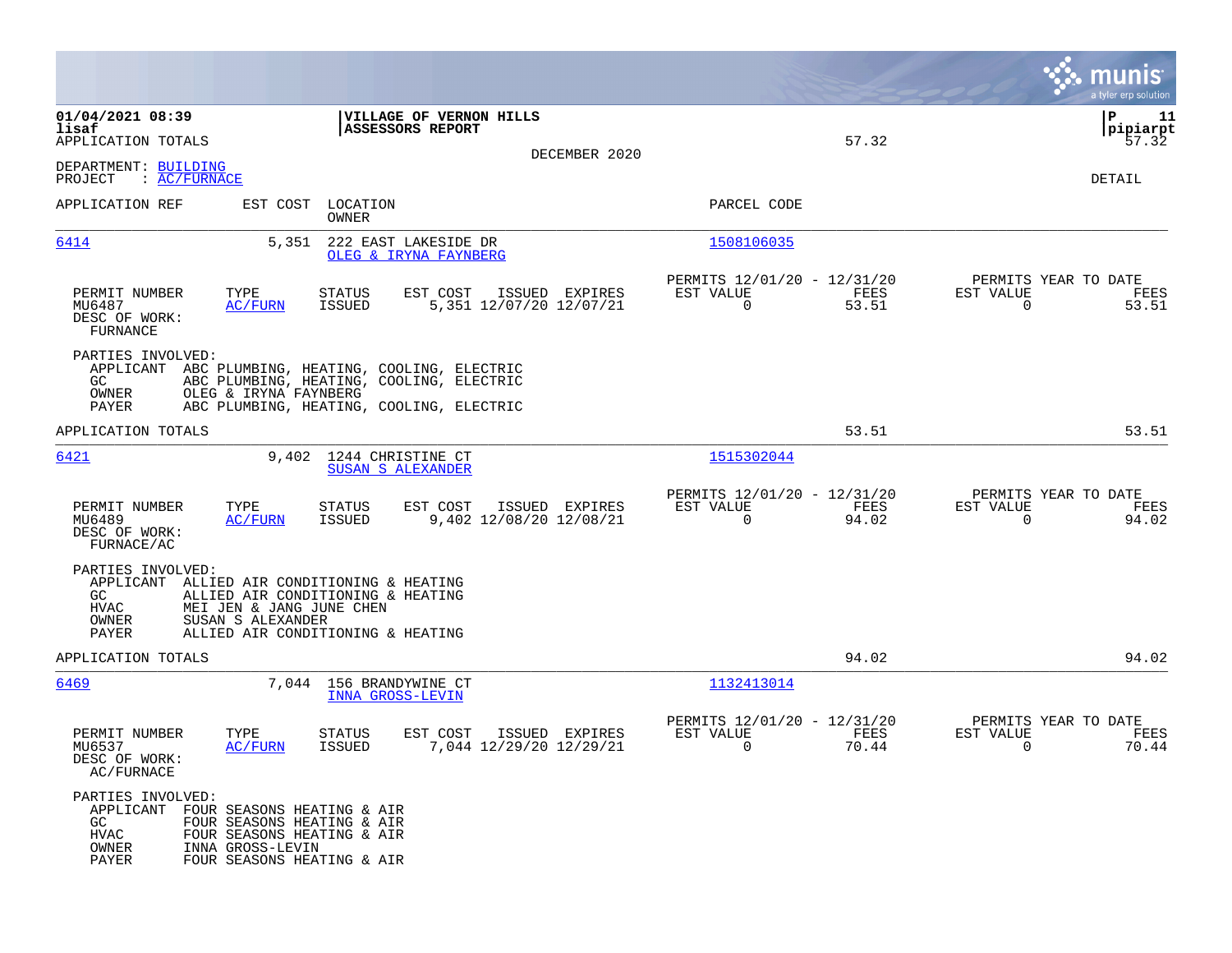|                                                 |          |                                             |               |             |                 |          | <b>munis</b><br>a tyler erp solution |
|-------------------------------------------------|----------|---------------------------------------------|---------------|-------------|-----------------|----------|--------------------------------------|
| 01/04/2021 08:39<br>lisaf                       |          | VILLAGE OF VERNON HILLS<br>ASSESSORS REPORT | DECEMBER 2020 |             |                 |          | 12<br>P<br> pipiarpt                 |
| DEPARTMENT: BUILDING<br>PROJECT<br>: AC/FURNACE |          |                                             |               |             |                 |          | DETAIL                               |
| APPLICATION REF                                 | EST COST | LOCATION<br>OWNER                           |               | PARCEL CODE |                 |          |                                      |
| APPLICATION TOTALS<br>PROJECT TOTALS            |          |                                             |               | 0           | 70.44<br>447.08 | $\Omega$ | 70.44<br>447.08                      |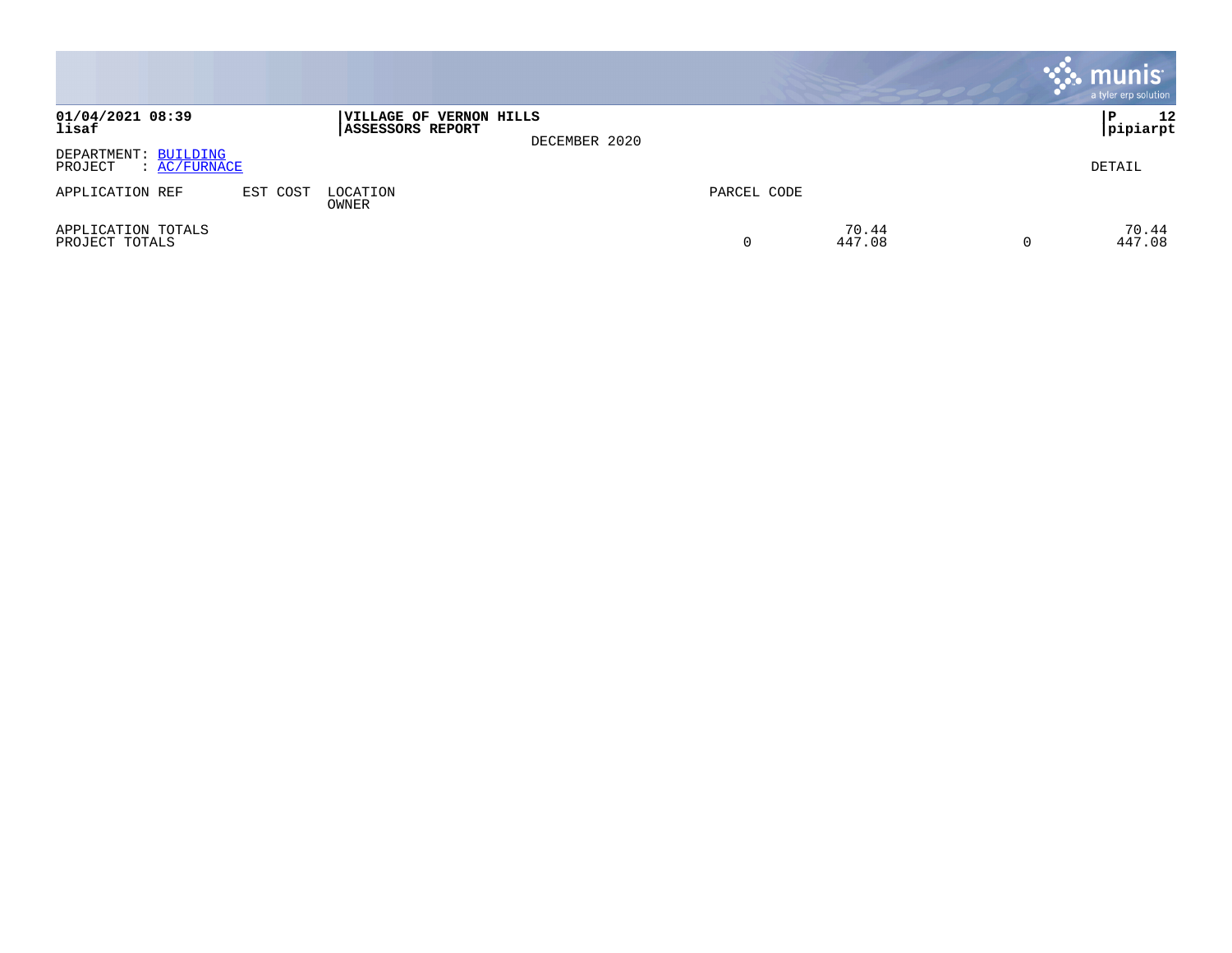|                                                                     |                                                                                                                          |                   |                                                      |               |                                                      |                  |                                               | <b>munis</b><br>a tyler erp solution |
|---------------------------------------------------------------------|--------------------------------------------------------------------------------------------------------------------------|-------------------|------------------------------------------------------|---------------|------------------------------------------------------|------------------|-----------------------------------------------|--------------------------------------|
| 01/04/2021 08:39<br>lisaf                                           |                                                                                                                          |                   | VILLAGE OF VERNON HILLS<br><b>ASSESSORS REPORT</b>   | DECEMBER 2020 |                                                      |                  |                                               | P<br>13<br> pipiarpt                 |
| DEPARTMENT: BUILDING<br>PROJECT                                     | : ANSUL SYSTEM                                                                                                           |                   |                                                      |               |                                                      |                  |                                               | DETAIL                               |
| APPLICATION REF                                                     | EST COST                                                                                                                 | LOCATION<br>OWNER |                                                      |               | PARCEL CODE                                          |                  |                                               |                                      |
| 6416                                                                | 4,000                                                                                                                    |                   | 875 NORTH MILWAUKEE AVENUE<br>PASSCO MELODY FARM DST | 700           | 1134302008                                           |                  |                                               |                                      |
| PERMIT NUMBER<br>MU6513<br>DESC OF WORK:<br>ANSUL SYSTEM            | TYPE<br><b>ANSUL</b>                                                                                                     | STATUS<br>COMPLT  | EST COST<br>ISSUED<br>4,000 12/17/20 12/28/21        | EXPIRES       | PERMITS 12/01/20 - 12/31/20<br>EST VALUE<br>$\Omega$ | FEES<br>325.00   | PERMITS YEAR TO DATE<br>EST VALUE<br>$\Omega$ | FEES<br>325.00                       |
| PARTIES INVOLVED:<br>APPLICANT<br>GC.<br>OCCUPANT<br>OWNER<br>PAYER | FOX VALLEY FIRE SYSTEM<br>FOX VALLEY FIRE SYSTEM<br>TERIYAKI MADNESS<br>PASSCO MELODY FARM DST<br>FOX VALLEY FIRE SYSTEM |                   |                                                      |               |                                                      |                  |                                               |                                      |
| APPLICATION TOTALS<br>PROJECT TOTALS                                |                                                                                                                          |                   |                                                      |               | 0                                                    | 325.00<br>325.00 | 0                                             | 325.00<br>325.00                     |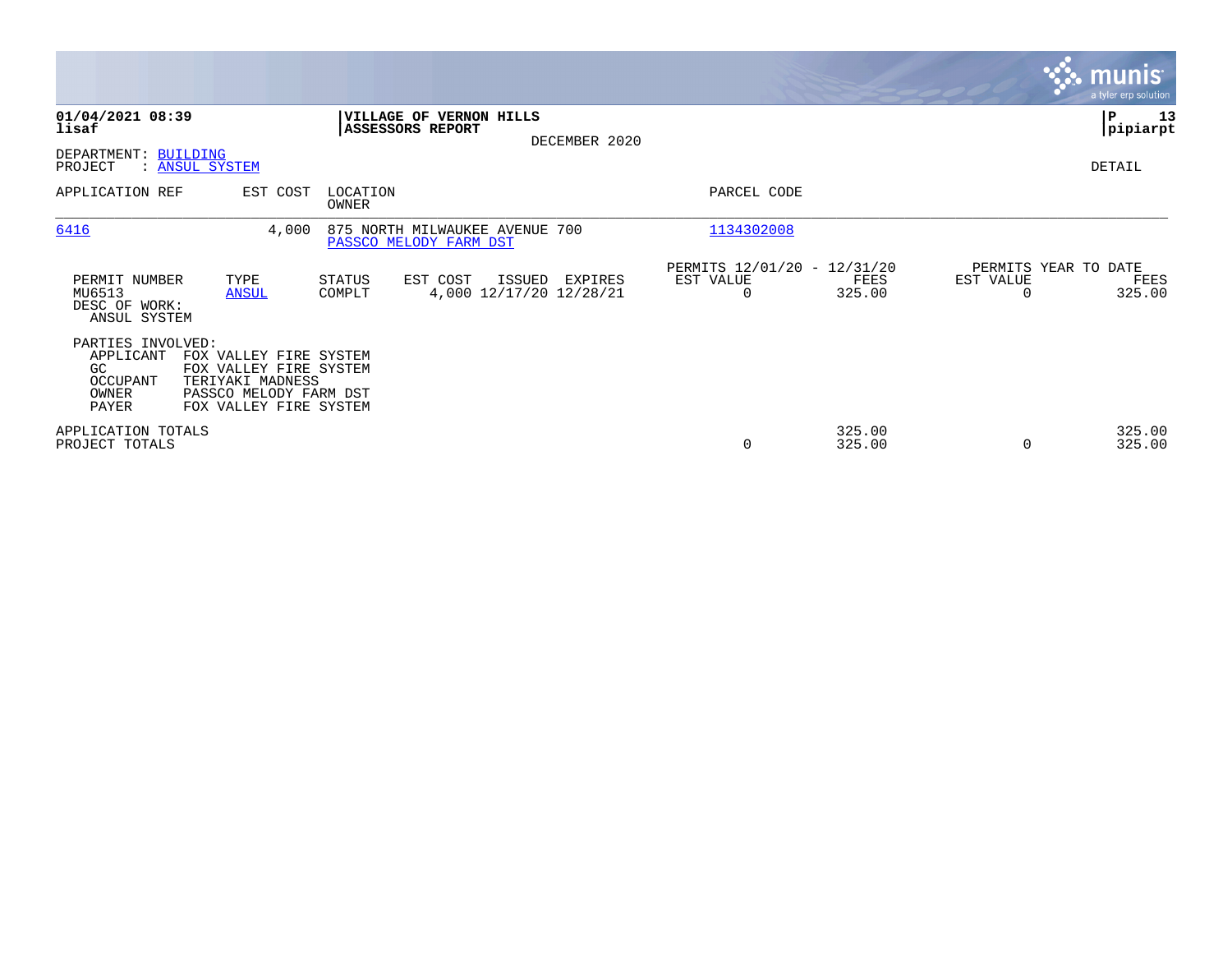|                                                                                                                                                                                                    |                                                                                                                                                                          |                                         |                                                            |             |                                                  | munis<br>a tyler erp solution |
|----------------------------------------------------------------------------------------------------------------------------------------------------------------------------------------------------|--------------------------------------------------------------------------------------------------------------------------------------------------------------------------|-----------------------------------------|------------------------------------------------------------|-------------|--------------------------------------------------|-------------------------------|
| 01/04/2021 08:39<br>lisaf                                                                                                                                                                          | VILLAGE OF VERNON HILLS<br><b>ASSESSORS REPORT</b>                                                                                                                       | DECEMBER 2020                           |                                                            |             |                                                  | ΙP<br>14<br> pipiarpt         |
| DEPARTMENT: BUILDING<br>: NEW BUSINESS NO REMODEL<br>PROJECT                                                                                                                                       |                                                                                                                                                                          |                                         |                                                            |             |                                                  | DETAIL                        |
| APPLICATION REF                                                                                                                                                                                    | EST COST LOCATION<br>OWNER                                                                                                                                               |                                         | PARCEL CODE                                                |             |                                                  |                               |
| 5450                                                                                                                                                                                               | 0 145 WEST TOWNLINE RD<br><b>JOSEPH Z WASCOW</b>                                                                                                                         |                                         | 1505200032                                                 |             |                                                  |                               |
| PERMIT NUMBER<br>TYPE<br>MU6521<br>CO NO FEE<br>DESC OF WORK:<br>NEW BUSINESS. NO REMODEL CERT OF OCC                                                                                              | <b>STATUS</b><br>EST COST<br>COMPLT                                                                                                                                      | ISSUED EXPIRES<br>0 12/21/20 12/21/21   | PERMITS 12/01/20 - 12/31/20<br>EST VALUE<br>$\overline{0}$ | FEES<br>.00 | PERMITS YEAR TO DATE<br>EST VALUE<br>$\mathbf 0$ | FEES<br>.00                   |
| PARTIES INVOLVED:<br>APPLICANT<br>GC.<br><b>OCCUPANT</b><br>OWNER<br>JOSEPH Z WASCOW<br>PAYER                                                                                                      | RUTVI ENTERPRISES DBA VERNON CONVENIENT<br>RUTVI ENTERPRISES DBA VERNON CONVENIENT<br>RUTVI ENTERPRISES DBA VERNON CONVENIENT<br>RUTVI ENTERPRISES DBA VERNON CONVENIENT |                                         |                                                            |             |                                                  |                               |
| APPLICATION TOTALS                                                                                                                                                                                 |                                                                                                                                                                          |                                         |                                                            | .00         |                                                  | .00                           |
| 6357                                                                                                                                                                                               | 0 445 EAST TOWNLINE RD A2<br>MAMOM POWERS, JR                                                                                                                            |                                         | 1504201008                                                 |             |                                                  |                               |
| PERMIT NUMBER<br>TYPE<br>MU6525<br>CO NO FEE<br>DESC OF WORK:<br>CO: SOGNARE HAIR BOUTIQUE                                                                                                         | STATUS<br>EST COST<br>COMPLT                                                                                                                                             | ISSUED EXPIRES<br>$0$ 12/22/20 12/22/21 | PERMITS 12/01/20 - 12/31/20<br>EST VALUE<br>$\overline{0}$ | FEES<br>.00 | PERMITS YEAR TO DATE<br>EST VALUE<br>$\mathbf 0$ | FEES<br>.00                   |
| PARTIES INVOLVED:<br>APPLICANT<br>SOGNARE HAIR BOUTIQUE<br>SOGNARE HAIR BOUTIQUE<br>GC.<br><b>OCCUPANT</b><br>SOGNARE HAIR BOUTIQUE<br>OWNER<br>MAMOM POWERS, JR<br>PAYER<br>SOGNARE HAIR BOUTIQUE |                                                                                                                                                                          |                                         |                                                            |             |                                                  |                               |
| APPLICATION TOTALS                                                                                                                                                                                 |                                                                                                                                                                          |                                         |                                                            | .00         |                                                  | .00                           |
| 6386<br>$\Omega$                                                                                                                                                                                   | 601 CORPORATE WOODS PARKWAY<br>CORPORATE WOODS INVESTORS, LLC                                                                                                            |                                         | 1509402010                                                 |             |                                                  |                               |
| PERMIT NUMBER<br>TYPE<br>MU6467<br>CO NO FEE<br>DESC OF WORK:<br>CO-HAND TO MIND                                                                                                                   | STATUS<br>EST COST<br>COMPLT                                                                                                                                             | ISSUED EXPIRES<br>$0$ 12/02/20 12/02/21 | PERMITS 12/01/20 - 12/31/20<br>EST VALUE<br>0              | FEES<br>.00 | PERMITS YEAR TO DATE<br>EST VALUE<br>0           | FEES<br>.00                   |
| PARTIES INVOLVED:<br>APPLICANT HAND 2 MIND<br>GC<br>HAND 2 MIND<br><b>OCCUPANT</b><br>HAND 2 MIND<br>OWNER<br>CORPORATE WOODS INVESTORS, LLC<br>PAYER<br>HAND 2 MIND                               |                                                                                                                                                                          |                                         |                                                            |             |                                                  |                               |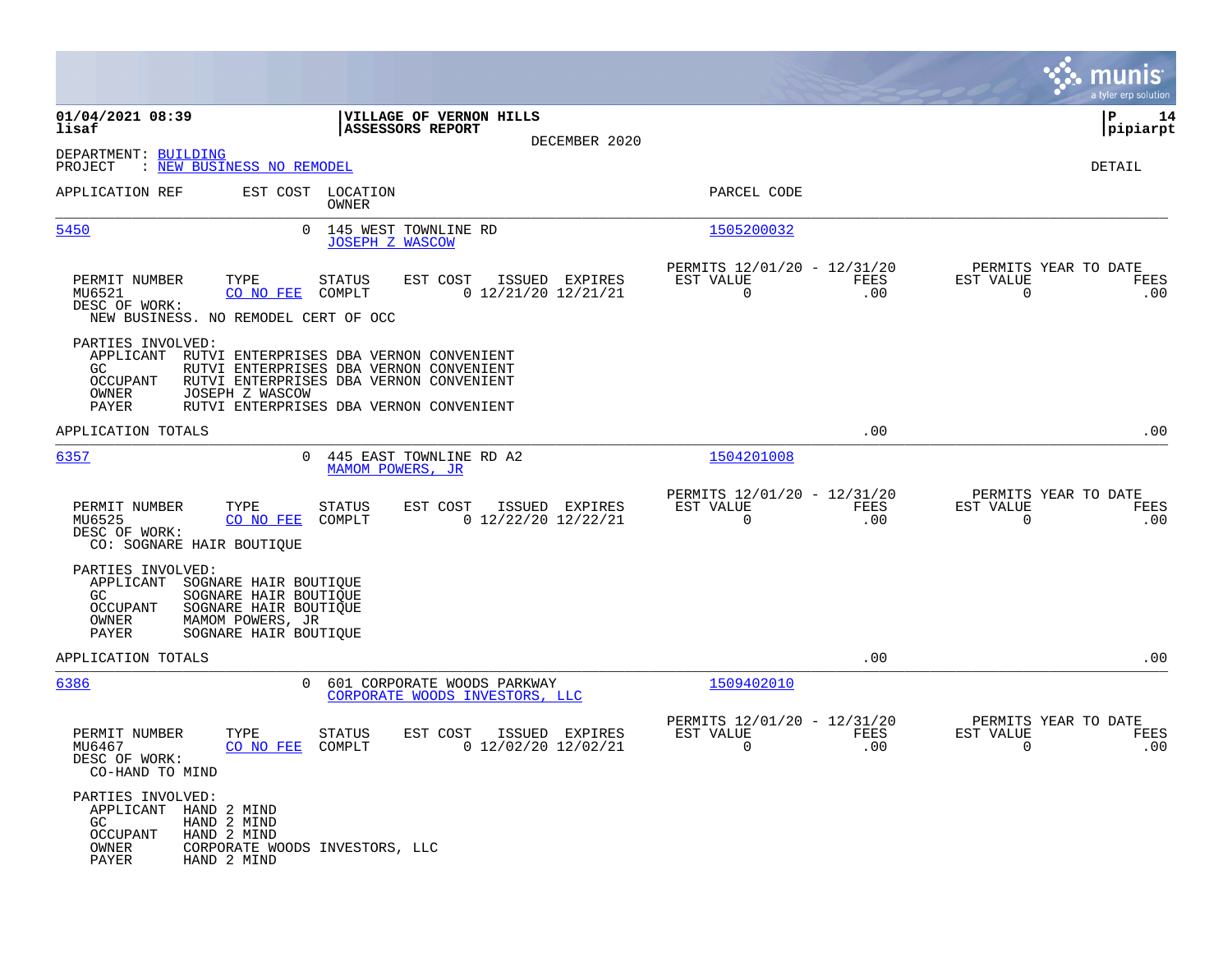|                                                                                                                                   |                                                                                                                                                  |                                                            |                | munis<br>a tyler erp solution                                 |      |
|-----------------------------------------------------------------------------------------------------------------------------------|--------------------------------------------------------------------------------------------------------------------------------------------------|------------------------------------------------------------|----------------|---------------------------------------------------------------|------|
| 01/04/2021 08:39<br>lisaf                                                                                                         | VILLAGE OF VERNON HILLS<br><b>ASSESSORS REPORT</b><br>DECEMBER 2020                                                                              |                                                            |                | ΙP<br> pipiarpt                                               | 15   |
| DEPARTMENT: BUILDING<br>: NEW BUSINESS NO REMODEL<br>PROJECT                                                                      |                                                                                                                                                  |                                                            |                | DETAIL                                                        |      |
| APPLICATION REF                                                                                                                   | EST COST LOCATION<br>OWNER                                                                                                                       | PARCEL CODE                                                |                |                                                               |      |
| APPLICATION TOTALS                                                                                                                |                                                                                                                                                  |                                                            | .00            |                                                               | .00  |
| 6403                                                                                                                              | 0 271 WEST TOWNLINE RD 140<br>THE TAXMAN CORPORATION                                                                                             | 1505207006                                                 |                |                                                               |      |
| PERMIT NUMBER<br>TYPE<br>MU6473<br>NO REMODEL ISSUED<br>DESC OF WORK:<br>NEW OWNER - CERT OF OCC                                  | EST COST<br>ISSUED EXPIRES<br>STATUS<br>$0$ 12/03/20 12/21/21                                                                                    | PERMITS 12/01/20 - 12/31/20<br>EST VALUE<br>$\overline{0}$ | FEES<br>150.00 | PERMITS YEAR TO DATE<br>EST VALUE<br>$\Omega$<br>150.00       | FEES |
| PARTIES INVOLVED:<br>APPLICANT<br>GC<br>OCCUPANT<br>OWNER<br>THE TAXMAN CORPORATION<br>PAYER                                      | HC SALON IL, LLC DBA HAIR CUTTERY<br>HC SALON IL, LLC DBA HAIR CUTTERY<br>HC SALON IL, LLC DBA HAIR CUTTERY<br>HC SALON IL, LLC DBA HAIR CUTTERY |                                                            |                |                                                               |      |
| APPLICATION TOTALS                                                                                                                |                                                                                                                                                  |                                                            | 150.00         | 150.00                                                        |      |
| 6409                                                                                                                              | 0 114 HAWTHORN CTR<br>CENTENNIAL                                                                                                                 | 1133401086                                                 |                |                                                               |      |
| PERMIT NUMBER<br>TYPE<br>NO REMODEL ISSUED<br>MU6481<br>DESC OF WORK:<br>CO - FIT MATCH                                           | STATUS<br>EST COST<br>ISSUED EXPIRES<br>$0$ 12/04/20 12/04/21                                                                                    | PERMITS 12/01/20 - 12/31/20<br>EST VALUE<br>$\overline{0}$ | FEES<br>150.00 | PERMITS YEAR TO DATE<br>EST VALUE<br>$\overline{0}$<br>150.00 | FEES |
| PARTIES INVOLVED:<br>APPLICANT FIT MATCH<br>GC<br>FIT MATCH<br>OCCUPANT<br>FIT MATCH<br>OWNER<br>CENTENNIAL<br>PAYER<br>FIT MATCH |                                                                                                                                                  |                                                            |                |                                                               |      |
| APPLICATION TOTALS                                                                                                                |                                                                                                                                                  |                                                            | 150.00         | 150.00                                                        |      |
| <u>6411</u>                                                                                                                       | 0 510 HAWTHORN CTR<br>CENTENNIAL                                                                                                                 | 1133401086                                                 |                |                                                               |      |
| PERMIT NUMBER<br>TYPE<br>MU6484<br><b>NO REMODEL ISSUED</b><br>DESC OF WORK:<br>CO: ORPHANS OF THE STORM                          | STATUS<br>EST COST ISSUED EXPIRES<br>$0$ 12/07/20 12/07/21                                                                                       | PERMITS 12/01/20 - 12/31/20<br>EST VALUE<br>$\Omega$       | FEES<br>150.00 | PERMITS YEAR TO DATE<br>EST VALUE<br>$\Omega$<br>150.00       | FEES |
| PARTIES INVOLVED:<br>APPLICANT<br>ORPHANS OF THE STORM<br>GC<br>ORPHANS OF THE STORM<br>OCCUPANT<br>ORPHANS OF THE STORM          |                                                                                                                                                  |                                                            |                |                                                               |      |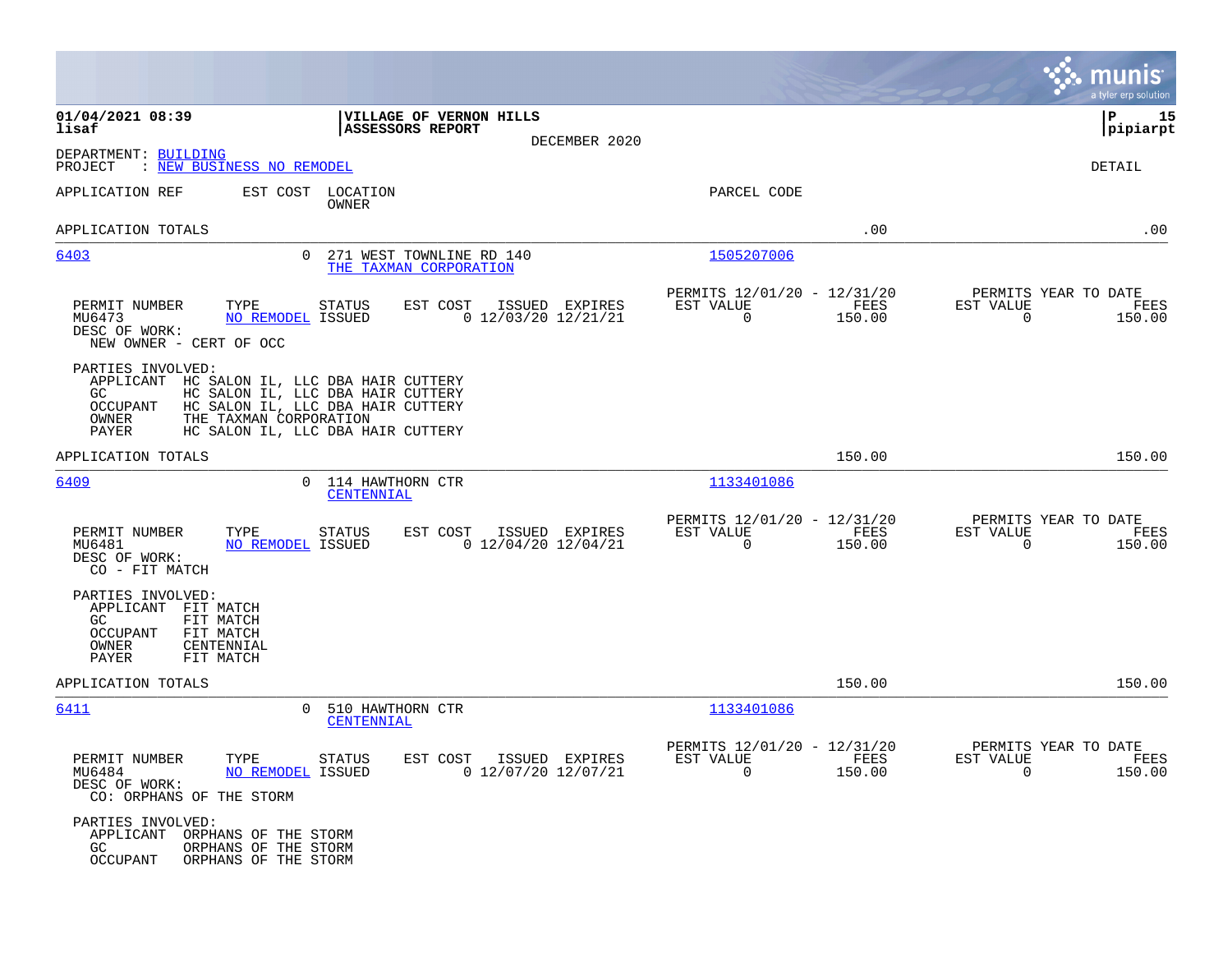|                                                                                                                                                                            |                                                                                                   |                                                              |                       | munis<br>a tyler erp solution                                                  |
|----------------------------------------------------------------------------------------------------------------------------------------------------------------------------|---------------------------------------------------------------------------------------------------|--------------------------------------------------------------|-----------------------|--------------------------------------------------------------------------------|
| 01/04/2021 08:39<br>lisaf                                                                                                                                                  | VILLAGE OF VERNON HILLS<br>ASSESSORS REPORT<br>DECEMBER 2020                                      |                                                              |                       | P<br>16<br> pipiarpt                                                           |
| DEPARTMENT: BUILDING<br>: NEW BUSINESS NO REMODEL<br>PROJECT                                                                                                               |                                                                                                   |                                                              |                       | <b>DETAIL</b>                                                                  |
| APPLICATION REF<br>EST COST LOCATION                                                                                                                                       | <b>OWNER</b>                                                                                      | PARCEL CODE                                                  |                       |                                                                                |
| OWNER<br>CENTENNIAL<br><b>PAYER</b><br>ORPHANS OF THE STORM                                                                                                                |                                                                                                   |                                                              |                       |                                                                                |
| APPLICATION TOTALS                                                                                                                                                         |                                                                                                   |                                                              | 150.00                | 150.00                                                                         |
| 6426<br>$\Omega$                                                                                                                                                           | 950 WOODLANDS PKY<br>VAN VLISSINGEN & CO                                                          | 1515103034                                                   |                       |                                                                                |
| PERMIT NUMBER<br>TYPE<br>MU6498<br><b>NO REMODEL ISSUED</b><br>MU6505<br>COMM TCO<br>DESC OF WORK:<br>CO: EVERGREEN                                                        | <b>STATUS</b><br>EST COST<br>ISSUED<br>EXPIRES<br>$0$ 12/09/20 12/14/21<br>$0$ 12/14/20<br>ISSUED | PERMITS 12/01/20 - 12/31/20<br>EST VALUE<br>0<br>$\mathbf 0$ | FEES<br>150.00<br>.00 | PERMITS YEAR TO DATE<br>EST VALUE<br>FEES<br>0<br>150.00<br>$\mathbf 0$<br>.00 |
| PARTIES INVOLVED:<br>APPLICANT<br>EVERGREEN<br>GC.<br><b>EVERGREEN</b><br><b>OCCUPANT</b><br><b>EVERGREEN</b><br>OWNER<br>VAN VLISSINGEN & CO<br>PAYER<br><b>EVERGREEN</b> |                                                                                                   |                                                              |                       |                                                                                |
| APPLICATION TOTALS                                                                                                                                                         |                                                                                                   |                                                              | 150.00                | 150.00                                                                         |
| 6465<br>$\Omega$                                                                                                                                                           | 700 NORTH MILWAUKEE AVENUE 138<br>KIMCO REALTY                                                    | 1504201051                                                   |                       |                                                                                |
| TYPE<br>PERMIT NUMBER<br>NO REMODEL ISSUED<br>MU6532<br>DESC OF WORK:<br>CO: JC LICHTE                                                                                     | <b>STATUS</b><br>EST COST<br>ISSUED EXPIRES<br>$0$ 12/28/20 12/29/21                              | PERMITS 12/01/20 - 12/31/20<br>EST VALUE<br>0                | FEES<br>150.00        | PERMITS YEAR TO DATE<br>EST VALUE<br>FEES<br>$\mathbf 0$<br>150.00             |
| PARTIES INVOLVED:<br>APPLICANT<br>JC LICHT<br>GC.<br>JC LICHT<br>OWNER<br>KIMCO REALTY<br>PAYER<br>JC LICHT                                                                |                                                                                                   |                                                              |                       |                                                                                |
| APPLICATION TOTALS<br>PROJECT TOTALS                                                                                                                                       |                                                                                                   | 0                                                            | 150.00<br>750.00      | 150.00<br>$\mathbf 0$<br>750.00                                                |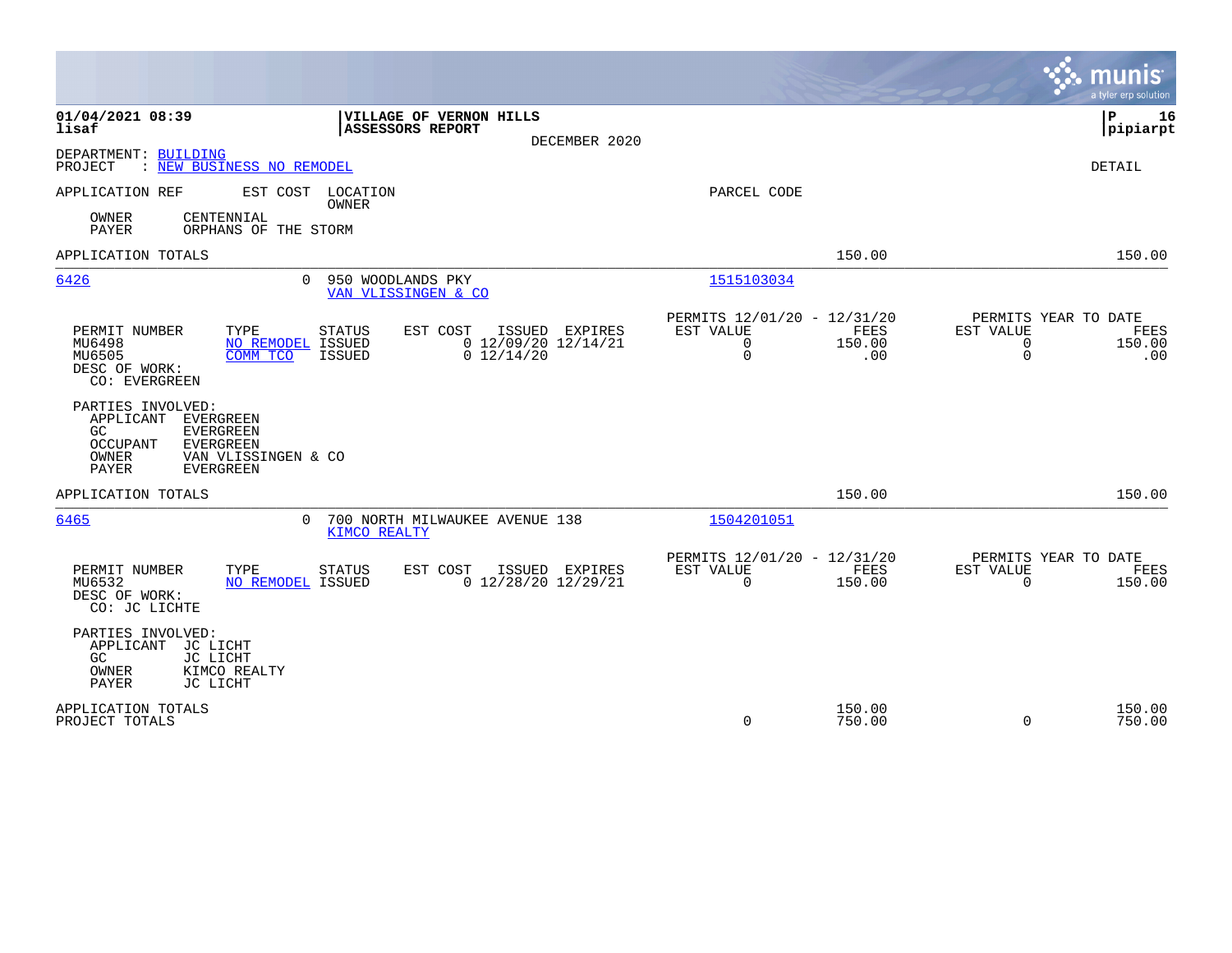|                                                                                      |                                                                                                                        |                                            |                                                    |                                           |                                                         |               |                                               | munis<br>a tyler erp solution |
|--------------------------------------------------------------------------------------|------------------------------------------------------------------------------------------------------------------------|--------------------------------------------|----------------------------------------------------|-------------------------------------------|---------------------------------------------------------|---------------|-----------------------------------------------|-------------------------------|
| 01/04/2021 08:39<br>lisaf                                                            |                                                                                                                        |                                            | VILLAGE OF VERNON HILLS<br><b>ASSESSORS REPORT</b> | DECEMBER 2020                             |                                                         |               |                                               | 17<br>IΡ<br> pipiarpt         |
| DEPARTMENT: BUILDING<br>PROJECT<br>: FENCE                                           |                                                                                                                        |                                            |                                                    |                                           |                                                         |               |                                               | DETAIL                        |
| APPLICATION REF                                                                      | EST COST                                                                                                               | LOCATION<br>OWNER                          |                                                    |                                           | PARCEL CODE                                             |               |                                               |                               |
| 6298                                                                                 | 2,100                                                                                                                  | 222 ANNAPOLIS DR                           | MIKHAIL & ELENA KARLINSKY                          |                                           | 1505405038                                              |               |                                               |                               |
| PERMIT NUMBER<br>MU6490<br>DESC OF WORK:<br>FENCE                                    | TYPE<br><b>FENCE</b>                                                                                                   | STATUS<br><b>ISSUED</b>                    | EST COST                                           | ISSUED EXPIRES<br>2,100 12/08/20 12/10/21 | PERMITS 12/01/20 - 12/31/20<br>EST VALUE<br>$\mathbf 0$ | FEES<br>50.00 | PERMITS YEAR TO DATE<br>EST VALUE<br>$\Omega$ | FEES<br>50.00                 |
| PARTIES INVOLVED:<br>APPLICANT AZTEC FENCE COMPANY<br>FENCE<br>GC.<br>OWNER<br>PAYER | AZTEC FENCE COMPANY<br>AZTEC FENCE COMPANY<br>MIKHAIL & ELENA KARLINSKY<br>AZTEC FENCE COMPANY                         |                                            |                                                    |                                           |                                                         |               |                                               |                               |
| APPLICATION TOTALS                                                                   |                                                                                                                        |                                            |                                                    |                                           |                                                         | 50.00         |                                               | 50.00                         |
| 6387                                                                                 | 3,600                                                                                                                  | 212 MELODY LN<br>SANDRA J HALL             |                                                    |                                           | 1504303031                                              |               |                                               |                               |
| PERMIT NUMBER<br>MU6464<br>DESC OF WORK:<br>FENCE                                    | TYPE<br>FENCE                                                                                                          | STATUS<br><b>ISSUED</b>                    | EST COST                                           | ISSUED EXPIRES<br>3,600 12/01/20 12/01/21 | PERMITS 12/01/20 - 12/31/20<br>EST VALUE<br>$\mathbf 0$ | FEES<br>50.00 | PERMITS YEAR TO DATE<br>EST VALUE<br>$\Omega$ | FEES<br>50.00                 |
| PARTIES INVOLVED:<br>APPLICANT<br>FENCE<br>GC<br>OWNER<br>PAYER                      | SANDRA J HALL<br>MEJIA FENCE<br>SANDRA J HALL<br>SANDRA J HALL<br>SANDRA J HALL                                        |                                            |                                                    |                                           |                                                         |               |                                               |                               |
| APPLICATION TOTALS                                                                   |                                                                                                                        |                                            |                                                    |                                           |                                                         | 50.00         |                                               | 50.00                         |
| 6390                                                                                 | 3,190                                                                                                                  | 239 SHEFFIELD LN<br><b>JASON NEWBURGER</b> |                                                    |                                           | 1508409004                                              |               |                                               |                               |
| PERMIT NUMBER<br>MU6460<br>DESC OF WORK:<br>FENCE                                    | TYPE<br><b>FENCE</b>                                                                                                   | <b>STATUS</b><br><b>ISSUED</b>             | EST COST                                           | ISSUED EXPIRES<br>3,190 12/01/20 12/01/21 | PERMITS 12/01/20 - 12/31/20<br>EST VALUE<br>0           | FEES<br>50.00 | PERMITS YEAR TO DATE<br>EST VALUE<br>0        | FEES<br>50.00                 |
| PARTIES INVOLVED:<br>APPLICANT<br>FENCE<br>GC<br>OWNER<br>PAYER                      | <b>JASON NEWBURGER</b><br>DURABILT FENCE<br><b>JASON NEWBURGER</b><br><b>JASON NEWBURGER</b><br><b>JASON NEWBURGER</b> |                                            |                                                    |                                           |                                                         |               |                                               |                               |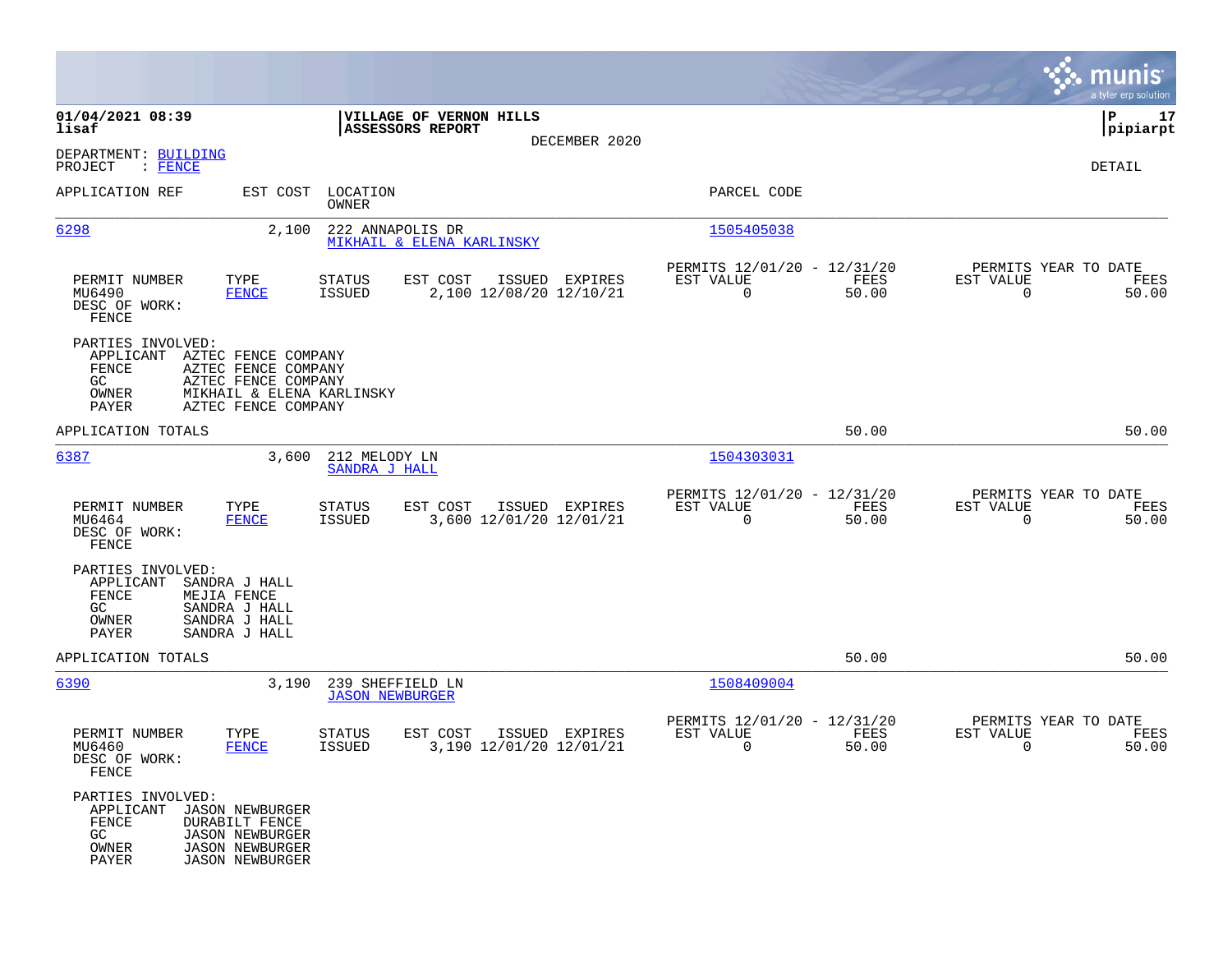|                                            |          |                                                    |               |             |                 | $\cdot$ munis $\cdot$<br>a tyler erp solution |
|--------------------------------------------|----------|----------------------------------------------------|---------------|-------------|-----------------|-----------------------------------------------|
| 01/04/2021 08:39<br>lisaf                  |          | VILLAGE OF VERNON HILLS<br><b>ASSESSORS REPORT</b> | DECEMBER 2020 |             |                 | 18<br>∣P<br> pipiarpt                         |
| DEPARTMENT: BUILDING<br>PROJECT<br>: FENCE |          |                                                    |               |             |                 | DETAIL                                        |
| APPLICATION REF                            | EST COST | LOCATION<br>OWNER                                  |               | PARCEL CODE |                 |                                               |
| APPLICATION TOTALS<br>PROJECT TOTALS       |          |                                                    |               | 0           | 50.00<br>150.00 | 50.00<br>150.00                               |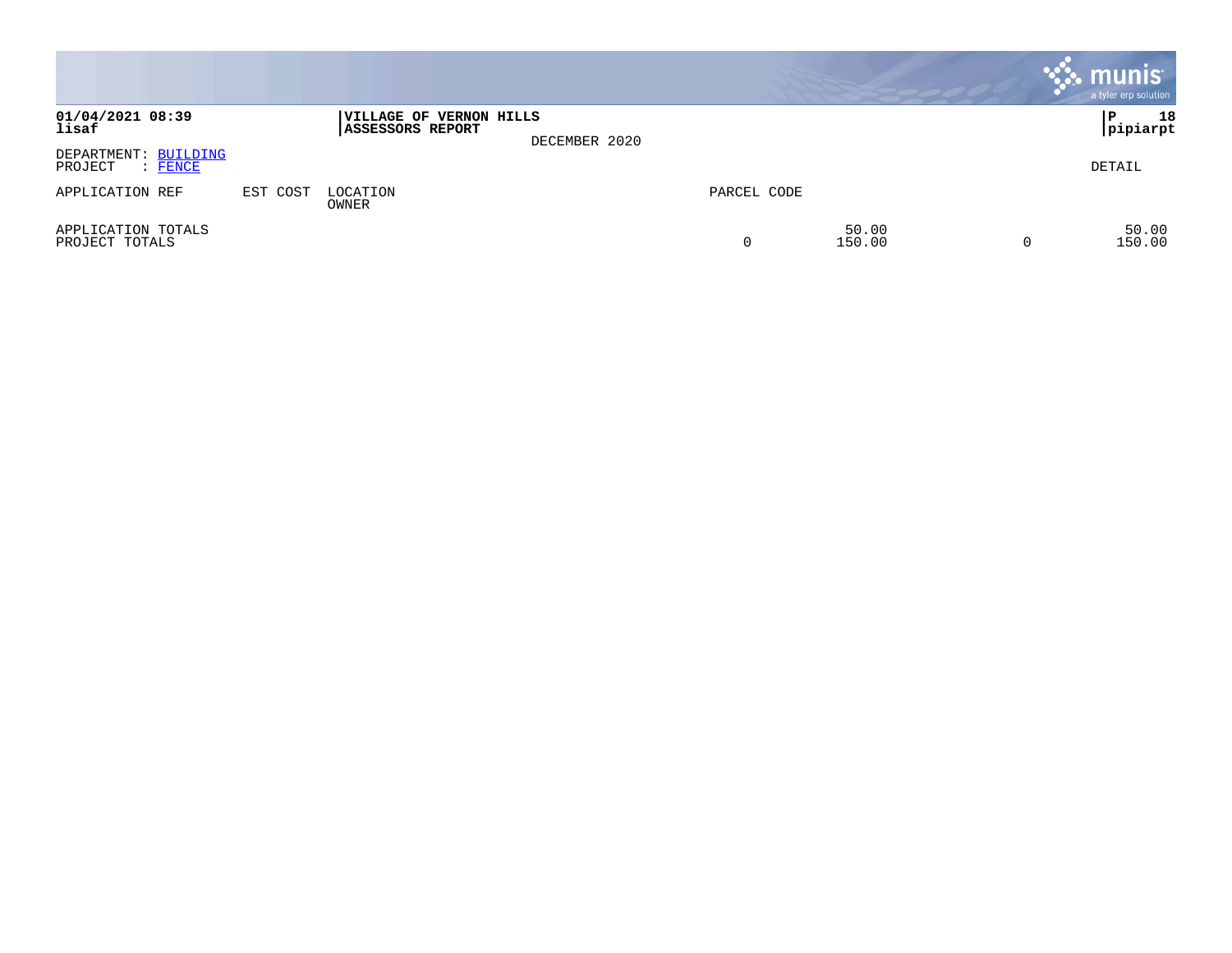|                                                                                    |                                                                                                               |                         |                                                          |                                               |                  |           | <b>munis</b><br>a tyler erp solution   |
|------------------------------------------------------------------------------------|---------------------------------------------------------------------------------------------------------------|-------------------------|----------------------------------------------------------|-----------------------------------------------|------------------|-----------|----------------------------------------|
| 01/04/2021 08:39<br>lisaf                                                          |                                                                                                               | <b>ASSESSORS REPORT</b> | <b>VILLAGE OF VERNON HILLS</b><br>DECEMBER 2020          |                                               |                  |           | ∣P<br>19<br> pipiarpt                  |
| DEPARTMENT: BUILDING<br>PROJECT<br>: FIRE ALARM                                    |                                                                                                               |                         |                                                          |                                               |                  |           | DETAIL                                 |
| APPLICATION REF                                                                    | EST COST                                                                                                      | LOCATION<br>OWNER       |                                                          | PARCEL CODE                                   |                  |           |                                        |
| 6354                                                                               | 5,000                                                                                                         | DEMONTE BUILDERS INC    | 1101 SOUTH MILWAUKEE AVE 102                             | 1515201005                                    |                  |           |                                        |
| PERMIT NUMBER<br>MU6475<br>DESC OF WORK:<br>FIRE ALARM                             | TYPE<br>FIRE ALARM ISSUED                                                                                     | STATUS                  | EST COST<br>ISSUED<br>EXPIRES<br>5,000 12/04/20 12/21/21 | PERMITS 12/01/20 - 12/31/20<br>EST VALUE<br>0 | FEES<br>405.00   | EST VALUE | PERMITS YEAR TO DATE<br>FEES<br>405.00 |
| PARTIES INVOLVED:<br>ALARM<br>APPLICANT<br>GC<br>OCCUPANT<br>OWNER<br><b>PAYER</b> | KEY SYSTEMS<br>KEY SYSTEMS<br>KEY SYSTEMS<br>COMPANION ANIMAL HOSPITAL<br>DEMONTE BUILDERS INC<br>KEY SYSTEMS |                         |                                                          |                                               |                  |           |                                        |
| APPLICATION TOTALS<br>PROJECT TOTALS                                               |                                                                                                               |                         |                                                          | $\mathbf 0$                                   | 405.00<br>405.00 |           | 405.00<br>405.00                       |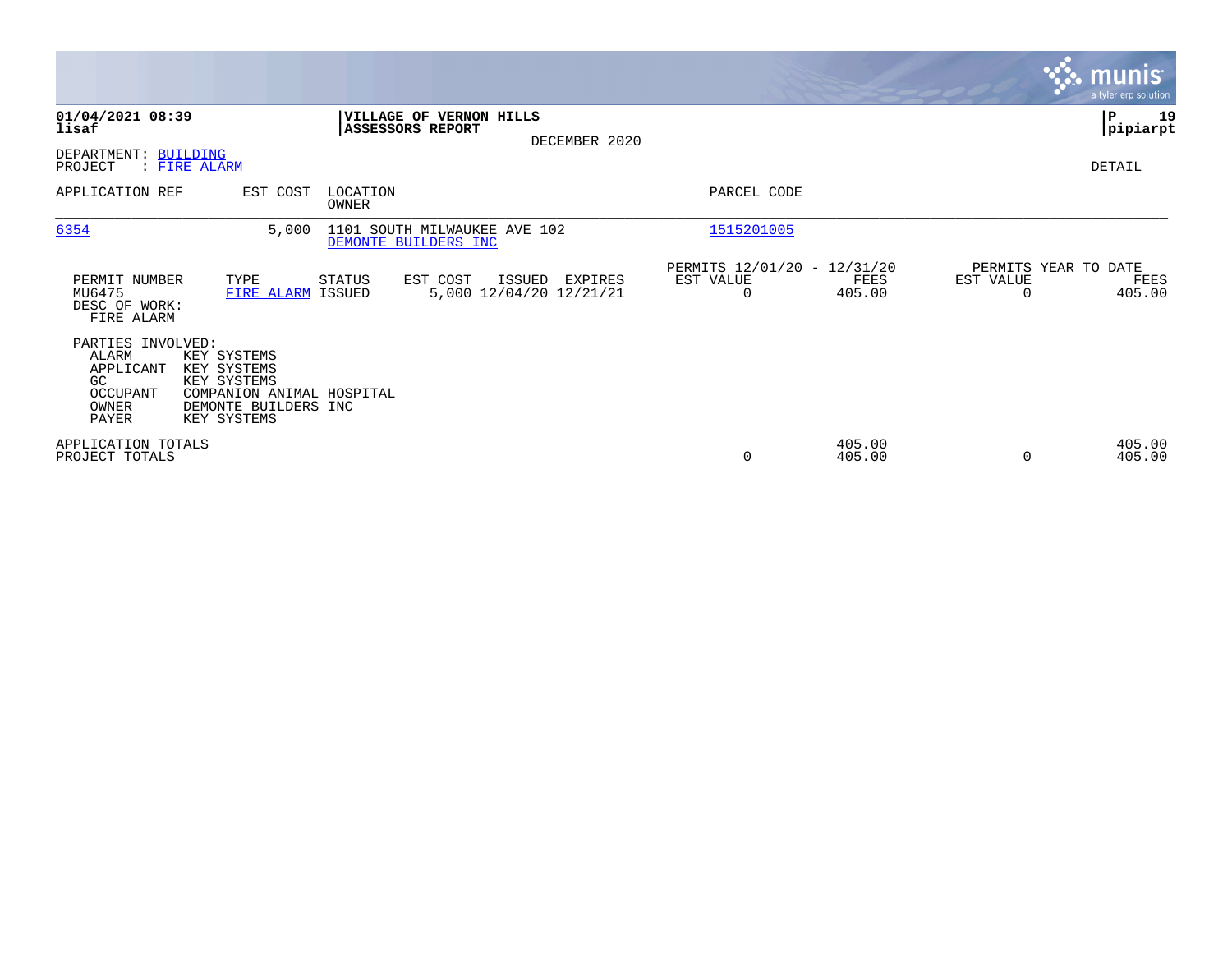|                                                                                                                                                                                        |                                                                               |                                           |                                                            |                |                                                     | munis<br>a tyler erp solution |
|----------------------------------------------------------------------------------------------------------------------------------------------------------------------------------------|-------------------------------------------------------------------------------|-------------------------------------------|------------------------------------------------------------|----------------|-----------------------------------------------------|-------------------------------|
| 01/04/2021 08:39<br>lisaf                                                                                                                                                              | VILLAGE OF VERNON HILLS<br>ASSESSORS REPORT                                   |                                           |                                                            |                |                                                     | l P<br>20<br> pipiarpt        |
| DEPARTMENT: BUILDING<br>PROJECT<br>: FIRE SPRINKLER                                                                                                                                    |                                                                               | DECEMBER 2020                             |                                                            |                |                                                     | DETAIL                        |
| APPLICATION REF                                                                                                                                                                        | EST COST LOCATION<br>OWNER                                                    |                                           | PARCEL CODE                                                |                |                                                     |                               |
| 6015                                                                                                                                                                                   | 12,000<br>397 WOODLAND CHASE LANE<br><b>PLACEHOLDER</b>                       |                                           | 1516106003                                                 |                |                                                     |                               |
| PERMIT NUMBER<br>TYPE<br>MU6538<br>FIRE SPR<br>DESC OF WORK:<br>FIRE SPRINKLER                                                                                                         | EST COST<br>STATUS<br>ISSUED<br>12,000 12/29/20 12/29/21                      | ISSUED EXPIRES                            | PERMITS 12/01/20 - 12/31/20<br>EST VALUE<br>$\Omega$       | FEES<br>645.00 | PERMITS YEAR TO DATE<br>EST VALUE<br>$\Omega$       | FEES<br>645.00                |
| PARTIES INVOLVED:<br>APPLICANT NOVA FIRE PROTECTION<br>FIRE SPRIN NOVA FIRE PROTECTION<br>NOVA FIRE PROTECTION<br>GC<br>OWNER<br>PLACEHOLDER<br>NOVA FIRE PROTECTION<br><b>PLUMBER</b> |                                                                               |                                           |                                                            |                |                                                     |                               |
| APPLICATION TOTALS                                                                                                                                                                     |                                                                               |                                           |                                                            | 645.00         |                                                     | 645.00                        |
| 6351                                                                                                                                                                                   | 7,190<br>1101 SOUTH MILWAUKEE AVE 102<br>DEMONTE BUILDERS INC                 |                                           | 1515201005                                                 |                |                                                     |                               |
| TYPE<br>PERMIT NUMBER<br>MU6480<br>FIRE SPR<br>DESC OF WORK:<br>FIRE SPRINKLER                                                                                                         | EST COST<br>STATUS<br>ISSUED                                                  | ISSUED EXPIRES<br>7,190 12/04/20 12/21/21 | PERMITS 12/01/20 - 12/31/20<br>EST VALUE<br>$\overline{0}$ | FEES<br>679.50 | PERMITS YEAR TO DATE<br>EST VALUE<br>$\mathbf 0$    | FEES<br>679.50                |
| PARTIES INVOLVED:<br>APPLICANT NELSON FIRE PROTECTION<br>FIRE SPRIN NELSON FIRE PROTECTION<br>GC<br>OCCUPANT<br>OWNER<br>DEMONTE BUILDERS INC<br>PAYER                                 | NELSON FIRE PROTECTION<br>COMPANION ANIMAL HOSPITAL<br>NELSON FIRE PROTECTION |                                           |                                                            |                |                                                     |                               |
| APPLICATION TOTALS                                                                                                                                                                     |                                                                               |                                           |                                                            | 679.50         |                                                     | 679.50                        |
| 6352                                                                                                                                                                                   | 11,651 665 CUNEO BOULEVARD<br>PLACEHOLDER                                     |                                           | 1133216005                                                 |                |                                                     |                               |
| PERMIT NUMBER<br>TYPE<br>MU6468<br>FIRE SPR<br>DESC OF WORK:<br>FIRE SPRINKLERS                                                                                                        | STATUS<br>EST COST<br><b>ISSUED</b><br>11,651 12/02/20 12/02/21               | ISSUED EXPIRES                            | PERMITS 12/01/20 - 12/31/20<br>EST VALUE<br>$\sim$ 0       | FEES<br>316.51 | PERMITS YEAR TO DATE<br>EST VALUE<br>$\overline{0}$ | FEES<br>316.51                |
| PARTIES INVOLVED:<br>APPLICANT NOVA FIRE PROTECTION<br>FIRE SPRIN NOVA FIRE PROTECTION<br>GC<br>NOVA FIRE PROTECTION<br>OWNER<br>PLACEHOLDER                                           |                                                                               |                                           |                                                            |                |                                                     |                               |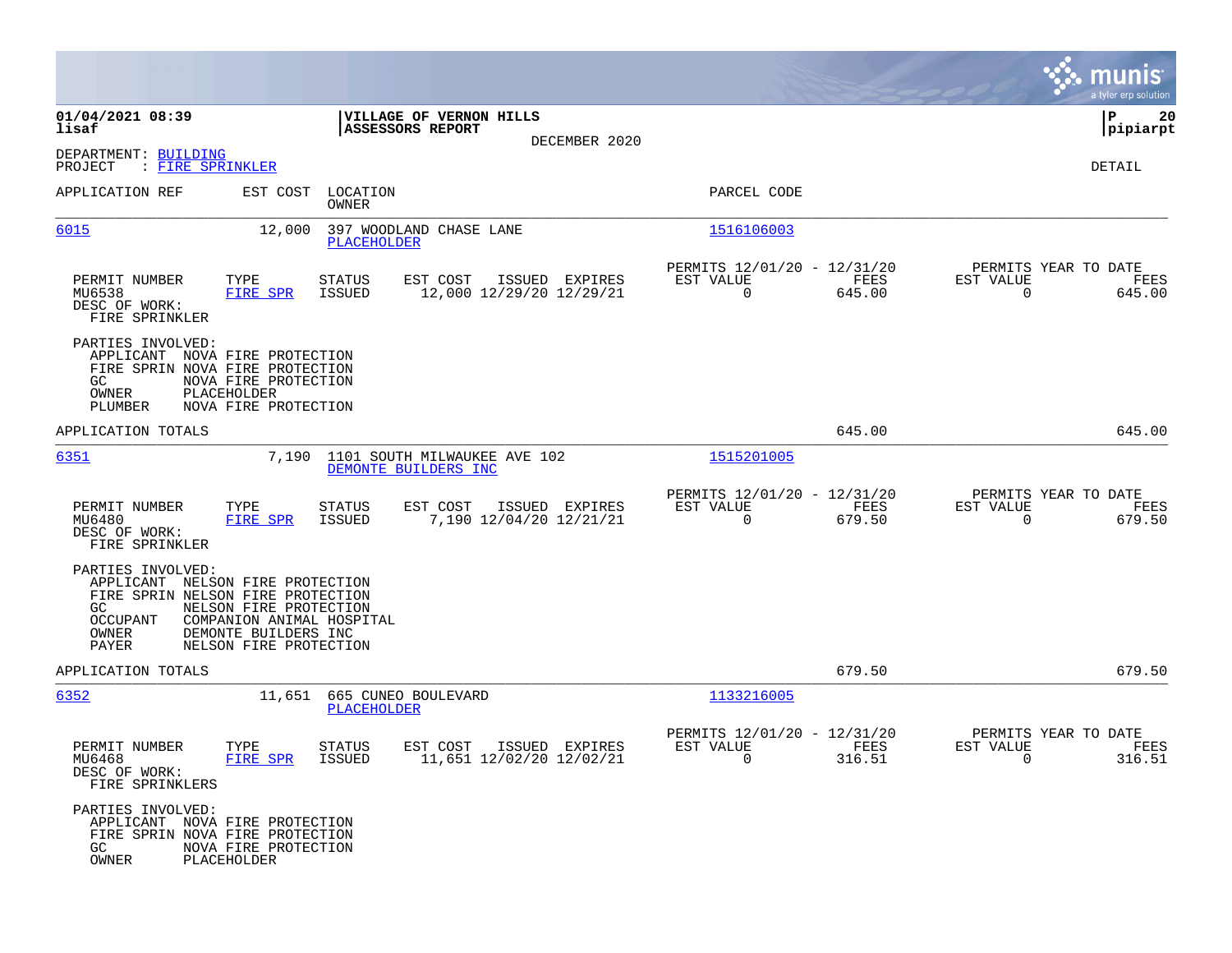|                                                                                                                                                                                                          |                                                                               | munis<br>a tyler erp solution                                   |
|----------------------------------------------------------------------------------------------------------------------------------------------------------------------------------------------------------|-------------------------------------------------------------------------------|-----------------------------------------------------------------|
| 01/04/2021 08:39<br>VILLAGE OF VERNON HILLS<br>ASSESSORS REPORT<br>lisaf<br>DECEMBER 2020                                                                                                                |                                                                               | P<br>21<br> pipiarpt                                            |
| DEPARTMENT: BUILDING<br>: FIRE SPRINKLER<br>PROJECT                                                                                                                                                      |                                                                               | DETAIL                                                          |
| APPLICATION REF<br>EST COST LOCATION<br>OWNER<br>PAYER<br>NOVA FIRE PROTECTION                                                                                                                           | PARCEL CODE                                                                   |                                                                 |
| APPLICATION TOTALS                                                                                                                                                                                       | 316.51                                                                        | 316.51                                                          |
| 6408<br>11,651 672 MARSHALL STREET<br>PLACEHOLDER                                                                                                                                                        | 1133205050                                                                    |                                                                 |
| TYPE<br>EST COST<br>PERMIT NUMBER<br>STATUS<br>ISSUED EXPIRES<br>MU6531<br>11,651 12/28/20 12/28/21<br>FIRE SPR<br>ISSUED<br>DESC OF WORK:<br>FIRE SPRINKLER                                             | PERMITS 12/01/20 - 12/31/20<br>EST VALUE<br>FEES<br>316.51<br>$\mathbf 0$     | PERMITS YEAR TO DATE<br>EST VALUE<br>FEES<br>$\Omega$<br>316.51 |
| PARTIES INVOLVED:<br>APPLICANT NOVA FIRE PROTECTION<br>FIRE SPRIN NOVA FIRE PROTECTION<br>NOVA FIRE PROTECTION<br>GC.<br>PLACEHOLDER<br>OWNER<br>NOVA FIRE PROTECTION<br>PAYER                           |                                                                               |                                                                 |
| APPLICATION TOTALS                                                                                                                                                                                       | 316.51                                                                        | 316.51                                                          |
| 6430<br>412 WOODLAND CHASE LANE<br>13,420<br><b>PLACEHOLDER</b>                                                                                                                                          | 1516104030                                                                    |                                                                 |
| PERMIT NUMBER<br>EST COST<br>TYPE<br><b>STATUS</b><br>ISSUED EXPIRES<br>MU6539<br>13,420 12/30/20 12/30/21<br>FIRE SPR<br><b>ISSUED</b><br>DESC OF WORK:                                                 | PERMITS 12/01/20 - 12/31/20<br><b>FEES</b><br>EST VALUE<br>$\Omega$<br>659.20 | PERMITS YEAR TO DATE<br>EST VALUE<br>FEES<br>$\Omega$<br>659.20 |
| FIRE SPRINKLERS<br>PARTIES INVOLVED:<br>APPLICANT NOVA FIRE PROTECTION<br>FIRE SPRIN NOVA FIRE PROTECTION<br>NOVA FIRE PROTECTION<br>GC.<br>OWNER<br>PLACEHOLDER<br><b>PAYER</b><br>NOVA FIRE PROTECTION |                                                                               |                                                                 |
| APPLICATION TOTALS<br>PROJECT TOTALS                                                                                                                                                                     | 659.20<br>0<br>2,616.72                                                       | 659.20<br>2,616.72<br>$\Omega$                                  |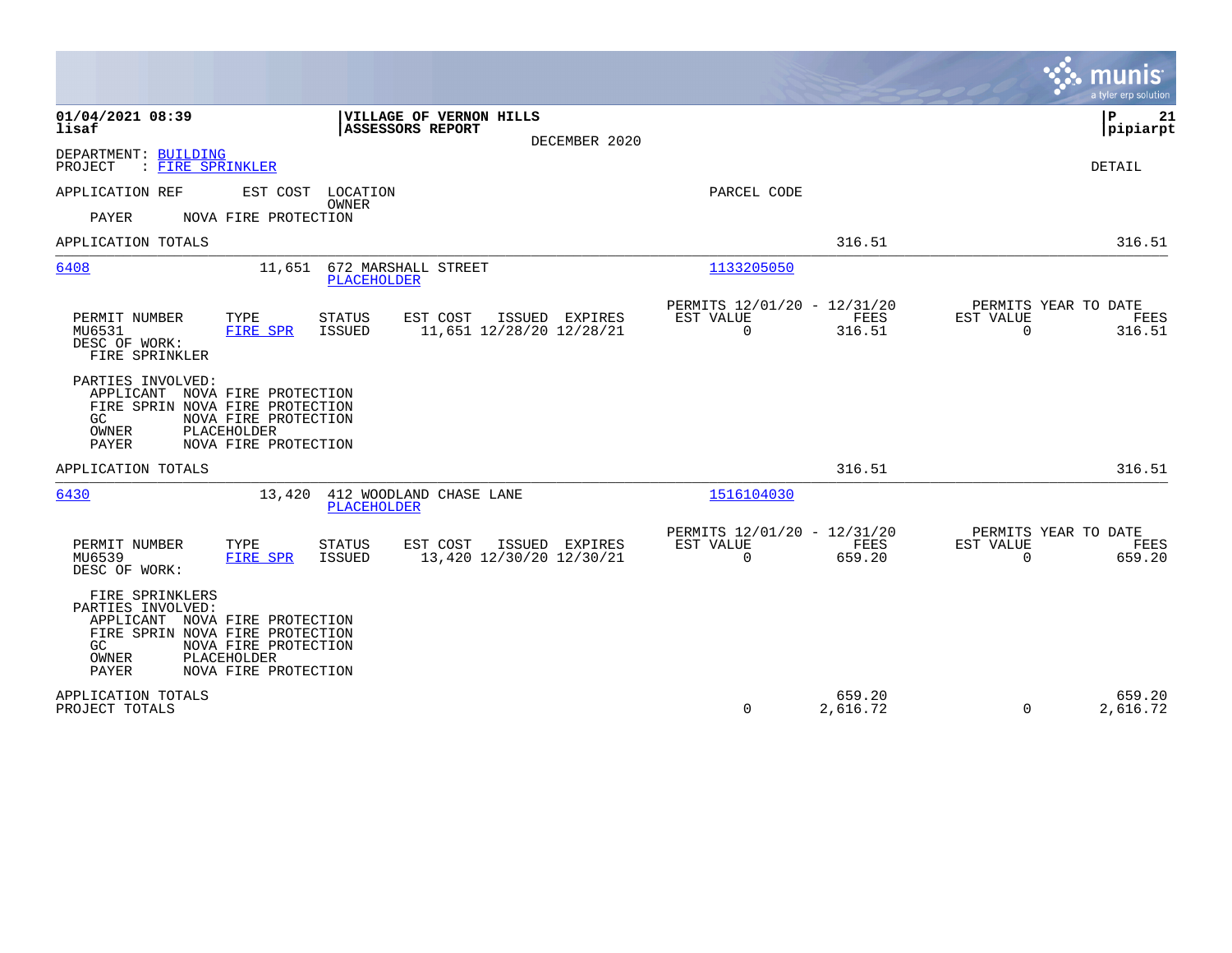|                                                                                                                                                                                                                                     |                                                                                   |                                                                                                                                                                                       | munis<br>a tyler erp solution                                     |
|-------------------------------------------------------------------------------------------------------------------------------------------------------------------------------------------------------------------------------------|-----------------------------------------------------------------------------------|---------------------------------------------------------------------------------------------------------------------------------------------------------------------------------------|-------------------------------------------------------------------|
| 01/04/2021 08:39<br>lisaf                                                                                                                                                                                                           | <b>VILLAGE OF VERNON HILLS</b><br>ASSESSORS REPORT                                |                                                                                                                                                                                       | l P<br>22<br> pipiarpt                                            |
| DEPARTMENT: BUILDING<br>: MISC COMMERCIAL<br>PROJECT                                                                                                                                                                                | DECEMBER 2020                                                                     |                                                                                                                                                                                       | DETAIL                                                            |
| APPLICATION REF                                                                                                                                                                                                                     | EST COST LOCATION<br>OWNER                                                        | PARCEL CODE                                                                                                                                                                           |                                                                   |
| 6230<br>58,000                                                                                                                                                                                                                      | 700 NORTH MILWAUKEE AVENUE 134<br>KIMCO REALTY                                    | 1504201051                                                                                                                                                                            |                                                                   |
| PERMIT NUMBER<br>TYPE<br>MU6516<br>MISC COMM<br>DESC OF WORK:<br>VANILLA BOX                                                                                                                                                        | <b>STATUS</b><br>EST COST<br>ISSUED EXPIRES<br>58,000 12/18/20 12/18/21<br>ISSUED | PERMITS 12/01/20 - 12/31/20<br>EST VALUE<br>FEES<br>780.00<br>$\Omega$                                                                                                                | PERMITS YEAR TO DATE<br>EST VALUE<br>FEES<br>$\Omega$<br>780.00   |
| PARTIES INVOLVED:<br>APPLICANT TMA AFFINITY CORP<br>ELECTRICIA SHELBY ELECTRIC<br>GC<br>TMA AFFINITY CORP<br>OCCUPANT<br>LIOUOR BARN<br>OWNER<br>KIMCO REALTY<br>PLUMBER<br>HEATHER RIDGE CONTRACTORS<br>PAYER<br>TMA AFFINITY CORP |                                                                                   |                                                                                                                                                                                       |                                                                   |
| APPLICATION TOTALS                                                                                                                                                                                                                  |                                                                                   | 780.00                                                                                                                                                                                | 780.00                                                            |
| 6340                                                                                                                                                                                                                                | 28,134 540 GROSSE POINTE CIR<br>VERNON HILLS PARK DISTRICT                        | 1506205001                                                                                                                                                                            |                                                                   |
| PERMIT NUMBER<br>TYPE<br>MU6482<br>MISC COMM<br>DESC OF WORK:<br>DRAINAGE IMPROVEMENTS CLC JAWA                                                                                                                                     | <b>STATUS</b><br>EST COST<br>ISSUED EXPIRES<br>28,134 12/07/20 12/07/21<br>ISSUED | PERMITS 12/01/20 - 12/31/20<br>EST VALUE<br><b>EXECUTE: EXECUTE: EXECUTE: EXECUTE: EXECUTE: EXECUTE: EXECUTE: EXECUTE: EXECUTE: EXECUTE: EXECUTE: E</b><br>1,125.00<br>$\overline{0}$ | PERMITS YEAR TO DATE<br>EST VALUE<br>FEES<br>1,125.00<br>$\Omega$ |
| PARTIES INVOLVED:<br>APPLICANT CLC JAWA<br>FIRE SPRIN CLC JAWA<br>GC<br>CLC JAWA<br>VERNON HILLS PARK DISTRICT<br>OWNER<br>PAYER<br>CLC JAWA                                                                                        |                                                                                   |                                                                                                                                                                                       |                                                                   |
| APPLICATION TOTALS                                                                                                                                                                                                                  |                                                                                   | 1,125.00                                                                                                                                                                              | 1,125.00                                                          |
| 6363                                                                                                                                                                                                                                | 2,900 863 NORTH MILWAUKEE AVENUE 700<br>PASSCO MELODY FARM DST                    | 1134302008                                                                                                                                                                            |                                                                   |
| PERMIT NUMBER<br>TYPE STATUS<br>MISC COMM ISSUED<br>MU6511<br>DESC OF WORK:<br>AWNING INSTALL                                                                                                                                       | EST COST ISSUED EXPIRES<br>2,900 12/16/20 12/18/21                                | PERMITS 12/01/20 - 12/31/20<br>EST VALUE<br>FEES<br>$\Omega$<br>50.00                                                                                                                 | PERMITS YEAR TO DATE<br>EST VALUE<br>FEES<br>$\Omega$<br>50.00    |
| PARTIES INVOLVED:<br>THATCHER OAKS INC<br>GC<br><b>OCCUPANT</b><br>MADISON REED COLOR BAR<br>OWNER<br>PASSCO MELODY FARM DST                                                                                                        |                                                                                   |                                                                                                                                                                                       |                                                                   |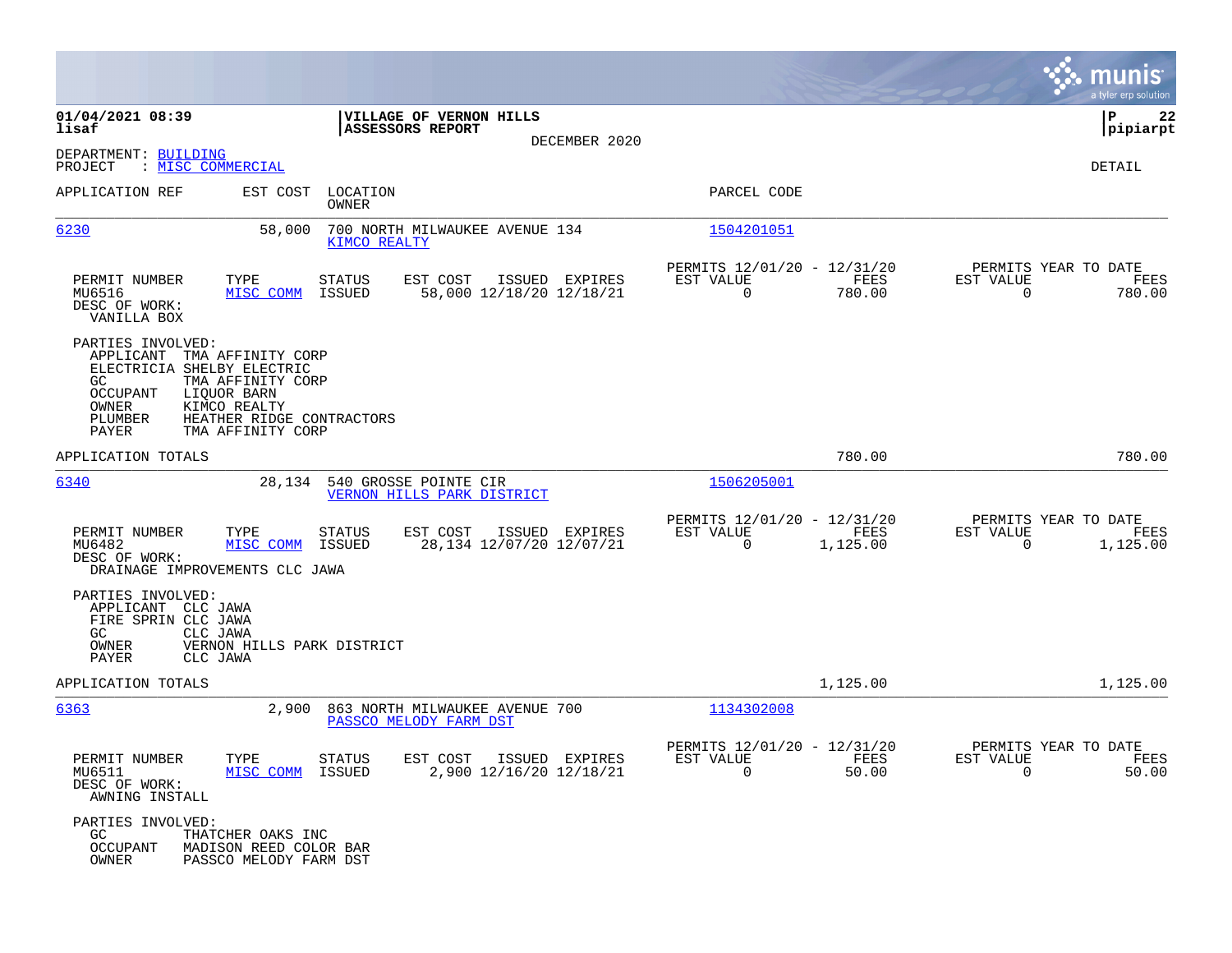|                                                                                                                                                                                                                                                                                                                                                                                                   |                                                                           | munis<br>a tyler erp solution                                     |
|---------------------------------------------------------------------------------------------------------------------------------------------------------------------------------------------------------------------------------------------------------------------------------------------------------------------------------------------------------------------------------------------------|---------------------------------------------------------------------------|-------------------------------------------------------------------|
| 01/04/2021 08:39<br>VILLAGE OF VERNON HILLS<br>lisaf<br>ASSESSORS REPORT<br>DECEMBER 2020                                                                                                                                                                                                                                                                                                         |                                                                           | ΙP<br>23<br> pipiarpt                                             |
| DEPARTMENT: BUILDING<br>PROJECT<br>: MISC COMMERCIAL                                                                                                                                                                                                                                                                                                                                              |                                                                           | DETAIL                                                            |
| APPLICATION REF<br>EST COST LOCATION<br><b>OWNER</b><br><b>PAYER</b><br>THATCHER OAKS INC                                                                                                                                                                                                                                                                                                         | PARCEL CODE                                                               |                                                                   |
| APPLICATION TOTALS                                                                                                                                                                                                                                                                                                                                                                                | 50.00                                                                     | 50.00                                                             |
| 6371<br>150,000<br>122 HAWTHORN CENTER<br>CENTENNIAL                                                                                                                                                                                                                                                                                                                                              | 1133401086                                                                |                                                                   |
| TYPE<br>PERMIT NUMBER<br><b>STATUS</b><br>EST COST<br>ISSUED EXPIRES<br>MU6514<br>MISC COMM<br>ISSUED<br>150,000 12/17/20 12/17/21<br>DESC OF WORK:<br>STRUCTURAL REINFORCEMENT OF EXTERIOR WALL<br>FORMER SEARS/HAWTHORN MALL<br>PARTIES INVOLVED:<br>APPLICANT<br>CENTENNIAL REAL ESTATE<br>W.E. O'NEIL CONSTRUCTION CO<br>GC.<br>OWNER<br>CENTENNIAL<br><b>PAYER</b><br>CENTENNIAL REAL ESTATE | PERMITS 12/01/20 - 12/31/20<br>EST VALUE<br>FEES<br>$\Omega$<br>1,500.00  | PERMITS YEAR TO DATE<br>EST VALUE<br>FEES<br>$\Omega$<br>1,500.00 |
| APPLICATION TOTALS                                                                                                                                                                                                                                                                                                                                                                                | 1,500.00                                                                  | 1,500.00                                                          |
| 6458<br>11,264 101 CORPORATE WOODS PARKWAY<br>VAN VLISSINGEN & CO                                                                                                                                                                                                                                                                                                                                 | 1516205001                                                                |                                                                   |
| PERMIT NUMBER<br>TYPE<br><b>STATUS</b><br>EST COST<br>ISSUED EXPIRES<br>MU6519<br>MISC COMM<br>ISSUED<br>11,264 12/21/20 12/21/21<br>DESC OF WORK:<br>BACKFLOW REPLACEMENT ON FIRE SPRINKLER                                                                                                                                                                                                      | PERMITS 12/01/20 - 12/31/20<br>FEES<br>EST VALUE<br>$\mathbf 0$<br>112.64 | PERMITS YEAR TO DATE<br>EST VALUE<br>FEES<br>$\Omega$<br>112.64   |
| PARTIES INVOLVED:<br>APPLICANT AMERICAN BACKFLOW PREVENTION INC<br>AMERICAN BACKFLOW PREVENTION INC<br>GC.<br>OCCUPANT<br>SCOTSMAN ICE SYSTEMS<br>OWNER<br>VAN VLISSINGEN & CO<br>PAYER<br>AMERICAN BACKFLOW PREVENTION INC                                                                                                                                                                       |                                                                           |                                                                   |
| APPLICATION TOTALS<br>PROJECT TOTALS                                                                                                                                                                                                                                                                                                                                                              | 112.64<br>0<br>3,567.64                                                   | 112.64<br>3,567.64<br>$\Omega$                                    |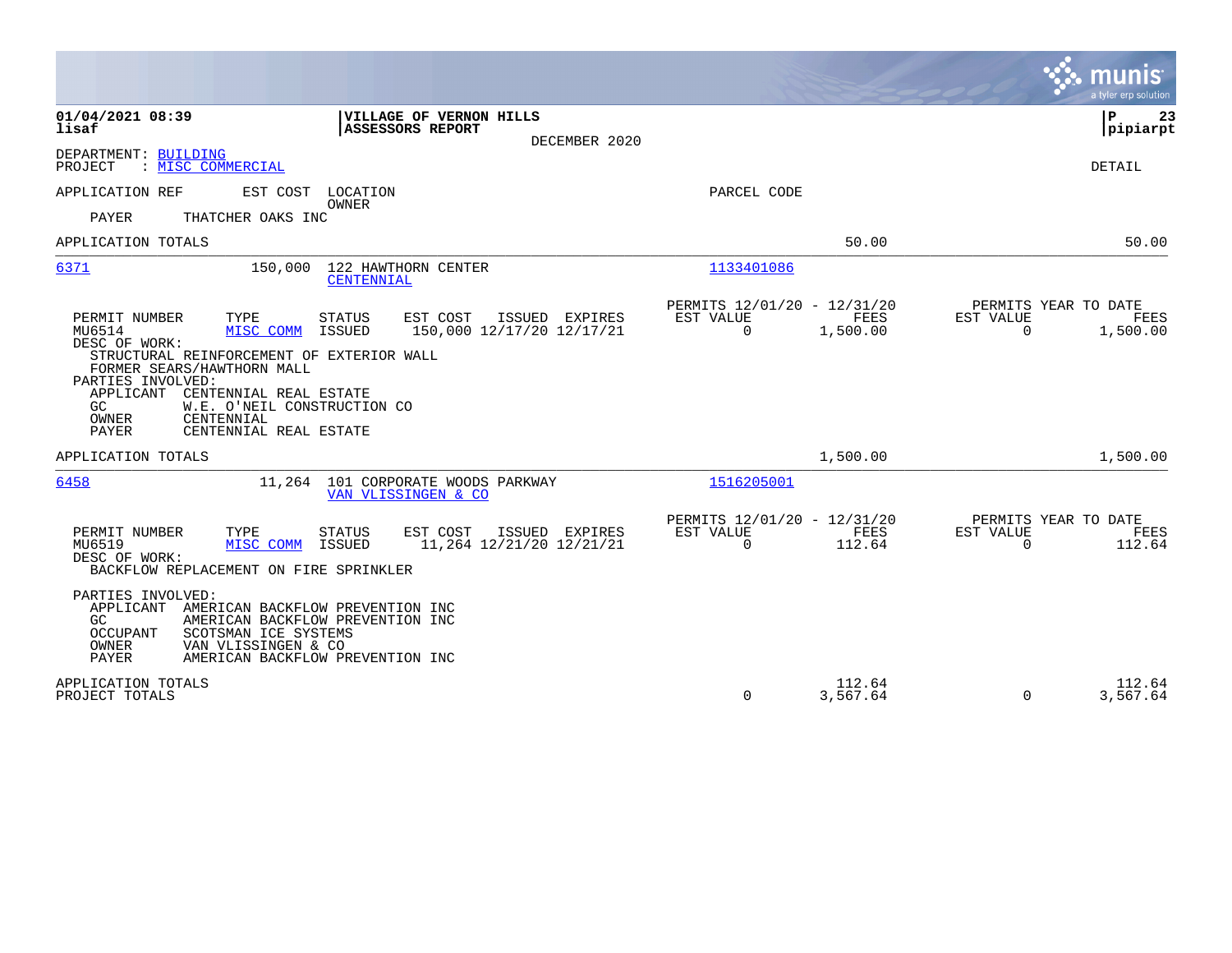|                                                                                                                                                                                        |                                                                                         |                                                                          | munis<br>a tyler erp solution                                     |
|----------------------------------------------------------------------------------------------------------------------------------------------------------------------------------------|-----------------------------------------------------------------------------------------|--------------------------------------------------------------------------|-------------------------------------------------------------------|
| 01/04/2021 08:39<br>lisaf                                                                                                                                                              | VILLAGE OF VERNON HILLS<br><b>ASSESSORS REPORT</b>                                      |                                                                          | 24<br>IΡ<br> pipiarpt                                             |
| DEPARTMENT: BUILDING<br>: MISC RESIDENTIAL<br>PROJECT                                                                                                                                  | DECEMBER 2020                                                                           |                                                                          | DETAIL                                                            |
| APPLICATION REF<br>EST COST                                                                                                                                                            | LOCATION<br>OWNER                                                                       | PARCEL CODE                                                              |                                                                   |
| 6210<br>1,580                                                                                                                                                                          | 1711 PEBBLE BEACH WAY<br><b>SCOTT MORVIG</b>                                            | 1129402032                                                               |                                                                   |
| PERMIT NUMBER<br>TYPE<br>MU6479<br>MISC RES<br>DESC OF WORK:<br>WALK IN DOOR FOR GARAGE                                                                                                | STATUS<br>EST COST<br>ISSUED EXPIRES<br>1,580 12/04/20 12/04/21<br>ISSUED               | PERMITS 12/01/20 - 12/31/20<br>FEES<br>EST VALUE<br>$\mathbf 0$<br>50.00 | PERMITS YEAR TO DATE<br>EST VALUE<br>FEES<br>$\Omega$<br>50.00    |
| PARTIES INVOLVED:<br>APPLICANT<br>SCOTT MORVIG<br>GC<br>CHICAGO DOOR<br>OWNER<br><b>SCOTT MORVIG</b><br>PAYER<br>SCOTT MORVIG                                                          |                                                                                         |                                                                          |                                                                   |
| APPLICATION TOTALS                                                                                                                                                                     |                                                                                         | 50.00                                                                    | 50.00                                                             |
| 6382<br>3,000                                                                                                                                                                          | 311 ABBEY LN<br><b>ANDREW KAPROSY</b>                                                   | 1505424047                                                               |                                                                   |
| PERMIT NUMBER<br>TYPE<br>MU6476<br>MISC RES<br>DESC OF WORK:<br>RELOCATE 1ST FL BATH/LAUDRY & MUD ROOM                                                                                 | EST COST<br>ISSUED EXPIRES<br><b>STATUS</b><br><b>ISSUED</b><br>3,000 12/04/20 12/04/21 | PERMITS 12/01/20 - 12/31/20<br>EST VALUE<br>FEES<br>$\mathbf 0$<br>50.00 | PERMITS YEAR TO DATE<br>EST VALUE<br>FEES<br>$\mathbf 0$<br>50.00 |
| PARTIES INVOLVED:<br>APPLICANT ANDREW KAPROSY<br>ELECTRICIA ANDREW KAPROSY<br>GC.<br>ANDREW KAPROSY<br>ANDREW KAPROSY<br>OWNER<br>PLUMBER<br>ANDREW KAPROSY<br>PAYER<br>ANDREW KAPROSY |                                                                                         |                                                                          |                                                                   |
| APPLICATION TOTALS                                                                                                                                                                     |                                                                                         | 50.00                                                                    | 50.00                                                             |
| 6404<br>8,432                                                                                                                                                                          | 1125 MUSEUM BLVD 205<br>THE MIL TON APARTMENTS                                          | 1133406003                                                               |                                                                   |
| PERMIT NUMBER<br>TYPE<br>MU6497<br>MISC RES<br>DESC OF WORK:<br>INTERIOR REMODEL UNIT 205                                                                                              | <b>STATUS</b><br>EST COST<br>ISSUED EXPIRES<br>ISSUED<br>8,432 12/09/20 12/29/21        | PERMITS 12/01/20 - 12/31/20<br>EST VALUE<br>FEES<br>84.32<br>0           | PERMITS YEAR TO DATE<br>EST VALUE<br>FEES<br>84.32<br>0           |
| PARTIES INVOLVED:<br>APPLICANT MARQUETTE MANAGEMENT<br>ELECTRICIA ALL ABOUT QUALITY ELECTRIC<br>GC<br>DOCI, INC<br>$\rm GC$<br>MARQUETTE MANAGEMENT<br>OWNER<br>THE MIL TON APARTMENTS |                                                                                         |                                                                          |                                                                   |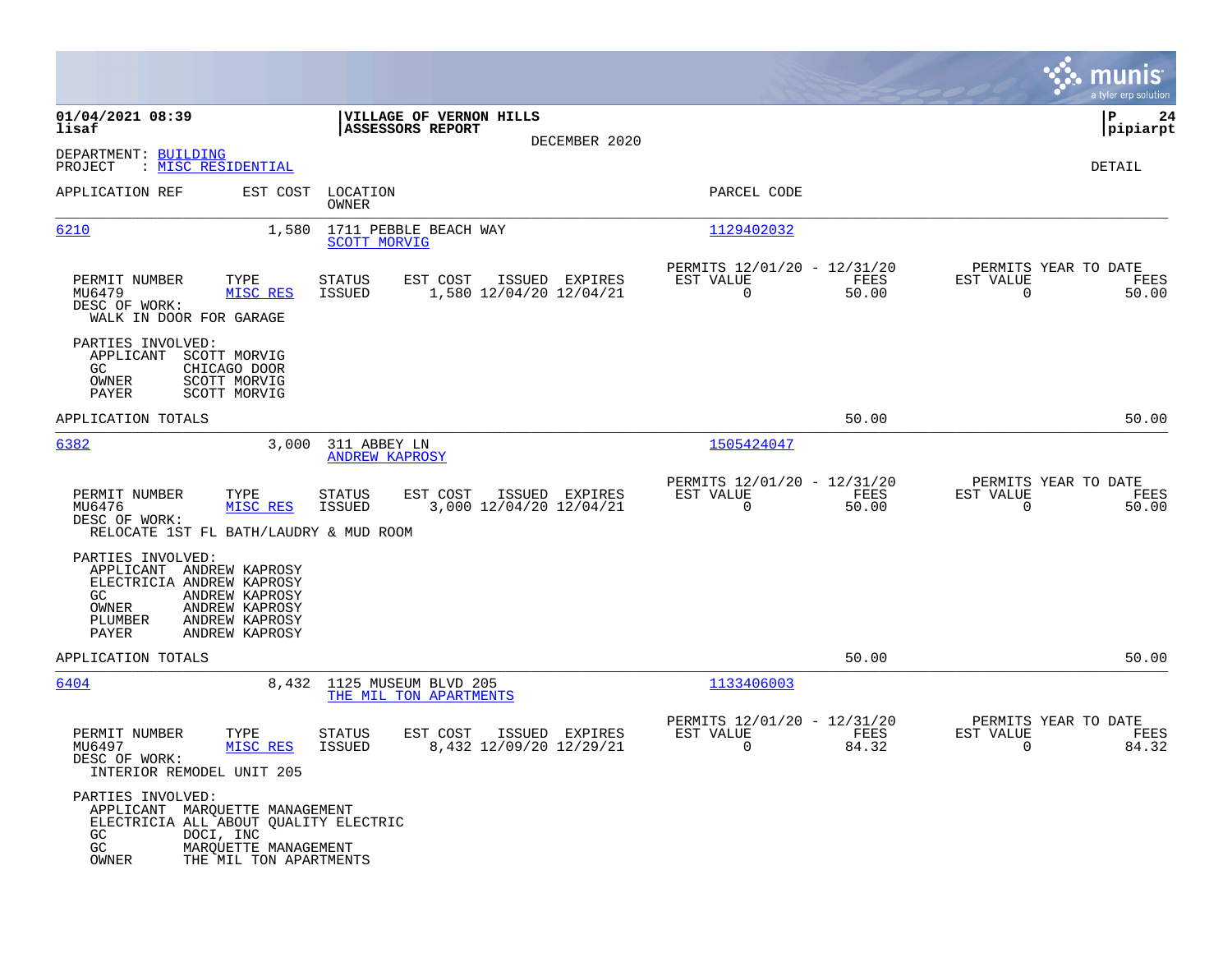|                                                                                                                                                                                                                                                                                                                                                       |                                                                                                                              |                                                                              | munis<br>a tyler erp solution                                   |
|-------------------------------------------------------------------------------------------------------------------------------------------------------------------------------------------------------------------------------------------------------------------------------------------------------------------------------------------------------|------------------------------------------------------------------------------------------------------------------------------|------------------------------------------------------------------------------|-----------------------------------------------------------------|
| 01/04/2021 08:39<br>lisaf                                                                                                                                                                                                                                                                                                                             | VILLAGE OF VERNON HILLS<br><b>ASSESSORS REPORT</b><br>DECEMBER 2020                                                          |                                                                              | ΙP<br>25<br> pipiarpt                                           |
| DEPARTMENT: BUILDING<br>: <u>MISC RESIDENTIAL</u><br>PROJECT                                                                                                                                                                                                                                                                                          |                                                                                                                              |                                                                              | DETAIL                                                          |
| APPLICATION REF<br>EST COST                                                                                                                                                                                                                                                                                                                           | LOCATION<br>OWNER                                                                                                            | PARCEL CODE                                                                  |                                                                 |
| LOUIS ARREOLA<br>PLUMBER<br>PAYER<br>MARQUETTE MANAGEMENT                                                                                                                                                                                                                                                                                             |                                                                                                                              |                                                                              |                                                                 |
| APPLICATION TOTALS                                                                                                                                                                                                                                                                                                                                    |                                                                                                                              | 84.32                                                                        | 84.32                                                           |
| 6418                                                                                                                                                                                                                                                                                                                                                  | 32,000 4 SAINT IVES LN<br>ELAN Y & DANIELLE R MOUSTAKIS                                                                      | 1504312006                                                                   |                                                                 |
| PERMIT NUMBER<br>TYPE<br>MU6523<br>MISC RES<br>DESC OF WORK:<br>BATHROOM (1.5) & LAUNDRY REMODEL<br>NO NEW FIXTURES<br>PARTIES INVOLVED:<br>APPLICANT AC HOME DESIGN<br>ELECTRICIA R&J ELECTRICAL CONTRACTOR<br>AC HOME DESIGN<br>GC.<br>OWNER<br>ELAN Y & DANIELLE R MOUSTAKIS<br>APEX PLUMBING PROS, LLC<br>PLUMBER<br>AC HOME DESIGN<br>PAYER      | <b>STATUS</b><br>EST COST<br>ISSUED EXPIRES<br>32,000 12/22/20 12/22/21<br><b>ISSUED</b>                                     | PERMITS 12/01/20 - 12/31/20<br>EST VALUE<br>FEES<br>$\overline{0}$<br>320.00 | PERMITS YEAR TO DATE<br>EST VALUE<br>FEES<br>0<br>320.00        |
| APPLICATION TOTALS                                                                                                                                                                                                                                                                                                                                    |                                                                                                                              | 320.00                                                                       | 320.00                                                          |
| 6422<br>60,000                                                                                                                                                                                                                                                                                                                                        | 324 FARMINGDALE CIR<br><b>PLACEHOLDER</b>                                                                                    | 1505302019                                                                   |                                                                 |
| PERMIT NUMBER<br>TYPE<br>MU6520<br>MISC RES<br>DESC OF WORK:<br>ROOFING, SIDING, ELECTRICAL, GUTTERS<br>UNITS 324, 326, 328, 330<br>PARTIES INVOLVED:<br>APPLICANT LA DESIGN<br>CARPENTER ASSOCIATION ONE<br>ELECTRICIA IANSON ELECTRIC INC<br>GC.<br>LAKELAND BUILDING SERVICES<br>OWNER<br>PLACEHOLDER<br>PAYER<br><b>ROOFER</b><br>BEE QUALITY INC | <b>STATUS</b><br>EST COST<br>ISSUED EXPIRES<br>60,000 12/21/20 12/21/21<br><b>ISSUED</b><br>PLYMOUTH FARMS CONDO ASSOCIATION | PERMITS 12/01/20 - 12/31/20<br>EST VALUE<br>FEES<br>$\Omega$<br>600.00       | PERMITS YEAR TO DATE<br>EST VALUE<br>FEES<br>$\Omega$<br>600.00 |
| APPLICATION TOTALS                                                                                                                                                                                                                                                                                                                                    |                                                                                                                              | 600.00                                                                       | 600.00                                                          |
| 6425<br>13,400                                                                                                                                                                                                                                                                                                                                        | 332 HADDON CIR<br><b>JASON SARANTOS</b>                                                                                      | 1508408014                                                                   |                                                                 |
| PERMIT NUMBER<br>TYPE<br>MU6522<br>MISC RES<br>DESC OF WORK:<br>BATHROOM REMODEL                                                                                                                                                                                                                                                                      | <b>STATUS</b><br>EST COST<br>ISSUED EXPIRES<br>13,400 12/22/20 12/22/21<br><b>ISSUED</b>                                     | PERMITS 12/01/20 - 12/31/20<br>EST VALUE<br>FEES<br>$\mathbf 0$<br>134.00    | PERMITS YEAR TO DATE<br>EST VALUE<br>FEES<br>134.00<br>0        |

**Contract**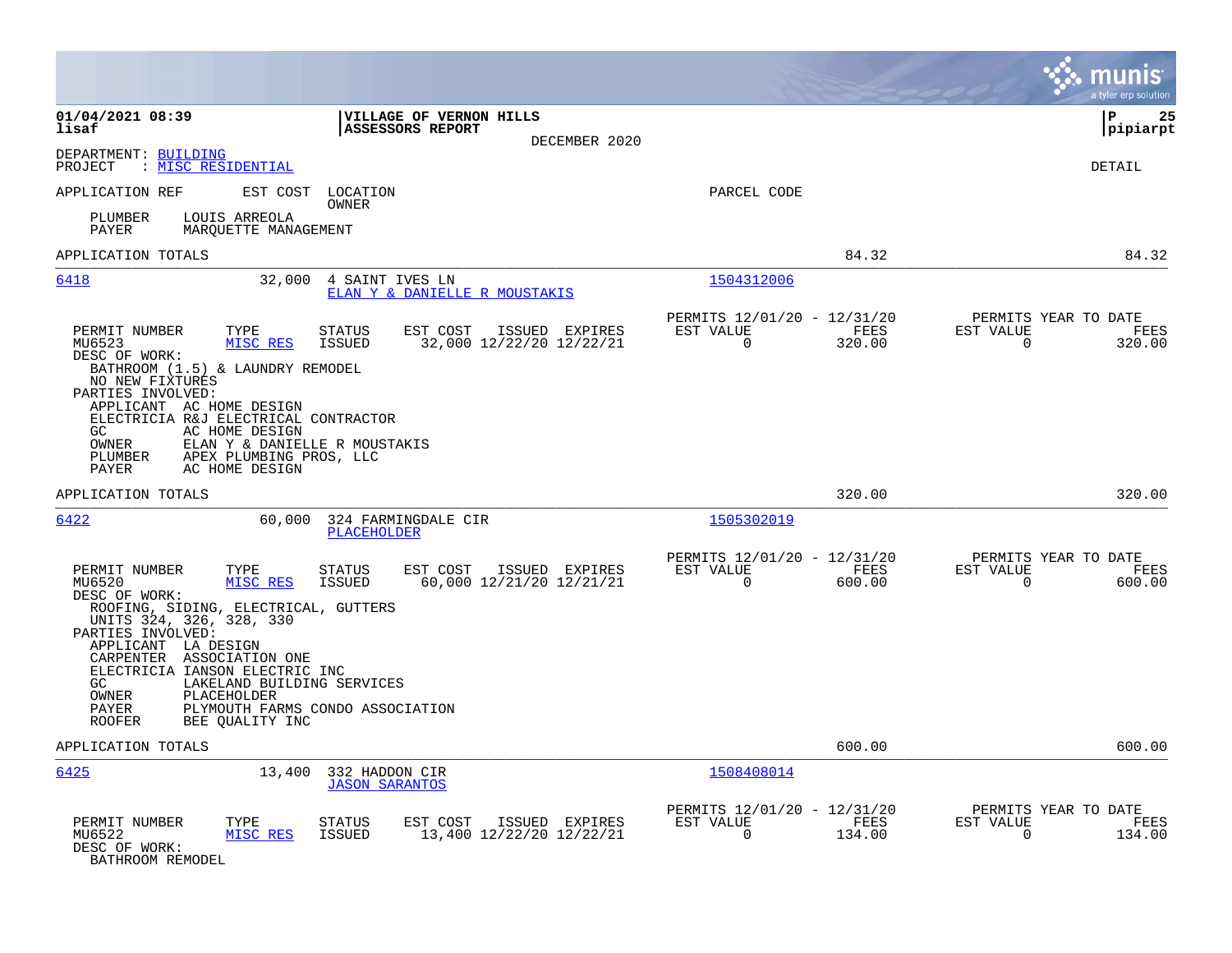|                                                                                                                                                                                                                  | munis<br>a tyler erp solution                                                                                                                |
|------------------------------------------------------------------------------------------------------------------------------------------------------------------------------------------------------------------|----------------------------------------------------------------------------------------------------------------------------------------------|
| 01/04/2021 08:39<br>VILLAGE OF VERNON HILLS<br>lisaf<br><b>ASSESSORS REPORT</b>                                                                                                                                  | İP<br>26<br> pipiarpt                                                                                                                        |
|                                                                                                                                                                                                                  | DECEMBER 2020                                                                                                                                |
| DEPARTMENT: BUILDING<br>PROJECT : MISC RESIDENTIAL                                                                                                                                                               | DETAIL                                                                                                                                       |
| EST COST<br>LOCATION<br>APPLICATION REF<br>OWNER                                                                                                                                                                 | PARCEL CODE                                                                                                                                  |
| PARTIES INVOLVED:<br>APPLICANT IBUILD, INC<br>IBUILD, INC<br>DRYWALL<br>ELECTRICIA JP ELECTRICAL SERVICES<br>IBUILD, INC<br>GC.<br><b>JASON SARANTOS</b><br>OWNER<br>PLUMBER<br>BIS ENTERPRISES                  |                                                                                                                                              |
| APPLICATION TOTALS                                                                                                                                                                                               | 134.00<br>134.00                                                                                                                             |
| 6432<br>9,534 1125 MUSEUM BLVD 315<br>THE MIL TON APARTMENTS                                                                                                                                                     | 1133406003                                                                                                                                   |
| PERMIT NUMBER<br>TYPE<br><b>STATUS</b><br>EST COST ISSUED EXPIRES<br>MU6526<br>MISC RES<br>9,534 12/23/20 12/23/21<br>ISSUED<br>DESC OF WORK:<br>INTERIOR REMODEL #315                                           | PERMITS 12/01/20 - 12/31/20<br>PERMITS YEAR TO DATE<br>EST VALUE<br>FEES<br>EST VALUE<br>FEES<br>$\mathbf 0$<br>95.34<br>$\Omega$<br>95.34   |
| PARTIES INVOLVED:<br>APPLICANT MARQUETTE MANAGEMENT<br>ELECTRICIA ALL ABOUT QUALITY ELECTRIC<br>GC.<br>DOCI, INC<br>OWNER<br>THE MIL TON APARTMENTS<br>LOUIS ARREOLA<br>PLUMBER<br>PAYER<br>MARQUETTE MANAGEMENT |                                                                                                                                              |
| APPLICATION TOTALS                                                                                                                                                                                               | 95.34<br>95.34                                                                                                                               |
| 6433<br>25,296<br>1145 MUSEUM BLVD 312<br>THE MIL TON APARTMENTS                                                                                                                                                 | 1133406003                                                                                                                                   |
| PERMIT NUMBER<br>TYPE<br>EST COST<br><b>STATUS</b><br>ISSUED EXPIRES<br>MU6527<br>MISC RES<br>ISSUED<br>25,296 12/23/20 12/23/21<br>DESC OF WORK:<br>INTERIOR REMODEL #312, 506, 709                             | PERMITS YEAR TO DATE<br>PERMITS 12/01/20 - 12/31/20<br>EST VALUE<br>FEES<br>EST VALUE<br>FEES<br>$\mathbf 0$<br>$\Omega$<br>252.96<br>252.96 |
| PARTIES INVOLVED:<br>APPLICANT MARQUETTE MANAGEMENT<br>ELECTRICIA ALL ABOUT OUALITY ELECTRIC<br>GC<br>DOCI, INC<br>OWNER<br>THE MIL TON APARTMENTS<br>PLUMBER<br>LOUIS ARREOLA<br>PAYER<br>MARQUETTE MANAGEMENT  |                                                                                                                                              |
| APPLICATION TOTALS                                                                                                                                                                                               | 252.96<br>252.96                                                                                                                             |
| 6443<br>58,604 2 MALVERN LN<br>EDWARD & ELLEN KABOT                                                                                                                                                              | 1504313004                                                                                                                                   |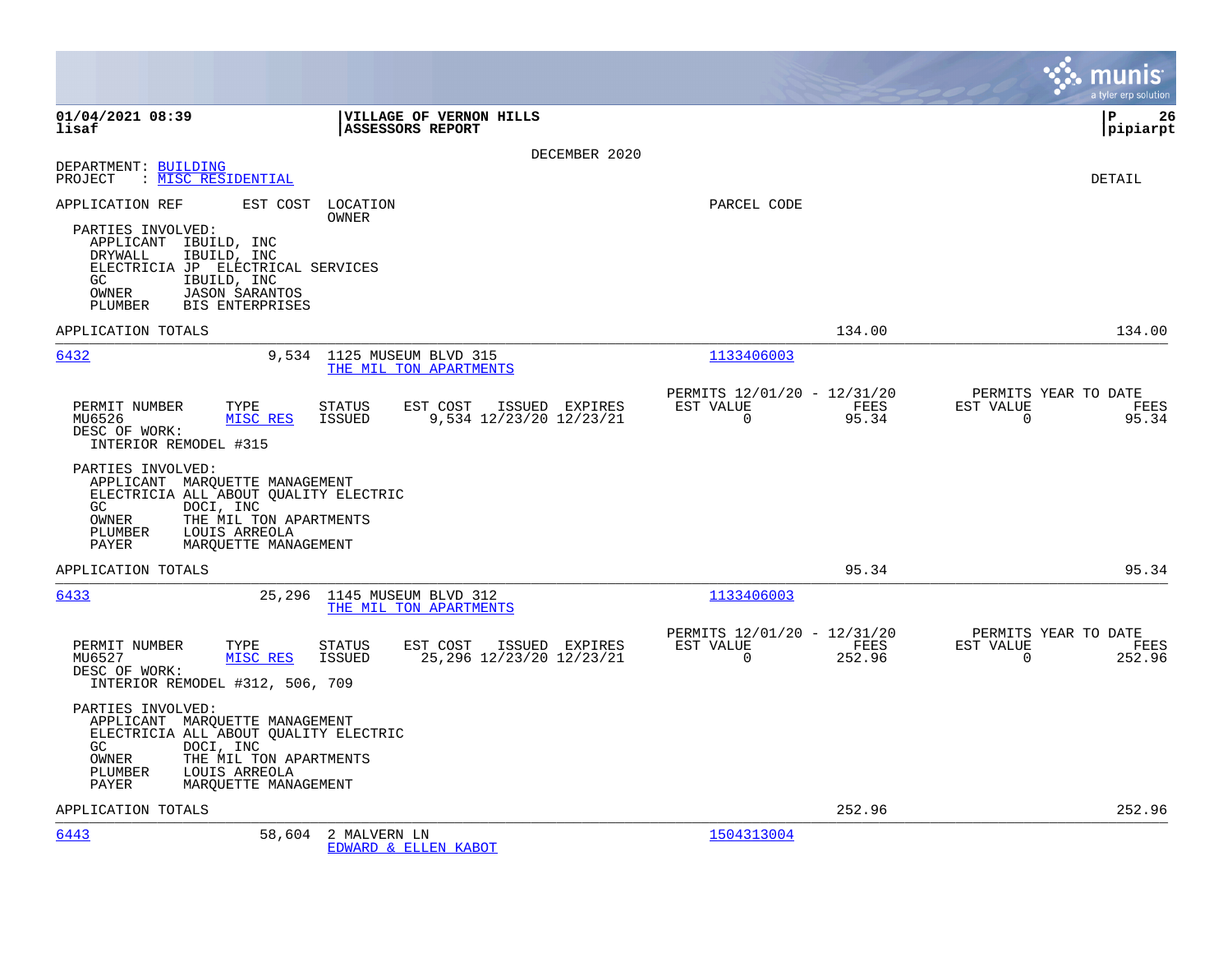|                                                                                                                                                                                                                                                                                                                                        |                                |                                                    |                                 |                                               |                       |                                                  | munis<br>a tyler erp solution |
|----------------------------------------------------------------------------------------------------------------------------------------------------------------------------------------------------------------------------------------------------------------------------------------------------------------------------------------|--------------------------------|----------------------------------------------------|---------------------------------|-----------------------------------------------|-----------------------|--------------------------------------------------|-------------------------------|
| 01/04/2021 08:39<br>lisaf                                                                                                                                                                                                                                                                                                              |                                | VILLAGE OF VERNON HILLS<br><b>ASSESSORS REPORT</b> |                                 |                                               |                       |                                                  | Þ<br>27<br> pipiarpt          |
| PERMIT NUMBER<br>TYPE                                                                                                                                                                                                                                                                                                                  | STATUS                         | EST COST                                           | ISSUED EXPIRES<br>DECEMBER 2020 | PERMITS 12/01/20 - 12/31/20<br>EST VALUE      | FEES                  | PERMITS YEAR TO DATE<br>EST VALUE                | FEES                          |
| DEPARTMENT: BUILDING<br>: MISC RESIDENTIAL<br>PROJECT                                                                                                                                                                                                                                                                                  |                                |                                                    |                                 |                                               |                       |                                                  | DETAIL                        |
| APPLICATION REF<br>EST COST                                                                                                                                                                                                                                                                                                            | LOCATION<br>OWNER              |                                                    |                                 | PARCEL CODE                                   |                       |                                                  |                               |
| MU6535<br>MISC RES<br>DESC OF WORK:<br>KITCHEN REMODEL                                                                                                                                                                                                                                                                                 | <b>ISSUED</b>                  | 58,604 12/28/20 12/28/21                           |                                 | 0                                             | 586.04                | $\Omega$                                         | 586.04                        |
| PARTIES INVOLVED:<br>APPLICANT OHI LLC<br>DRYWALL<br>OHI LLC<br>ELECTRICIA MATRIX ELECTRIC<br>GC<br>OHI LLC<br><b>HVAC</b><br>360 MECHANICAL<br>OWNER<br>EDWARD & ELLEN KABOT<br>PLUMBER<br>SUPERIOR CORP                                                                                                                              |                                |                                                    |                                 |                                               |                       |                                                  |                               |
| APPLICATION TOTALS                                                                                                                                                                                                                                                                                                                     |                                |                                                    |                                 |                                               | 586.04                |                                                  | 586.04                        |
| 6452<br>53,098                                                                                                                                                                                                                                                                                                                         |                                | 70 SOUTH OLD CREEK RD<br>ROBERT B & SARAH SHULMAN  |                                 | 1509104025                                    |                       |                                                  |                               |
| PERMIT NUMBER<br>TYPE<br>MISC RES<br>MU6540<br>DESC OF WORK:<br>KITCHEN MASTER BATHROOM REMODEL                                                                                                                                                                                                                                        | <b>STATUS</b><br><b>ISSUED</b> | EST COST<br>53,098 12/30/20 12/30/21               | ISSUED EXPIRES                  | PERMITS 12/01/20 - 12/31/20<br>EST VALUE<br>0 | <b>FEES</b><br>540.00 | PERMITS YEAR TO DATE<br>EST VALUE<br>$\mathbf 0$ | FEES<br>540.00                |
| PARTIES INVOLVED:<br>APPLICANT<br>TC MASTER CARPENTRY<br>DRYWALL<br>TC MASTER CARPENTRY<br>ELECTRICIA THOMAS DOBBINS<br>TC MASTER CARPENTRY<br>GC<br><b>HVAC</b><br>TC MASTER CARPENTRY<br>TC MASTER CARPENTRY<br>INSULATOR<br>OWNER<br>ROBERT B & SARAH SHULMAN<br>PREMIER PLUMBING<br>PLUMBER<br><b>PAYER</b><br>TC MASTER CARPENTRY |                                |                                                    |                                 |                                               |                       |                                                  |                               |
| APPLICATION TOTALS<br>PROJECT TOTALS                                                                                                                                                                                                                                                                                                   |                                |                                                    |                                 | 0                                             | 540.00<br>2,712.66    | 0                                                | 540.00<br>2,712.66            |

**Tara**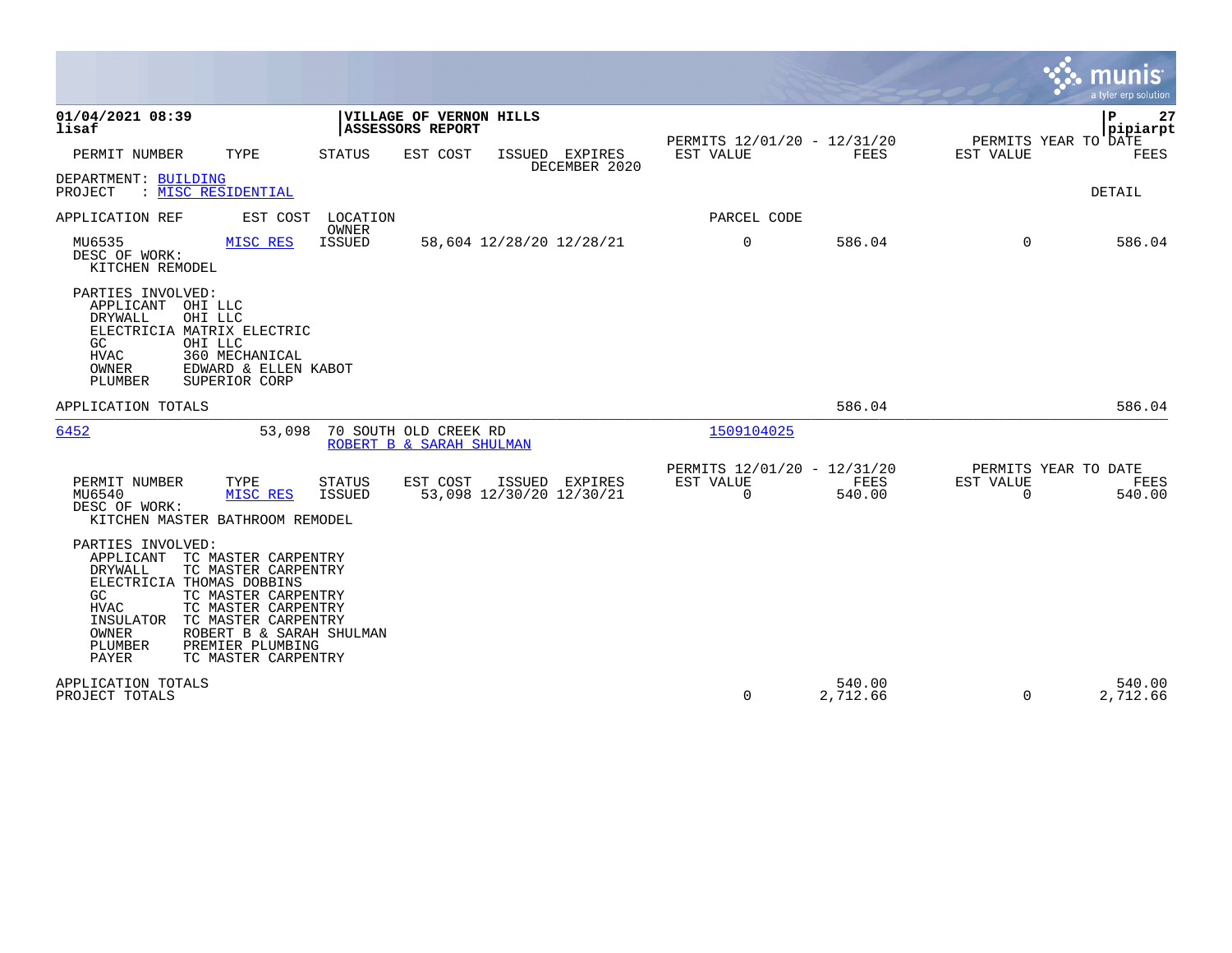|                                                                                               |                                                                                                                      |                                                          |             |                                               | <b>munis</b><br>a tyler erp solution |
|-----------------------------------------------------------------------------------------------|----------------------------------------------------------------------------------------------------------------------|----------------------------------------------------------|-------------|-----------------------------------------------|--------------------------------------|
| 01/04/2021 08:39<br>lisaf                                                                     | VILLAGE OF VERNON HILLS<br><b>ASSESSORS REPORT</b><br>DECEMBER 2020                                                  |                                                          |             |                                               | P<br>28<br> pipiarpt                 |
| DEPARTMENT: BUILDING<br>PROJECT<br>: PARKING LOT                                              |                                                                                                                      |                                                          |             |                                               | DETAIL                               |
| APPLICATION REF                                                                               | EST COST<br>LOCATION<br>OWNER                                                                                        | PARCEL CODE                                              |             |                                               |                                      |
| 6330                                                                                          | 88,000<br>635 NORTH ASPEN DR<br>VERNON HILLS PARK DISTRICT                                                           | 1505200019                                               |             |                                               |                                      |
| PERMIT NUMBER<br>TYPE<br>MU6453<br>PKG LOT<br>DESC OF WORK:<br>PARKING LOT WITH REMOVAL ITEMS | EST COST<br>ISSUED<br>STATUS<br>88,000 12/01/20 12/01/21<br>ISSUED                                                   | PERMITS 12/01/20 - 12/31/20<br>EST VALUE<br>EXPIRES<br>0 | FEES<br>.00 | PERMITS YEAR TO DATE<br>EST VALUE<br>$\Omega$ | FEES<br>.00                          |
| PARTIES INVOLVED:<br>APPLICANT<br>GC.<br>OCCUPANT<br>OWNER                                    | SCHROEDER ASPHALT SERVICES<br>SCHROEDER ASPHALT SERVICES<br>VERNON HILLS PARK DISTRICT<br>VERNON HILLS PARK DISTRICT |                                                          |             |                                               |                                      |
| APPLICATION TOTALS<br>PROJECT TOTALS                                                          |                                                                                                                      | 0                                                        | .00<br>.00  | 0                                             | .00<br>.00                           |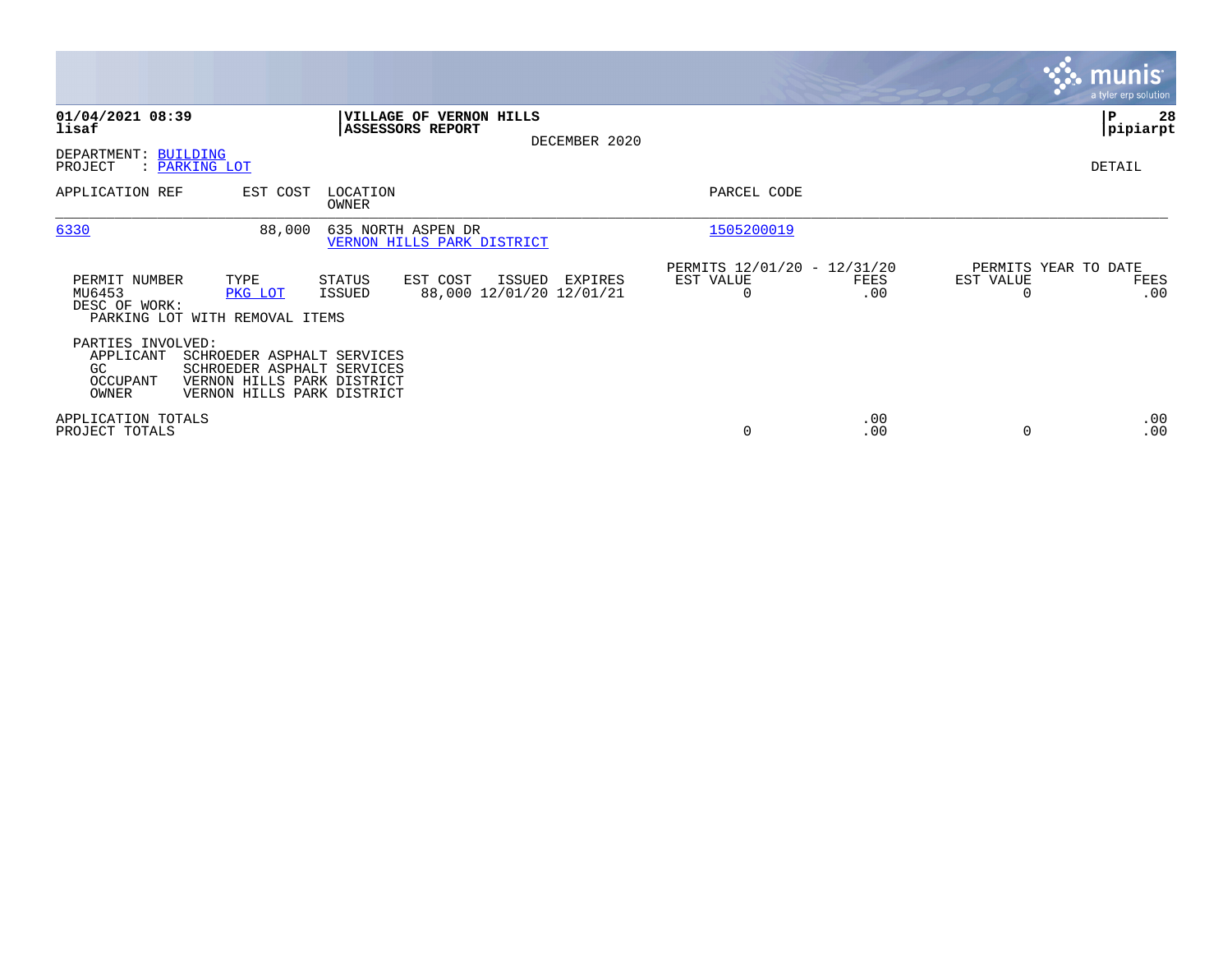|                                                         |                                                                                             |                                            |                                             |                                    |               |                                                      |                  |                                   | <b>munis</b><br>a tyler erp solution |
|---------------------------------------------------------|---------------------------------------------------------------------------------------------|--------------------------------------------|---------------------------------------------|------------------------------------|---------------|------------------------------------------------------|------------------|-----------------------------------|--------------------------------------|
| 01/04/2021 08:39<br>lisaf                               |                                                                                             |                                            | VILLAGE OF VERNON HILLS<br>ASSESSORS REPORT |                                    | DECEMBER 2020 |                                                      |                  |                                   | 29<br>IΡ<br> pipiarpt                |
| DEPARTMENT: BUILDING<br>PROJECT<br>$:$ PATIO            |                                                                                             |                                            |                                             |                                    |               |                                                      |                  |                                   | DETAIL                               |
| APPLICATION REF                                         | EST COST                                                                                    | LOCATION<br>OWNER                          |                                             |                                    |               | PARCEL CODE                                          |                  |                                   |                                      |
| 6391                                                    | 12,000                                                                                      | 239 SHEFFIELD LN<br><b>JASON NEWBURGER</b> |                                             |                                    |               | 1508409004                                           |                  |                                   |                                      |
| PERMIT NUMBER<br>MU6459<br>DESC OF WORK:<br>PAVER PATIO | TYPE<br>PATIO                                                                               | STATUS<br>ISSUED                           | EST COST                                    | ISSUED<br>12,000 12/01/20 12/02/21 | EXPIRES       | PERMITS 12/01/20 - 12/31/20<br>EST VALUE<br>$\Omega$ | FEES<br>120.00   | PERMITS YEAR TO DATE<br>EST VALUE | FEES<br>120.00                       |
| PARTIES INVOLVED:<br>APPLICANT<br>GC<br>OWNER<br>PAYER  | <b>JASON NEWBURGER</b><br>JH LANDSCAPNG<br><b>JASON NEWBURGER</b><br><b>JASON NEWBURGER</b> |                                            |                                             |                                    |               |                                                      |                  |                                   |                                      |
| APPLICATION TOTALS<br>PROJECT TOTALS                    |                                                                                             |                                            |                                             |                                    |               | 0                                                    | 120.00<br>120.00 | $\Omega$                          | 120.00<br>120.00                     |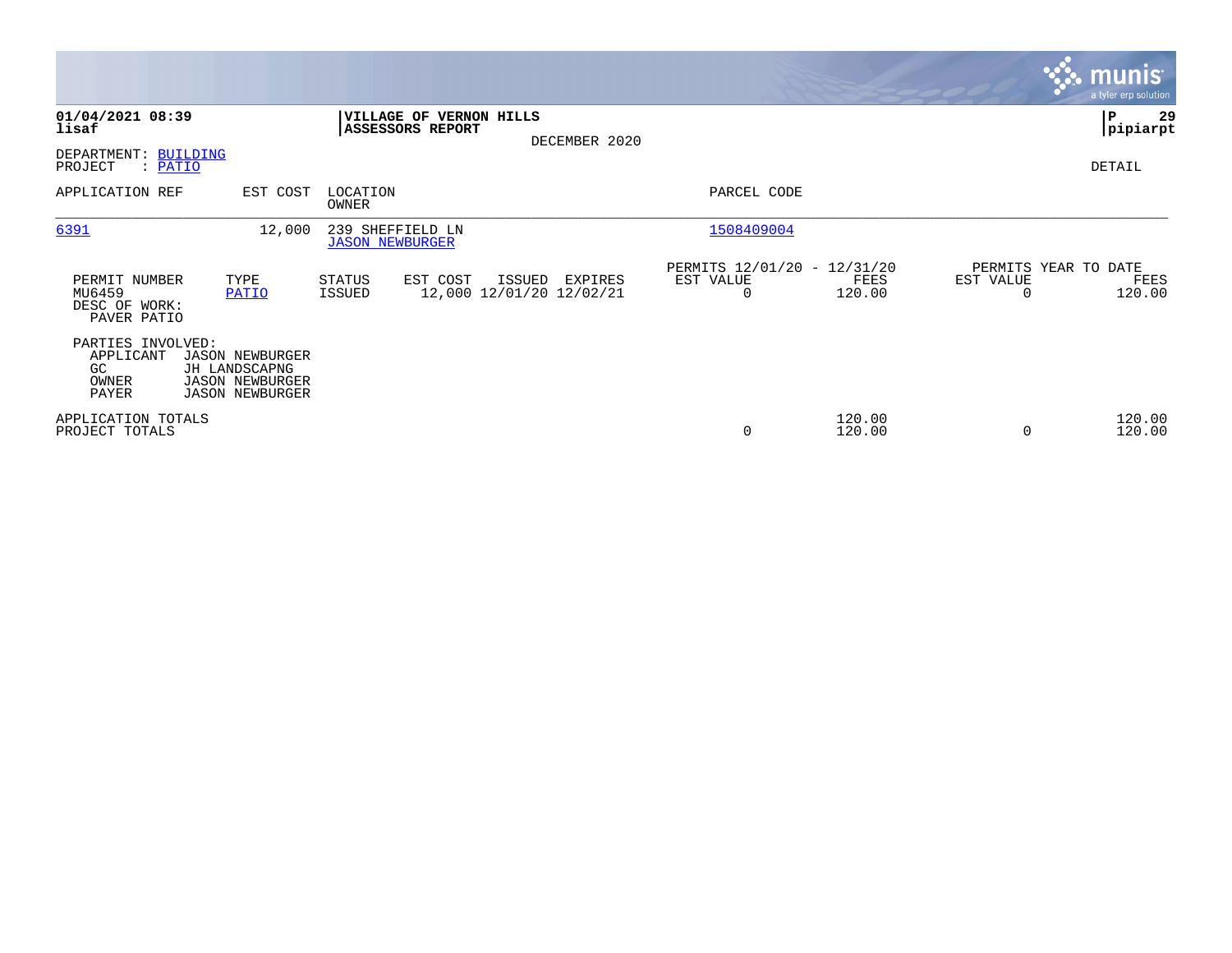|                                                                                                                                                                              |                                                          |                                                      |                |                                   | <b>munis</b><br>a tyler erp solution |
|------------------------------------------------------------------------------------------------------------------------------------------------------------------------------|----------------------------------------------------------|------------------------------------------------------|----------------|-----------------------------------|--------------------------------------|
| 01/04/2021 08:39<br>lisaf<br>ASSESSORS REPORT                                                                                                                                | <b>VILLAGE OF VERNON HILLS</b><br>DECEMBER 2020          |                                                      |                |                                   | 30<br>IΡ<br> pipiarpt                |
| DEPARTMENT: BUILDING<br>PROJECT<br>: SIDEWALK                                                                                                                                |                                                          |                                                      |                |                                   | DETAIL                               |
| APPLICATION REF<br>EST COST<br>LOCATION<br>OWNER                                                                                                                             |                                                          | PARCEL CODE                                          |                |                                   |                                      |
| 6402<br>2,600<br>1246 SARAH BLVD                                                                                                                                             | JOHN V & TINA S COSTELLO                                 | 1515302062                                           |                |                                   |                                      |
| PERMIT NUMBER<br>TYPE<br><b>STATUS</b><br>MU6495<br><b>SIDEWALK</b><br>COMPLT<br>DESC OF WORK:<br>SIDEWALK                                                                   | EST COST<br>ISSUED<br>EXPIRES<br>2,600 12/08/20 12/18/21 | PERMITS 12/01/20 - 12/31/20<br>EST VALUE<br>$\Omega$ | FEES<br>50.00  | PERMITS YEAR TO DATE<br>EST VALUE | FEES<br>50.00                        |
| PARTIES INVOLVED:<br>APPLICANT<br>GOODFELLAS CONSTRUCTION CO<br>GC<br>GOODFELLAS CONSTRUCTION CO<br>OWNER<br>JOHN V & TINA S COSTELLO<br>GOODFELLAS CONSTRUCTION CO<br>PAYER |                                                          |                                                      |                |                                   |                                      |
| APPLICATION TOTALS<br>PROJECT TOTALS                                                                                                                                         |                                                          | 0                                                    | 50.00<br>50.00 |                                   | 50.00<br>50.00                       |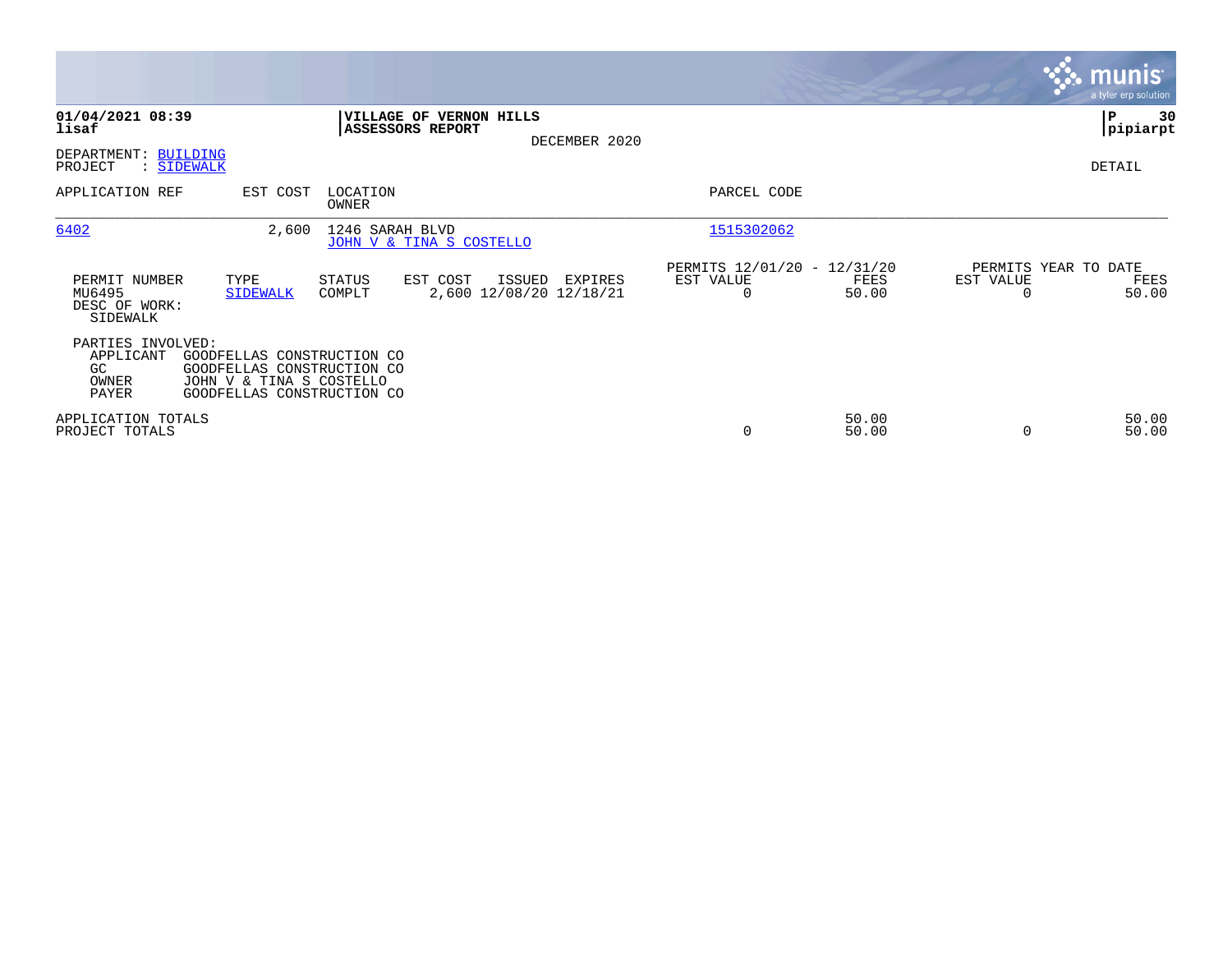|                                                                                                                        |                                                                                                                              |                                             |                                                    |                |                                                         |                      |                                                  | munis<br>a tyler erp solution |
|------------------------------------------------------------------------------------------------------------------------|------------------------------------------------------------------------------------------------------------------------------|---------------------------------------------|----------------------------------------------------|----------------|---------------------------------------------------------|----------------------|--------------------------------------------------|-------------------------------|
| 01/04/2021 08:39<br>lisaf                                                                                              |                                                                                                                              |                                             | VILLAGE OF VERNON HILLS<br><b>ASSESSORS REPORT</b> |                |                                                         |                      |                                                  | ∣P<br>31<br> pipiarpt         |
| DEPARTMENT: BUILDING<br>PROJECT<br>: REROOF                                                                            |                                                                                                                              |                                             |                                                    | DECEMBER 2020  |                                                         |                      |                                                  | DETAIL                        |
| APPLICATION REF                                                                                                        | EST COST LOCATION                                                                                                            | OWNER                                       |                                                    |                | PARCEL CODE                                             |                      |                                                  |                               |
| 6399                                                                                                                   | 10,900                                                                                                                       | <b>JOHN BILSKI</b>                          | 561 CROOKED STICK CT                               |                | 1132310008                                              |                      |                                                  |                               |
| PERMIT NUMBER<br>MU6466<br>DESC OF WORK:<br>REROOF                                                                     | TYPE<br><b>REROOF</b>                                                                                                        | STATUS<br>COMPLT                            | EST COST<br>10,900 12/02/20 12/14/21               | ISSUED EXPIRES | PERMITS 12/01/20 - 12/31/20<br>EST VALUE<br>$\mathbf 0$ | FEES<br>109.00       | PERMITS YEAR TO DATE<br>EST VALUE<br>$\Omega$    | FEES<br>109.00                |
| PARTIES INVOLVED:<br>APPLICANT C LOMBARDO INSTALLATIONS<br>GC.<br>JOHN BILSKI<br>OWNER<br>PAYER<br><b>ROOFER</b>       | C LOMBARDO INSTALLATIONS<br>C LOMBARDO INSTALLATIONS<br>C LOMBARDO INSTALLATIONS                                             |                                             |                                                    |                |                                                         |                      |                                                  |                               |
| APPLICATION TOTALS                                                                                                     |                                                                                                                              |                                             |                                                    |                |                                                         | 109.00               |                                                  | 109.00                        |
| 6419                                                                                                                   | 8,550                                                                                                                        | <b>RYAN KAUFMAN</b>                         | 1612 CYPRESS POINTE DR                             |                | 1129403010                                              |                      |                                                  |                               |
| PERMIT NUMBER<br>MU6488<br>DESC OF WORK:<br><b>REROOF</b>                                                              | TYPE<br><b>REROOF</b>                                                                                                        | STATUS<br>ISSUED                            | EST COST<br>8,550 12/08/20 12/08/21                | ISSUED EXPIRES | PERMITS 12/01/20 - 12/31/20<br>EST VALUE<br>$\mathbf 0$ | <b>FEES</b><br>85.50 | PERMITS YEAR TO DATE<br>EST VALUE<br>$\mathbf 0$ | FEES<br>85.50                 |
| PARTIES INVOLVED:<br>APPLICANT<br>GC.<br>OWNER<br>PAYER<br><b>ROOFER</b>                                               | AEGIS CONSTRUCTION GROUP<br>AEGIS CONSTRUCTION GROUP<br>RYAN KAUFMAN<br>AEGIS CONSTRUCTION GROUP<br>AEGIS CONSTRUCTION GROUP |                                             |                                                    |                |                                                         |                      |                                                  |                               |
| APPLICATION TOTALS                                                                                                     |                                                                                                                              |                                             |                                                    |                |                                                         | 85.50                |                                                  | 85.50                         |
| 6424                                                                                                                   | 17,943                                                                                                                       | 68 SHELBY CT<br><b>JEFF &amp; LISA LISS</b> |                                                    |                | 1507212010                                              |                      |                                                  |                               |
| PERMIT NUMBER<br>MU6496<br>DESC OF WORK:<br>REROOF                                                                     | TYPE<br><b>REROOF</b>                                                                                                        | STATUS<br>COMPLT                            | EST COST<br>17,943 12/09/20 12/18/21               | ISSUED EXPIRES | PERMITS 12/01/20 - 12/31/20<br>EST VALUE<br>0           | FEES<br>179.43       | PERMITS YEAR TO DATE<br>EST VALUE<br>0           | FEES<br>179.43                |
| PARTIES INVOLVED:<br>APPLICANT NICO ROOFING & EXTERIORS<br>GC<br>$\mathop{\text{\rm OWNER}}$<br>PAYER<br><b>ROOFER</b> | NICO ROOFING & EXTERIORS<br>JEFF & LISA LISS<br>NICO ROOFING & EXTERIORS<br>NICO ROOFING & EXTERIORS                         |                                             |                                                    |                |                                                         |                      |                                                  |                               |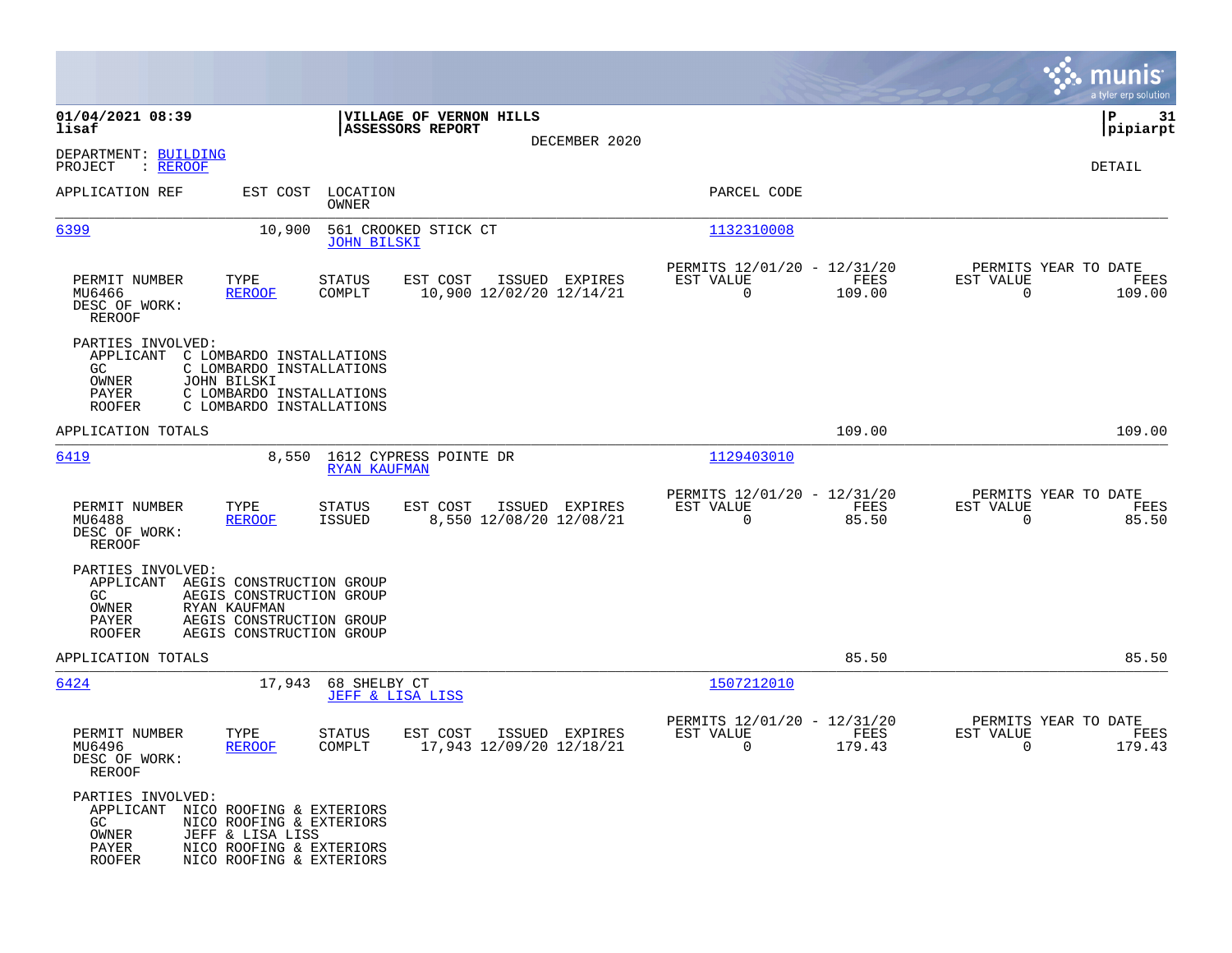|                                                                         |                                                                                          |                                      |                                                |               |                                               |                  |                                               | <b>munis</b><br>a tyler erp solution |
|-------------------------------------------------------------------------|------------------------------------------------------------------------------------------|--------------------------------------|------------------------------------------------|---------------|-----------------------------------------------|------------------|-----------------------------------------------|--------------------------------------|
| 01/04/2021 08:39<br>lisaf                                               |                                                                                          | ASSESSORS REPORT                     | VILLAGE OF VERNON HILLS                        | DECEMBER 2020 |                                               |                  |                                               | ∣₽<br>32<br> pipiarpt                |
| DEPARTMENT: BUILDING<br>PROJECT<br>: REROOF                             |                                                                                          |                                      |                                                |               |                                               |                  |                                               | DETAIL                               |
| APPLICATION REF                                                         | EST COST                                                                                 | LOCATION<br>OWNER                    |                                                |               | PARCEL CODE                                   |                  |                                               |                                      |
| APPLICATION TOTALS                                                      |                                                                                          |                                      |                                                |               |                                               | 179.43           |                                               | 179.43                               |
| 6431                                                                    | 14,500                                                                                   | 205 ALBERT DR<br><b>JERRY JORDAN</b> |                                                |               | 1505425010                                    |                  |                                               |                                      |
| PERMIT NUMBER<br>MU6502<br>DESC OF WORK:<br><b>REROOF</b>               | TYPE<br><b>REROOF</b>                                                                    | STATUS<br><b>ISSUED</b>              | EST COST<br>ISSUED<br>14,500 12/11/20 12/11/21 | EXPIRES       | PERMITS 12/01/20 - 12/31/20<br>EST VALUE<br>0 | FEES<br>145.00   | PERMITS YEAR TO DATE<br>EST VALUE<br>$\Omega$ | FEES<br>145.00                       |
| PARTIES INVOLVED:<br>APPLICANT<br>GC<br>OWNER<br>PAYER<br><b>ROOFER</b> | ROOFTOP DESIGNS<br>ROOFTOP DESIGNS<br>JERRY JORDAN<br>ROOFTOP DESIGNS<br>ROOFTOP DESIGNS |                                      |                                                |               |                                               |                  |                                               |                                      |
| APPLICATION TOTALS<br>PROJECT TOTALS                                    |                                                                                          |                                      |                                                |               | 0                                             | 145.00<br>518.93 | $\Omega$                                      | 145.00<br>518.93                     |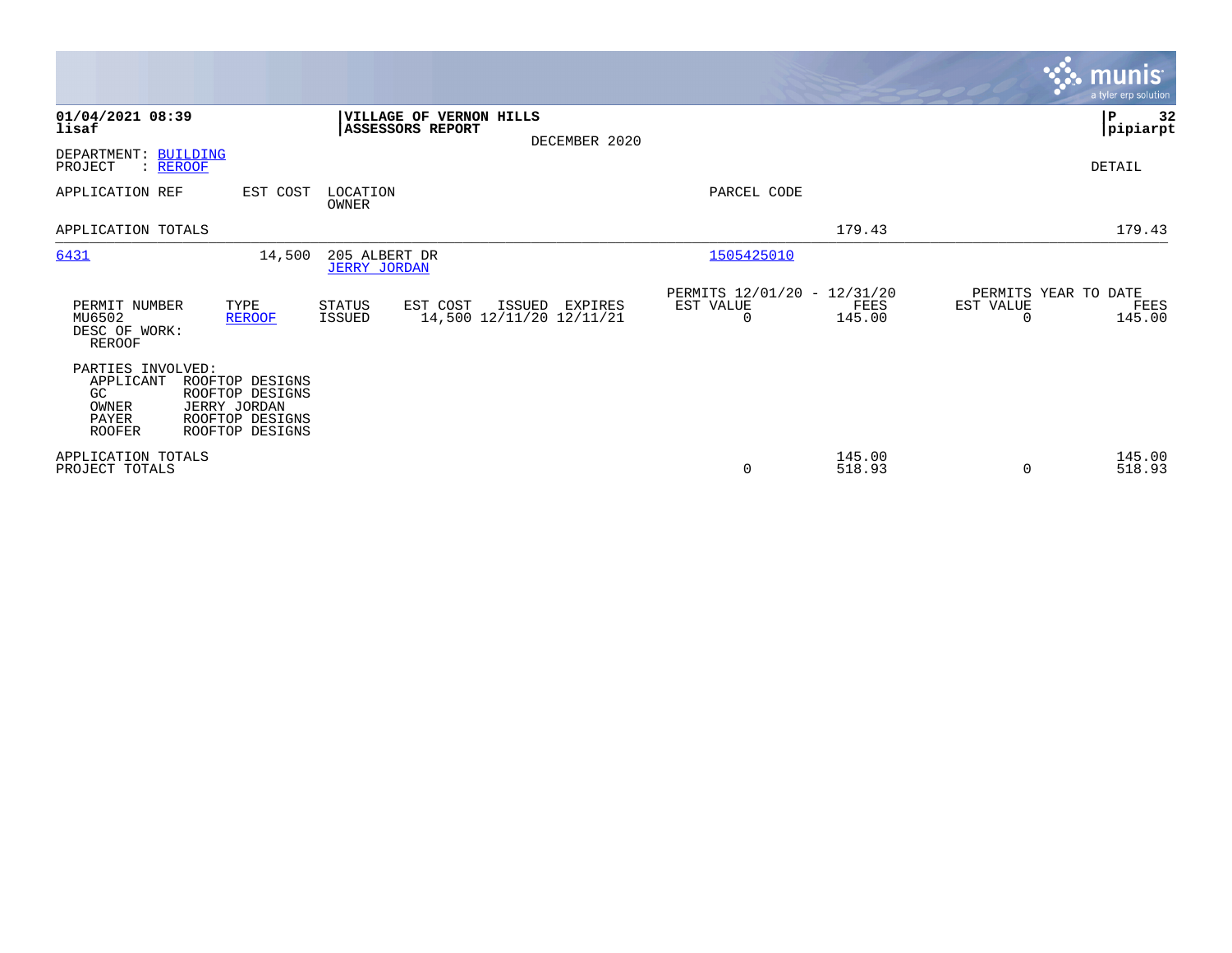|                                                                        |                                                                                                                                                    |                   |                                                    |                                   |               |                                               |                |                                   | <b>munis</b><br>a tyler erp solution |
|------------------------------------------------------------------------|----------------------------------------------------------------------------------------------------------------------------------------------------|-------------------|----------------------------------------------------|-----------------------------------|---------------|-----------------------------------------------|----------------|-----------------------------------|--------------------------------------|
| 01/04/2021 08:39<br>lisaf<br>DEPARTMENT: BUILDING                      |                                                                                                                                                    |                   | VILLAGE OF VERNON HILLS<br>ASSESSORS REPORT        |                                   | DECEMBER 2020 |                                               |                |                                   | ∣P<br>33<br> pipiarpt                |
| PROJECT                                                                | : SEWER REPAIR                                                                                                                                     |                   |                                                    |                                   |               |                                               |                |                                   | DETAIL                               |
| APPLICATION REF                                                        | EST COST                                                                                                                                           | LOCATION<br>OWNER |                                                    |                                   |               | PARCEL CODE                                   |                |                                   |                                      |
| 6464                                                                   | 2,000                                                                                                                                              |                   | 11 SOUTH DEERPATH DR<br>M RAYYAN S RAYYAN Y RAYYAN |                                   |               | 1509103003                                    |                |                                   |                                      |
| PERMIT NUMBER<br>MU6528<br>DESC OF WORK:                               | TYPE<br>SEWER REP<br>EMERGENCY SEWER REPAIR                                                                                                        | STATUS<br>COMPLT  | EST COST                                           | ISSUED<br>2,000 12/23/20 12/28/21 | EXPIRES       | PERMITS 12/01/20 - 12/31/20<br>EST VALUE<br>0 | FEES<br>50.00  | PERMITS YEAR TO DATE<br>EST VALUE | FEES<br>50.00                        |
| PARTIES INVOLVED:<br>APPLICANT<br>GC<br>OWNER<br>PAYER<br><b>SEWER</b> | ALL CLEAR PLUMBING & SEWER<br>M RAYYAN S RAYYAN Y RAYYAN<br>M RAYYAN S RAYYAN Y RAYYAN<br>M RAYYAN S RAYYAN Y RAYYAN<br>ALL CLEAR PLUMBING & SEWER |                   |                                                    |                                   |               |                                               |                |                                   |                                      |
| APPLICATION TOTALS<br>PROJECT TOTALS                                   |                                                                                                                                                    |                   |                                                    |                                   |               | 0                                             | 50.00<br>50.00 |                                   | 50.00<br>50.00                       |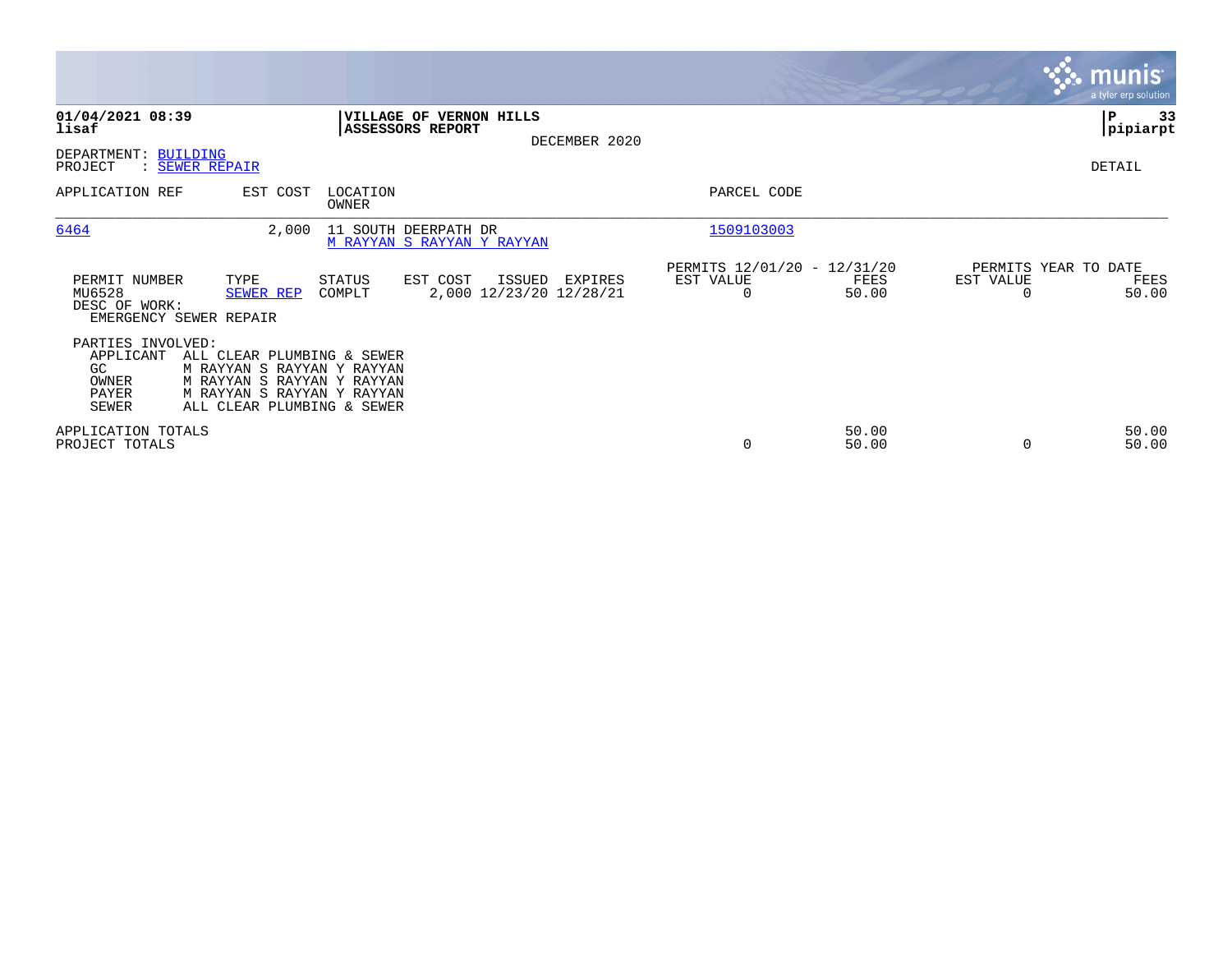|                                                                   |                                                        |                                  |                                               |               |                                               |                |                | <b>munis</b><br>a tyler erp solution  |
|-------------------------------------------------------------------|--------------------------------------------------------|----------------------------------|-----------------------------------------------|---------------|-----------------------------------------------|----------------|----------------|---------------------------------------|
| 01/04/2021 08:39<br>lisaf<br>DEPARTMENT: BUILDING                 |                                                        | ASSESSORS REPORT                 | VILLAGE OF VERNON HILLS                       | DECEMBER 2020 |                                               |                |                | P<br>34<br> pipiarpt                  |
| PROJECT<br>: SIDING                                               |                                                        |                                  |                                               |               |                                               |                |                | DETAIL                                |
| APPLICATION REF                                                   | EST COST                                               | LOCATION<br>OWNER                |                                               |               | PARCEL CODE                                   |                |                |                                       |
| 6453                                                              | 4,876                                                  | 1115 WARREN LN<br>RICHARD A SALM |                                               |               | 1506404004                                    |                |                |                                       |
| PERMIT NUMBER<br>MU6518<br>DESC OF WORK:<br>VINYL ALUMINUM SIDING | TYPE<br>SIDING                                         | STATUS<br><b>ISSUED</b>          | EST COST<br>ISSUED<br>4,876 12/21/20 12/21/21 | EXPIRES       | PERMITS 12/01/20 - 12/31/20<br>EST VALUE<br>0 | FEES<br>50.00  | EST VALUE<br>0 | PERMITS YEAR TO DATE<br>FEES<br>50.00 |
| PARTIES INVOLVED:<br>GC.<br>OWNER<br>PAYER                        | CHICAGO BUILDERS<br>RICHARD A SALM<br>CHICAGO BUILDERS |                                  |                                               |               |                                               |                |                |                                       |
| APPLICATION TOTALS<br>PROJECT TOTALS                              |                                                        |                                  |                                               |               | $\mathbf 0$                                   | 50.00<br>50.00 | 0              | 50.00<br>50.00                        |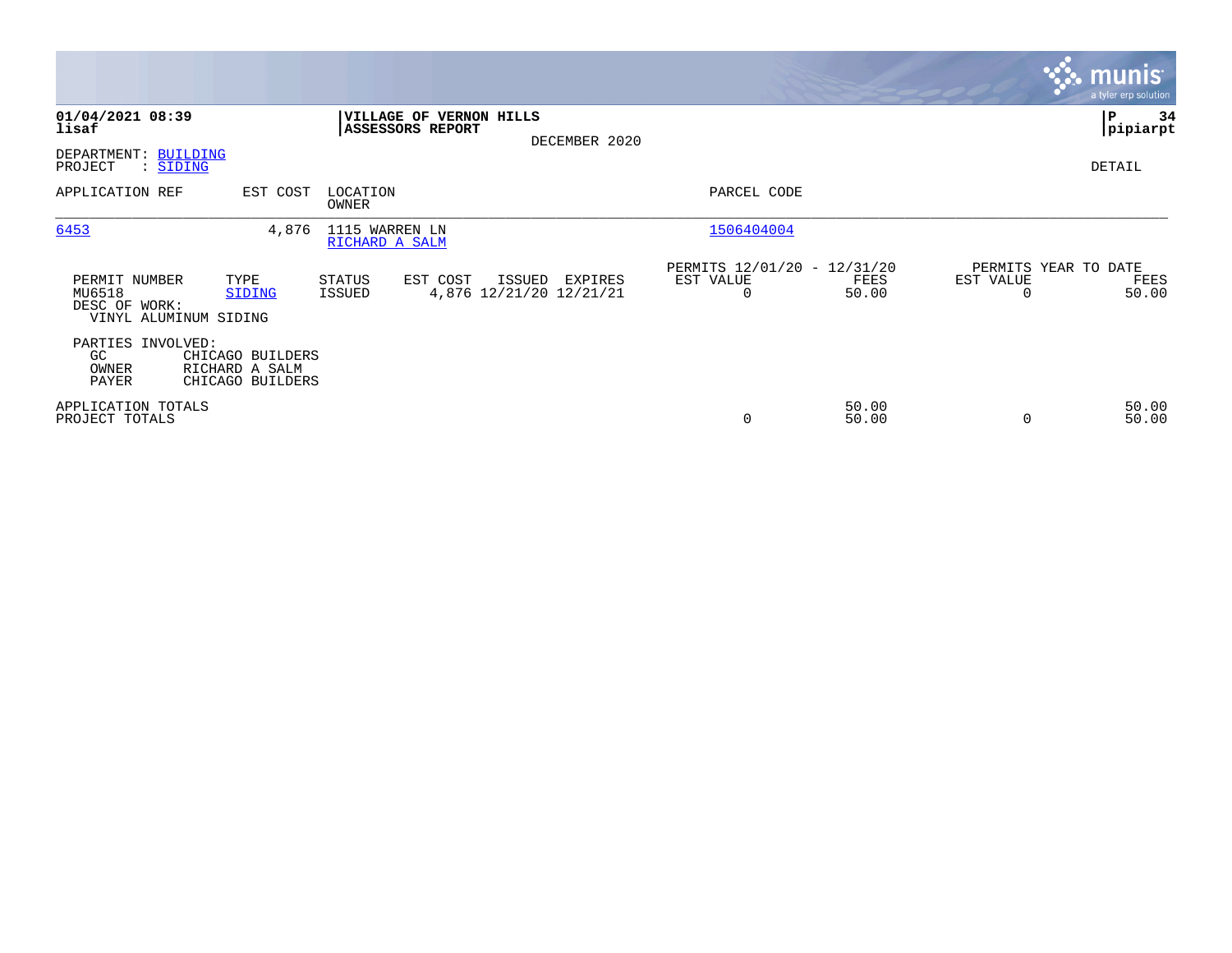|                                                                                                                                                                                                                  |                                                             |                |                                                         |                                                                                                                        |                                               | munis<br>a tyler erp solution |
|------------------------------------------------------------------------------------------------------------------------------------------------------------------------------------------------------------------|-------------------------------------------------------------|----------------|---------------------------------------------------------|------------------------------------------------------------------------------------------------------------------------|-----------------------------------------------|-------------------------------|
| 01/04/2021 08:39<br>lisaf                                                                                                                                                                                        | VILLAGE OF VERNON HILLS<br><b>ASSESSORS REPORT</b>          |                |                                                         |                                                                                                                        |                                               | 35<br>P<br> pipiarpt          |
| DEPARTMENT: BUILDING<br>PROJECT<br>: <u>SITE WORK</u>                                                                                                                                                            |                                                             | DECEMBER 2020  |                                                         |                                                                                                                        |                                               | DETAIL                        |
| APPLICATION REF                                                                                                                                                                                                  | EST COST LOCATION<br>OWNER                                  |                | PARCEL CODE                                             |                                                                                                                        |                                               |                               |
| 5585<br>$\Omega$                                                                                                                                                                                                 | 0 HAWTHORN CTR<br>CENTENNIAL                                |                | 1133401089                                              |                                                                                                                        |                                               |                               |
| PERMIT NUMBER<br>TYPE<br><b>SITE WORK</b><br>MU6501<br>DESC OF WORK:<br>SITE WORK                                                                                                                                | EST COST<br>STATUS<br>$0$ 12/10/20 12/10/21<br>ISSUED       | ISSUED EXPIRES | PERMITS 12/01/20 - 12/31/20<br>EST VALUE<br>$\Omega$    | <b>EXERCITE: EXERCITE: EXERCITE: EXERCITE: EXERCITE: EXERCITE: EXERCITE: EXERCITE: EXERCITE: EXERCITE</b><br>96,860.00 | PERMITS YEAR TO DATE<br>EST VALUE<br>$\Omega$ | FEES<br>96,860.00             |
| PARTIES INVOLVED:<br>APPLICANT KIMLEY-HORN ASSOCIATES INC<br>GC.<br>KIMLEY-HORN ASSOCIATES INC<br>OWNER<br>CENTENNIAL                                                                                            |                                                             |                |                                                         |                                                                                                                        |                                               |                               |
| APPLICATION TOTALS                                                                                                                                                                                               |                                                             |                |                                                         | 96,860.00                                                                                                              |                                               | 96,860.00                     |
| 5953<br>90,000                                                                                                                                                                                                   | 864 EAST TOWNLINE ROAD<br>PASSCO MELODY FARM DST            |                | 1134302008                                              |                                                                                                                        |                                               |                               |
| PERMIT NUMBER<br>TYPE<br>MU6471<br>COMM TCO<br>DESC OF WORK:<br>SITEWORK - SHAKE SHACK                                                                                                                           | EST COST<br>ISSUED<br>STATUS<br>90,000 12/03/20<br>ISSUED   | <b>EXPIRES</b> | PERMITS 12/01/20 - 12/31/20<br>EST VALUE<br>$\mathbf 0$ | FEES<br>350.00                                                                                                         | PERMITS YEAR TO DATE<br>EST VALUE<br>0        | FEES<br>350.00                |
| PARTIES INVOLVED:<br>APPLICANT BURNHAM NATIONWIDE<br>GC.<br>BURNHAM NATIONWIDE<br>GC<br>OCCUPANT<br>SHAKE SHACK<br>OWNER<br>PASSCO MELODY FARM DST<br>PLUMBER<br>ST JOHN PLUMBING<br>PAYER<br>BURNHAM NATIONWIDE | THORNDALE CONSTRUCTION SERVICES, INC                        |                |                                                         |                                                                                                                        |                                               |                               |
| APPLICATION TOTALS                                                                                                                                                                                               |                                                             |                |                                                         | 350.00                                                                                                                 |                                               | 350.00                        |
| 6328<br>1,029,000                                                                                                                                                                                                | 888 FOREST EDGE DR<br>ITW PASLODE                           |                | 1515101001                                              |                                                                                                                        |                                               |                               |
| PERMIT NUMBER<br>TYPE<br>MU6491<br><b>SITE WORK</b><br>DESC OF WORK:<br>SITE WORK                                                                                                                                | EST COST<br>STATUS<br>1,029,000 12/08/20 12/08/21<br>ISSUED | ISSUED EXPIRES | PERMITS 12/01/20 - 12/31/20<br>EST VALUE<br>0           | FEES<br>65,234.00                                                                                                      | PERMITS YEAR TO DATE<br>EST VALUE<br>0        | FEES<br>65,234.00             |
| PARTIES INVOLVED:<br>APPLICANT PREMIER DESIGN AND BUILD GROUP<br>EXCAVATOR<br>SCHUEPFER<br>FENCE<br>DRIVEN FENCEINC<br>GC<br>PREMIER DESIGN AND BUILD GROUP<br>OWNER<br>ITW PASLODE                              |                                                             |                |                                                         |                                                                                                                        |                                               |                               |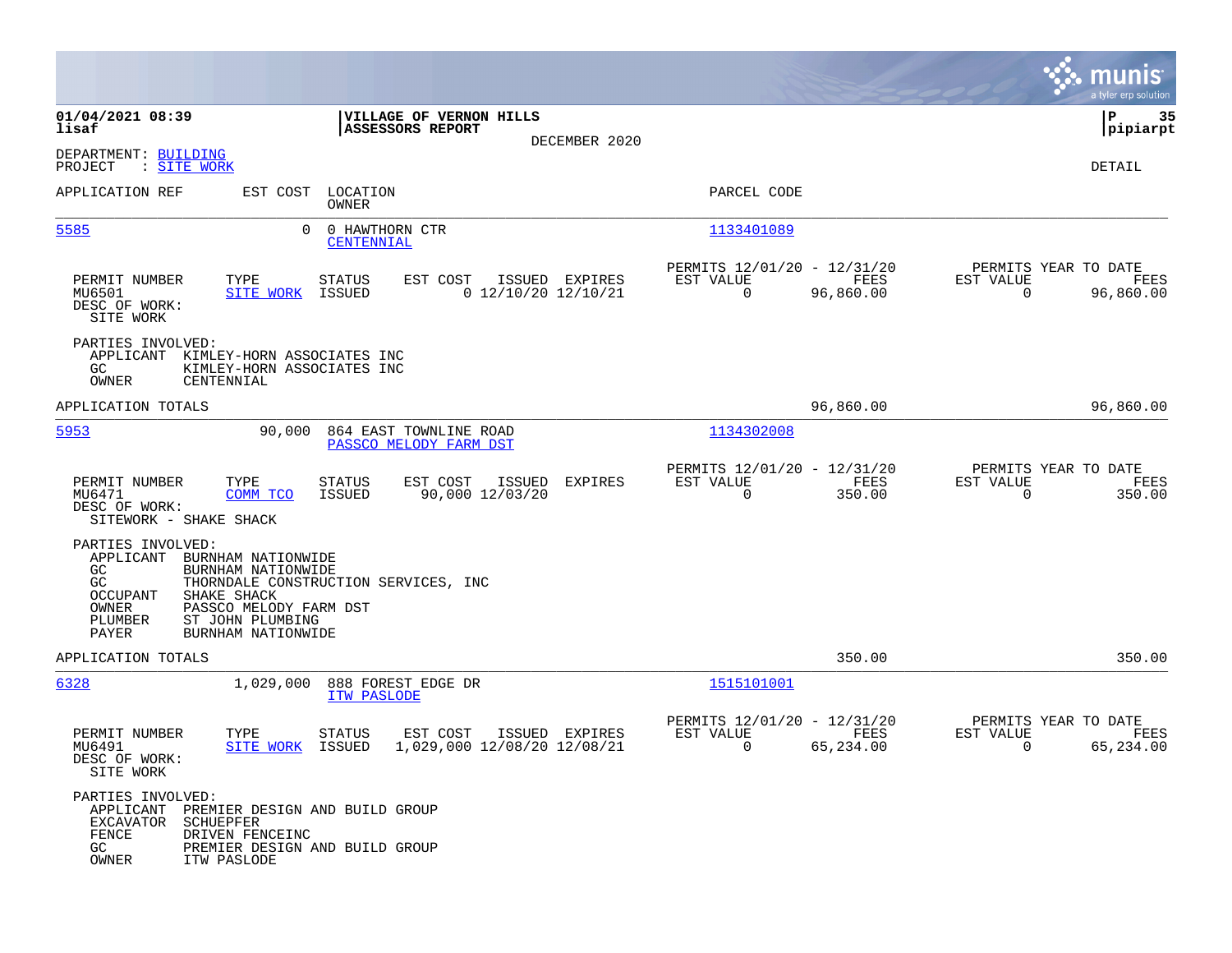|                                                |                                                              |             |                         |   | <b>: munis</b><br>a tyler erp solution |
|------------------------------------------------|--------------------------------------------------------------|-------------|-------------------------|---|----------------------------------------|
| 01/04/2021 08:39<br>lisaf                      | VILLAGE OF VERNON HILLS<br>ASSESSORS REPORT<br>DECEMBER 2020 |             |                         |   | 36<br> pipiarpt                        |
| DEPARTMENT: BUILDING<br>PROJECT<br>: SITE WORK |                                                              |             |                         |   | DETAIL                                 |
| APPLICATION REF<br>EST COST<br>LOCATION        |                                                              | PARCEL CODE |                         |   |                                        |
| OWNER<br>SEWER<br>MVP PLUMBING CORP            |                                                              |             |                         |   |                                        |
| APPLICATION TOTALS<br>PROJECT TOTALS           |                                                              | 0           | 65,234.00<br>162,444.00 | 0 | 65,234.00<br>162,444.00                |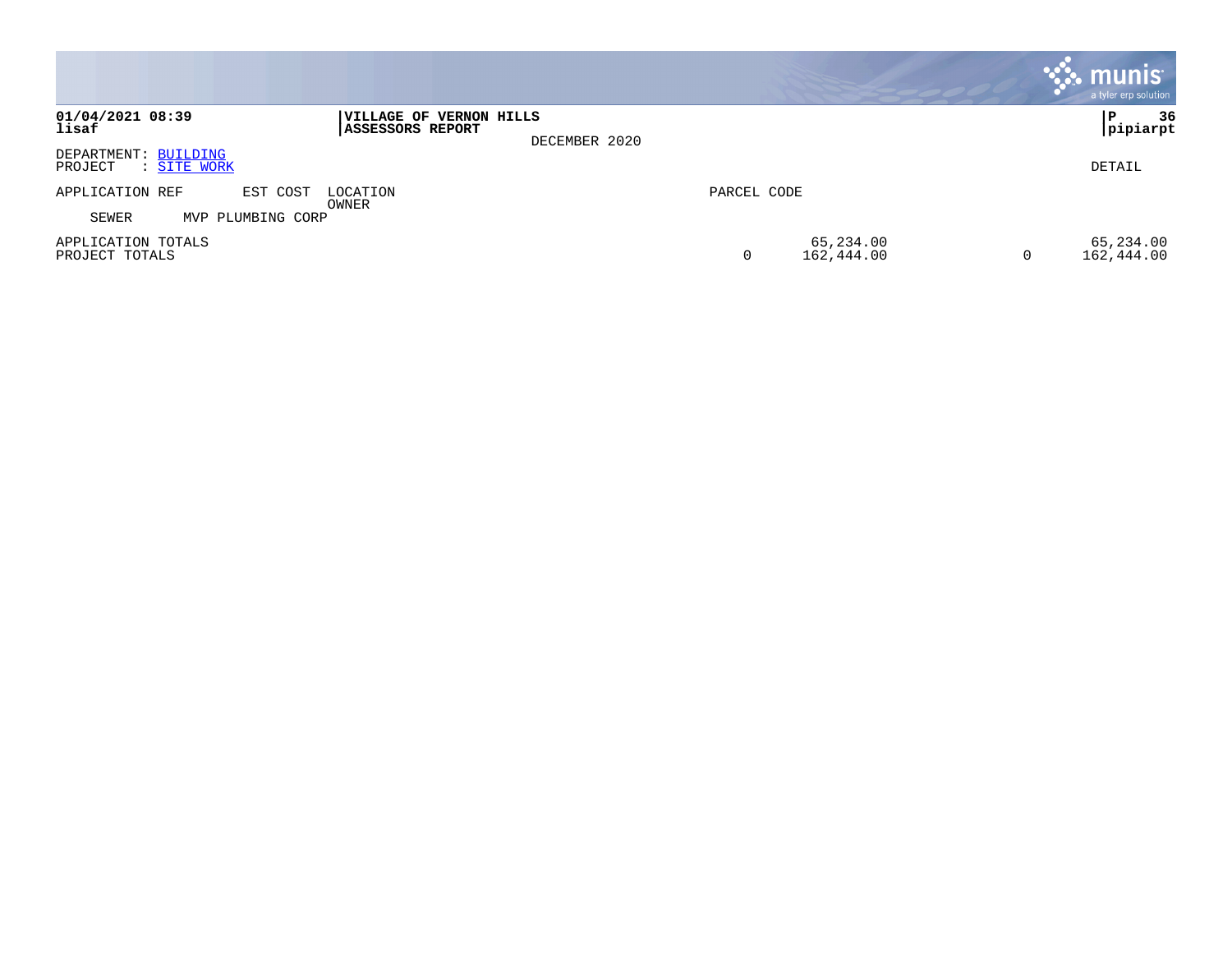|                                                                      |                                                                                                                  |                   |                                                |               |                                                      |                  |                                   | <b>munis</b><br>a tyler erp solution |
|----------------------------------------------------------------------|------------------------------------------------------------------------------------------------------------------|-------------------|------------------------------------------------|---------------|------------------------------------------------------|------------------|-----------------------------------|--------------------------------------|
| 01/04/2021 08:39<br>lisaf                                            |                                                                                                                  |                   | VILLAGE OF VERNON HILLS<br>ASSESSORS REPORT    | DECEMBER 2020 |                                                      |                  |                                   | 37<br>IΡ<br> pipiarpt                |
| BUILDING<br>DEPARTMENT:<br>PROJECT                                   | : SWIMMING POOL/HOT TUB                                                                                          |                   |                                                |               |                                                      |                  |                                   | DETAIL                               |
| APPLICATION REF                                                      | EST COST                                                                                                         | LOCATION<br>OWNER |                                                |               | PARCEL CODE                                          |                  |                                   |                                      |
| 6405                                                                 | 15,500                                                                                                           | 248 MARSEILLES ST | NATHAN & LAUREN VIETS                          |               | 1509302006                                           |                  |                                   |                                      |
| PERMIT NUMBER<br>MU6492<br>DESC OF WORK:<br>HOT TUB                  | TYPE<br>POOL/HOT                                                                                                 | STATUS<br>COMPLT  | EST COST<br>ISSUED<br>15,500 12/08/20 12/18/21 | EXPIRES       | PERMITS 12/01/20 - 12/31/20<br>EST VALUE<br>$\Omega$ | FEES<br>155.00   | PERMITS YEAR TO DATE<br>EST VALUE | FEES<br>155.00                       |
| PARTIES INVOLVED:<br>APPLICANT<br>ELECTRICIA<br>GC<br>OWNER<br>PAYER | NATHAN & LAUREN VIETS<br>SCOTT NELSON<br>NATHAN & LAUREN VIETS<br>NATHAN & LAUREN VIETS<br>NATHAN & LAUREN VIETS |                   |                                                |               |                                                      |                  |                                   |                                      |
| APPLICATION TOTALS<br>PROJECT TOTALS                                 |                                                                                                                  |                   |                                                |               | 0                                                    | 155.00<br>155.00 |                                   | 155.00<br>155.00                     |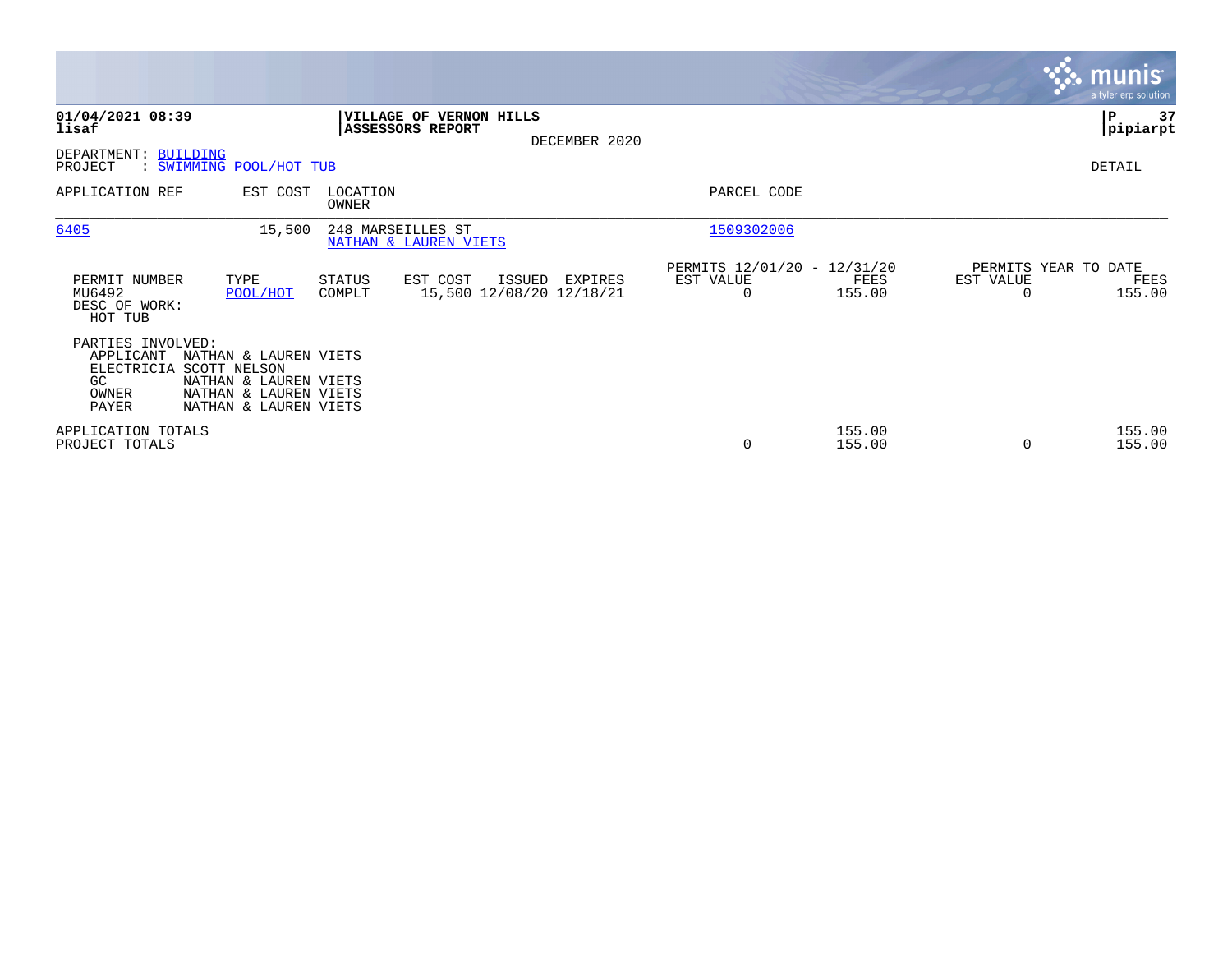|                                                        |                                                                                             |                                   |                                             |               |                                                      |                  |                                               | <b>munis</b><br>a tyler erp solution |
|--------------------------------------------------------|---------------------------------------------------------------------------------------------|-----------------------------------|---------------------------------------------|---------------|------------------------------------------------------|------------------|-----------------------------------------------|--------------------------------------|
| 01/04/2021 08:39<br>lisaf                              |                                                                                             | ASSESSORS REPORT                  | VILLAGE OF VERNON HILLS                     | DECEMBER 2020 |                                                      |                  |                                               | 38<br>∣₽<br> pipiarpt                |
| DEPARTMENT: BUILDING<br>PROJECT<br>$\colon$ TENT       |                                                                                             |                                   |                                             |               |                                                      |                  |                                               | DETAIL                               |
| APPLICATION REF                                        | EST COST                                                                                    | LOCATION<br>OWNER                 |                                             |               | PARCEL CODE                                          |                  |                                               |                                      |
| 6466                                                   |                                                                                             | 122 HAWTHORN CENTER<br>CENTENNIAL |                                             |               | 1133401086                                           |                  |                                               |                                      |
| PERMIT NUMBER<br>MU6533<br>DESC OF WORK:               | TYPE<br><b>TENT</b><br>TENT - RAPID TESTING SOLUTIONS                                       | STATUS<br>ISSUED                  | EST COST<br>ISSUED<br>$0$ 12/28/20 12/30/21 | EXPIRES       | PERMITS 12/01/20 - 12/31/20<br>EST VALUE<br>$\Omega$ | FEES<br>100.00   | PERMITS YEAR TO DATE<br>EST VALUE<br>$\Omega$ | FEES<br>100.00                       |
| PARTIES INVOLVED:<br>APPLICANT<br>GC<br>OWNER<br>PAYER | RAPID TESTING SOLUTIONS<br>RAPID TESTING SOLUTIONS<br>CENTENNIAL<br>RAPID TESTING SOLUTIONS |                                   |                                             |               |                                                      |                  |                                               |                                      |
| APPLICATION TOTALS<br>PROJECT TOTALS                   |                                                                                             |                                   |                                             |               | 0                                                    | 100.00<br>100.00 | $\Omega$                                      | 100.00<br>100.00                     |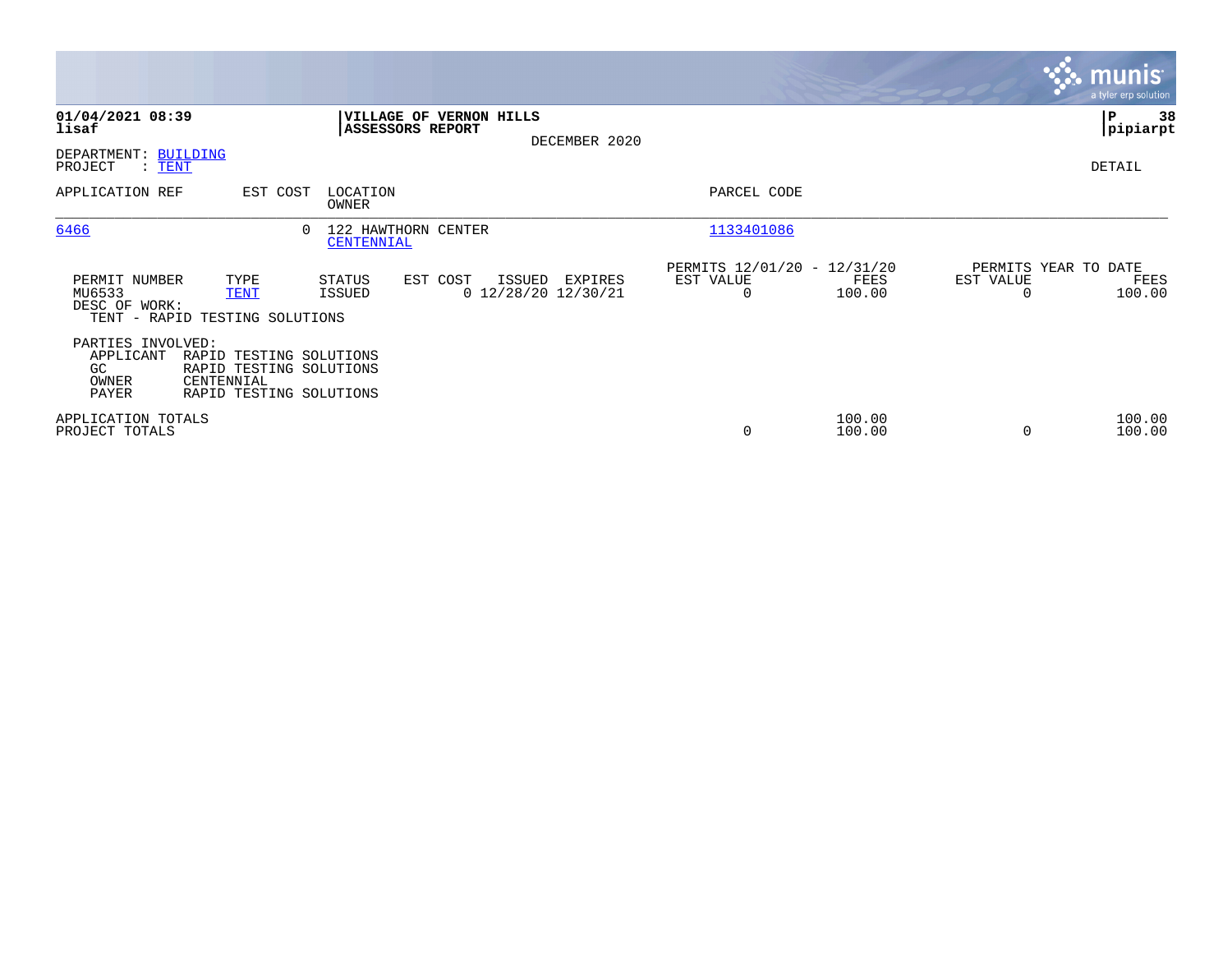|                                                                     |                                                                   |                                                    |                                              |                                                         |                |                                               | <b>munis</b><br>a tyler erp solution |
|---------------------------------------------------------------------|-------------------------------------------------------------------|----------------------------------------------------|----------------------------------------------|---------------------------------------------------------|----------------|-----------------------------------------------|--------------------------------------|
| 01/04/2021 08:39<br>lisaf<br>DEPARTMENT: BUILDING                   |                                                                   | VILLAGE OF VERNON HILLS<br><b>ASSESSORS REPORT</b> | DECEMBER 2020                                |                                                         |                |                                               | ∣P<br>39<br>pipiarpt                 |
| PROJECT<br>APPLICATION REF                                          | : VOICE/DATA<br>EST COST                                          | LOCATION<br>OWNER                                  |                                              | PARCEL CODE                                             |                |                                               | DETAIL                               |
| 6438                                                                | 1,765                                                             | 950 WOODLANDS PKY<br>VAN VLISSINGEN & CO           |                                              | 1515103034                                              |                |                                               |                                      |
| PERMIT NUMBER<br>MU6507<br>DESC OF WORK:<br>VOICE & DATA            | TYPE<br><b>VOICE/DATA ISSUED</b>                                  | STATUS<br>EST COST                                 | ISSUED<br>EXPIRES<br>1,765 12/15/20 12/15/21 | PERMITS 12/01/20 - 12/31/20<br>EST VALUE<br>$\mathbf 0$ | FEES<br>75.00  | PERMITS YEAR TO DATE<br>EST VALUE<br>$\Omega$ | FEES<br>75.00                        |
| PARTIES INVOLVED:<br>APPLICANT<br>GC.<br>OCCUPANT<br>OWNER<br>PAYER | ADT LLC<br>ADT LLC<br>EVERGREEN<br>VAN VLISSINGEN & CO<br>ADT LLC |                                                    |                                              |                                                         |                |                                               |                                      |
| APPLICATION TOTALS<br>PROJECT TOTALS                                |                                                                   |                                                    |                                              | 0                                                       | 75.00<br>75.00 | $\Omega$                                      | 75.00<br>75.00                       |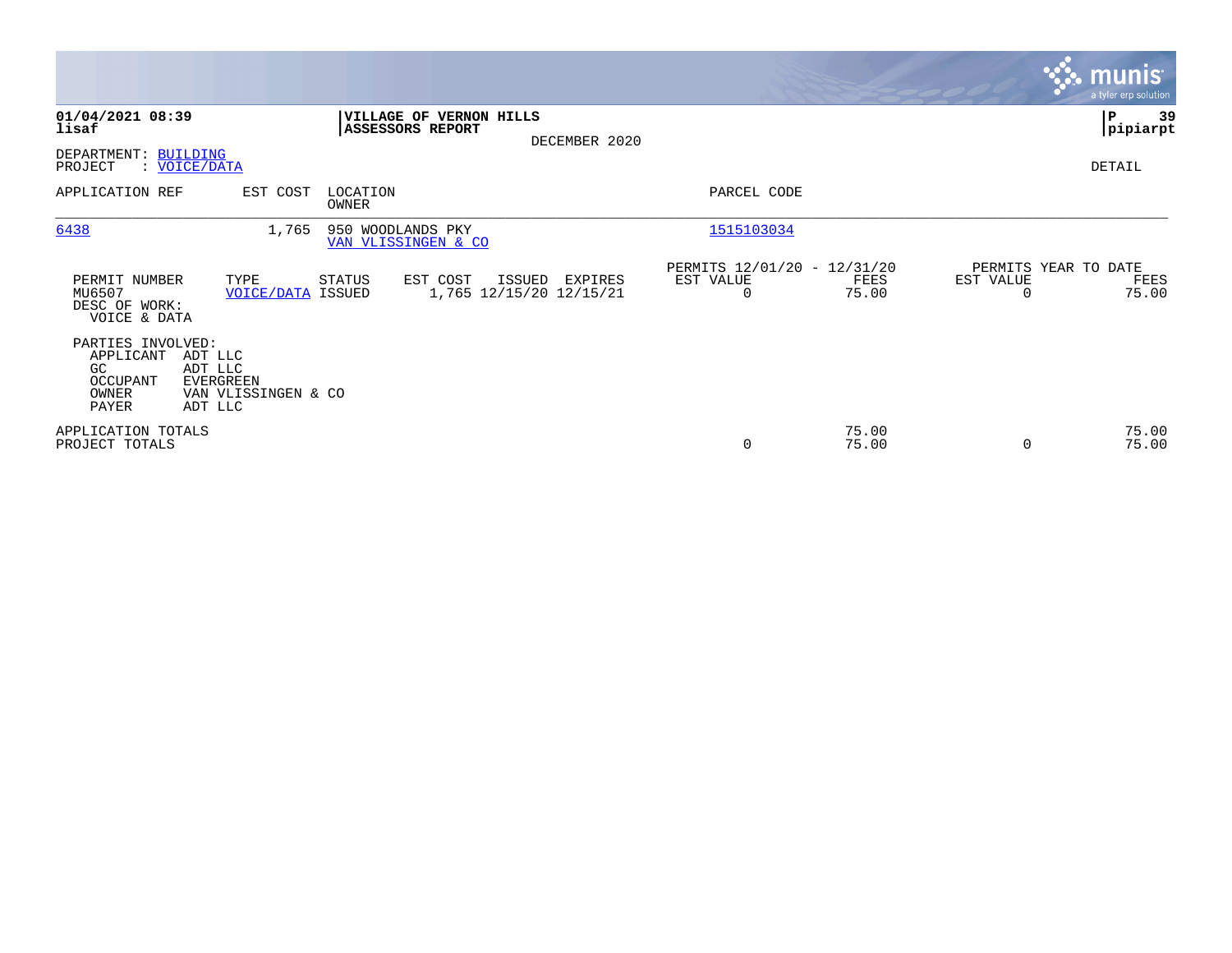|                                                                                                                                                                                                                       |                                                                      |                                                                           | munis<br>a tyler erp solution                                |
|-----------------------------------------------------------------------------------------------------------------------------------------------------------------------------------------------------------------------|----------------------------------------------------------------------|---------------------------------------------------------------------------|--------------------------------------------------------------|
| 01/04/2021 08:39<br>lisaf                                                                                                                                                                                             | VILLAGE OF VERNON HILLS<br><b>ASSESSORS REPORT</b><br>DECEMBER 2020  |                                                                           | 40<br>IΡ<br> pipiarpt                                        |
| DEPARTMENT: BUILDING<br>: WATER HEATER<br>PROJECT                                                                                                                                                                     |                                                                      |                                                                           | DETAIL                                                       |
| APPLICATION REF                                                                                                                                                                                                       | EST COST LOCATION<br>OWNER                                           | PARCEL CODE                                                               |                                                              |
| 6395                                                                                                                                                                                                                  | 1,554 1032 CUMBERLAND CT<br>GREGORY SCOTT DUNCAN                     | 1132411002                                                                |                                                              |
| TYPE<br>PERMIT NUMBER<br>WATER HEAT COMPLT<br>MU6494<br>DESC OF WORK:<br>WATER HEATER                                                                                                                                 | EST COST<br>ISSUED EXPIRES<br>STATUS<br>1,554 12/08/20 12/08/21      | PERMITS 12/01/20 - 12/31/20<br>EST VALUE<br>FEES<br>$\overline{0}$<br>.00 | PERMITS YEAR TO DATE<br>EST VALUE<br>FEES<br>$\Omega$<br>.00 |
| PARTIES INVOLVED:<br>APPLICANT KWIK SERV PLUMBING<br>GC<br>KWIK SERV PLUMBING<br>OWNER<br>GREGORY SCOTT DUNCAN<br>PLUMBER<br>KWIK SERV PLUMBING<br>PAYER<br>KWIK SERV PLUMBING                                        |                                                                      |                                                                           |                                                              |
| APPLICATION TOTALS                                                                                                                                                                                                    |                                                                      | .00                                                                       | .00                                                          |
| 6406                                                                                                                                                                                                                  | 2,245 353 BARN SWALLOW LN<br>MADHUIKA KHARE & MILIND THOMBRE         | 1509106010                                                                |                                                              |
| PERMIT NUMBER<br>TYPE<br>MU6478<br>WATER HEAT COMPLT<br>DESC OF WORK:<br>WATER HEATER                                                                                                                                 | STATUS<br>EST COST<br>ISSUED EXPIRES<br>2,245 12/04/20 12/09/21      | PERMITS 12/01/20 - 12/31/20<br>EST VALUE<br>FEES<br>$\Omega$<br>.00       | PERMITS YEAR TO DATE<br>EST VALUE<br>FEES<br>$\Omega$<br>.00 |
| PARTIES INVOLVED:<br>APPLICANT<br>MADHUIKA KHARE & MILIND THOMBRE<br>MADHUIKA KHARE & MILIND THOMBRE<br>GC.<br>OWNER<br>MADHUIKA KHARE & MILIND THOMBRE<br>PLUMBER<br>DRF<br>PAYER<br>MADHUIKA KHARE & MILIND THOMBRE |                                                                      |                                                                           |                                                              |
| APPLICATION TOTALS                                                                                                                                                                                                    |                                                                      | .00                                                                       | .00                                                          |
| 6410                                                                                                                                                                                                                  | 648 237 SHADOW CREEK CIRCLE<br><b>ERIC HIRSH</b>                     | 1129201120                                                                |                                                              |
| PERMIT NUMBER<br>TYPE<br>WATER HEAT COMPLT<br>MU6483<br>DESC OF WORK:<br>WATER HEATFER                                                                                                                                | <b>STATUS</b><br>EST COST<br>ISSUED EXPIRES<br>648 12/07/20 12/28/21 | PERMITS 12/01/20 - 12/31/20<br>EST VALUE<br><b>FEES</b><br>.00<br>0       | PERMITS YEAR TO DATE<br>EST VALUE<br>FEES<br>0<br>.00        |
| PARTIES INVOLVED:<br>APPLICANT ERIC HIRSH<br>GC<br>ERIC HIRSH<br>OWNER<br>ERIC HIRSH<br>PLUMBER<br>ABT<br>PAYER<br>ERIC HIRSH                                                                                         |                                                                      |                                                                           |                                                              |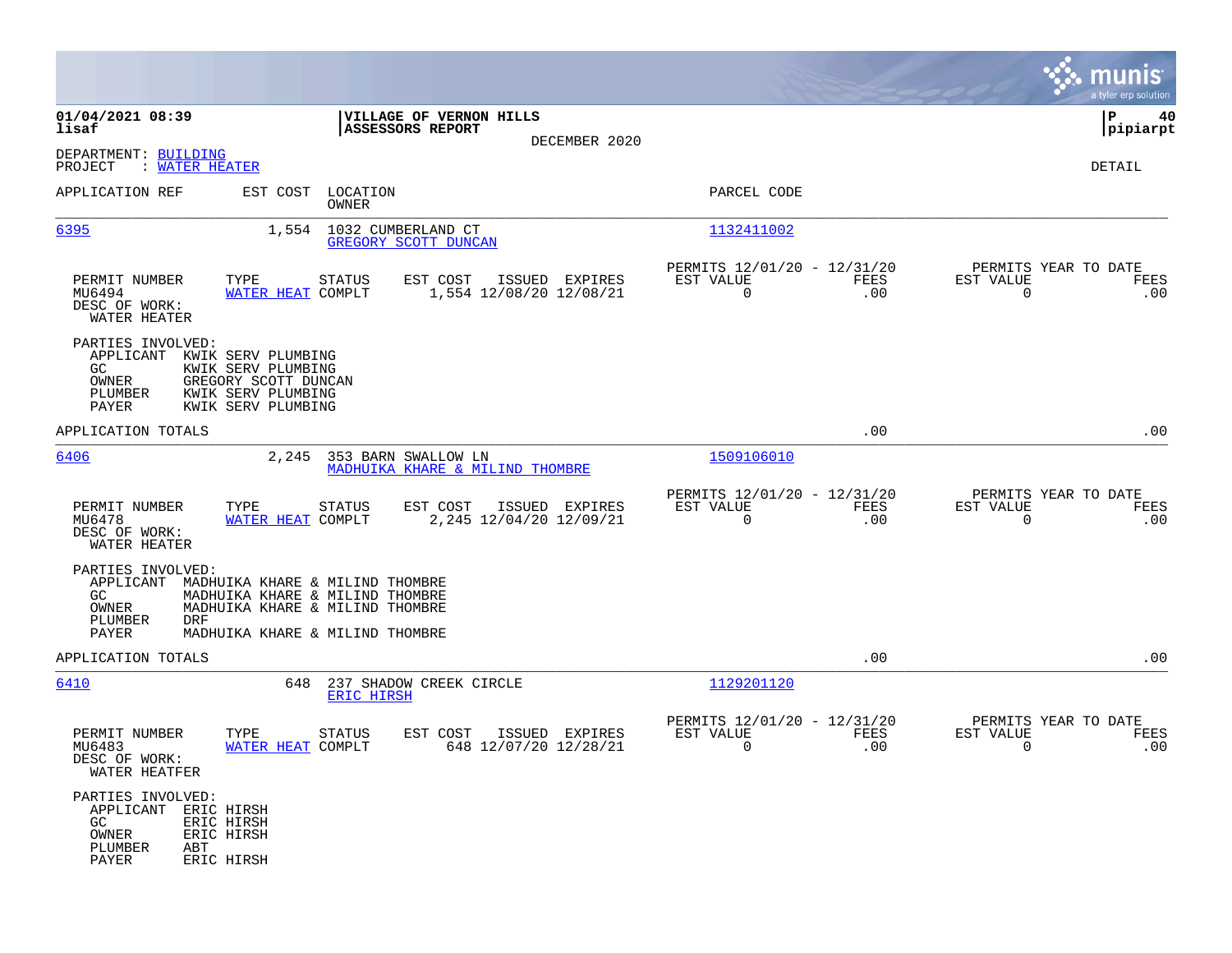|                                                                                                                                            |                                                                        |                                                         |                     | munis<br>a tyler erp solution                                   |
|--------------------------------------------------------------------------------------------------------------------------------------------|------------------------------------------------------------------------|---------------------------------------------------------|---------------------|-----------------------------------------------------------------|
| 01/04/2021 08:39<br>lisaf                                                                                                                  | VILLAGE OF VERNON HILLS<br>ASSESSORS REPORT<br>DECEMBER 2020           |                                                         |                     | ΙP<br>41<br> pipiarpt                                           |
| DEPARTMENT: BUILDING<br>PROJECT<br>: WATER HEATER                                                                                          |                                                                        |                                                         |                     | DETAIL                                                          |
| APPLICATION REF<br>EST COST                                                                                                                | LOCATION<br>OWNER                                                      | PARCEL CODE                                             |                     |                                                                 |
| APPLICATION TOTALS                                                                                                                         |                                                                        |                                                         | .00                 | .00                                                             |
| 6415                                                                                                                                       | 1,350 1454 CLAIRMONT COURT<br><b>PLACEHOLDER</b>                       | 1133101188                                              |                     |                                                                 |
| PERMIT NUMBER<br>TYPE<br>MU6486<br>WATER HEAT COMPLT<br>DESC OF WORK:<br>WATER HEATER                                                      | <b>STATUS</b><br>EST COST<br>ISSUED EXPIRES<br>1,350 12/07/20 12/14/21 | PERMITS 12/01/20 - 12/31/20<br>EST VALUE<br>0           | FEES<br>.00         | PERMITS YEAR TO DATE<br>EST VALUE<br>FEES<br>$\mathbf 0$<br>.00 |
| PARTIES INVOLVED:<br>APPLICANT<br>CATHY TEMPLEMAN<br>CATHY TEMPLEMAN<br>GC.<br>OWNER<br>PLACEHOLDER<br>PLUMBER<br>CATHY TEMPLEMAN<br>PAYER | TOPTEC HEATING, COOLING, PLUMBING & ELEC                               |                                                         |                     |                                                                 |
| APPLICATION TOTALS                                                                                                                         |                                                                        |                                                         | .00                 | .00                                                             |
| 6427<br>1,399                                                                                                                              | 230 ABILENE LN<br>SONDRA MAROLDA                                       | 1504305001                                              |                     |                                                                 |
| PERMIT NUMBER<br>TYPE<br>MU6499<br>WATER HEAT ISSUED<br>DESC OF WORK:<br>WATER HEATER                                                      | <b>STATUS</b><br>EST COST<br>ISSUED EXPIRES<br>1,399 12/09/20 12/09/21 | PERMITS 12/01/20 - 12/31/20<br>EST VALUE<br>$\mathbf 0$ | ${\tt FEES}$<br>.00 | PERMITS YEAR TO DATE<br>EST VALUE<br>FEES<br>$\mathbf 0$<br>.00 |
| PARTIES INVOLVED:<br>APPLICANT<br>DRF<br>GC.<br><b>DRF</b><br>OWNER<br>SONDRA MAROLDA<br>PLUMBER<br><b>DRF</b><br>PLUMBER<br><b>DRF</b>    |                                                                        |                                                         |                     |                                                                 |
| APPLICATION TOTALS                                                                                                                         |                                                                        |                                                         | .00                 | .00                                                             |
| 6434<br>1,008                                                                                                                              | 934 PRINCETON CT<br>STEVEN N & SUSAN J SIMON                           | 1132413076                                              |                     |                                                                 |
| PERMIT NUMBER<br>TYPE<br>MU6504<br><b>WATER HEAT ISSUED</b><br>DESC OF WORK:<br>WATER HEATER                                               | EST COST ISSUED EXPIRES<br>STATUS<br>1,008 12/14/20 12/14/21           | PERMITS 12/01/20 - 12/31/20<br>EST VALUE<br>0           | FEES<br>.00         | PERMITS YEAR TO DATE<br>EST VALUE<br>FEES<br>.00<br>$\Omega$    |
| PARTIES INVOLVED:<br>APPLICANT<br>STEVEN N & SUSAN J SIMON<br>GC<br>ABT<br>OWNER<br>STEVEN N & SUSAN J SIMON                               |                                                                        |                                                         |                     |                                                                 |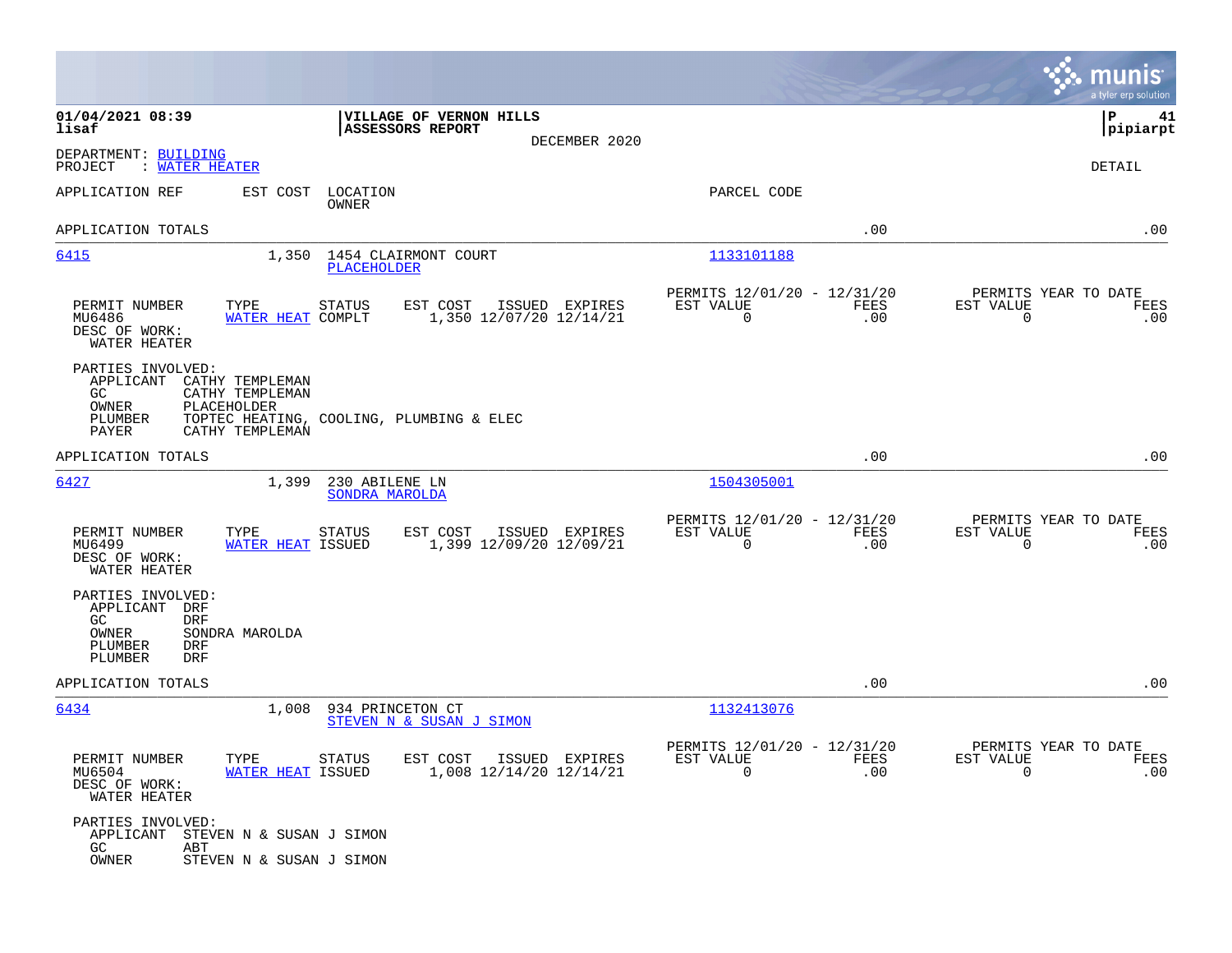|                                                                                                                                                                                                                |                                                                           | munis<br>a tyler erp solution                                   |
|----------------------------------------------------------------------------------------------------------------------------------------------------------------------------------------------------------------|---------------------------------------------------------------------------|-----------------------------------------------------------------|
| 01/04/2021 08:39<br>VILLAGE OF VERNON HILLS<br><b>ASSESSORS REPORT</b><br>lisaf<br>DECEMBER 2020                                                                                                               |                                                                           | 42<br>l P<br> pipiarpt                                          |
| DEPARTMENT: BUILDING<br>PROJECT : WATER HEATER                                                                                                                                                                 |                                                                           | DETAIL                                                          |
| APPLICATION REF<br>EST COST LOCATION<br>OWNER                                                                                                                                                                  | PARCEL CODE                                                               |                                                                 |
| PLUMBER<br>ABT<br>PAYER<br>STEVEN N & SUSAN J SIMON                                                                                                                                                            |                                                                           |                                                                 |
| APPLICATION TOTALS                                                                                                                                                                                             | .00                                                                       | .00                                                             |
| 6441<br>1,500<br>220 CHESAPEAKE CT<br><b>STEPHEN W SIMEK</b>                                                                                                                                                   | 1132407049                                                                |                                                                 |
| PERMIT NUMBER<br><b>STATUS</b><br>EST COST<br>ISSUED EXPIRES<br>TYPE<br>WATER HEAT COMPLT<br>1,500 12/15/20 12/17/21<br>MU6509<br>DESC OF WORK:<br>WATER HEATER INSTALLATION                                   | PERMITS 12/01/20 - 12/31/20<br>EST VALUE<br>FEES<br>$\overline{0}$<br>.00 | PERMITS YEAR TO DATE<br>EST VALUE<br>FEES<br>$\mathbf 0$<br>.00 |
| PARTIES INVOLVED:<br>APPLICANT STEPHEN W SIMEK<br>GC<br>STEPHEN W SIMEK<br>OWNER<br>STEPHEN W SIMEK<br>PLUMBER<br>DRF<br>STEPHEN W SIMEK<br>PAYER                                                              |                                                                           |                                                                 |
| APPLICATION TOTALS                                                                                                                                                                                             | .00                                                                       | .00                                                             |
| 6442<br>1,200<br>439 EVERGREEN DR<br>MILA F & ROLANDO A CALUPE                                                                                                                                                 | 1508403004                                                                |                                                                 |
| PERMIT NUMBER<br>TYPE<br>STATUS<br>EST COST<br>ISSUED EXPIRES<br>MU6510<br>WATER HEAT ISSUED<br>1,200 12/15/20 12/15/21<br>DESC OF WORK:<br>WATER HEATER                                                       | PERMITS 12/01/20 - 12/31/20<br>EST VALUE<br>FEES<br>0<br>.00              | PERMITS YEAR TO DATE<br>EST VALUE<br>FEES<br>$\mathbf 0$<br>.00 |
| PARTIES INVOLVED:<br>APPLICANT B. KIESGEN PLUMBING INC<br>B. KIESGEN PLUMBING INC<br>GC<br>OWNER<br>MILA F & ROLANDO A CALUPE<br>B. KIESGEN PLUMBING INC<br>PLUMBER<br><b>B. KIESGEN PLUMBING INC</b><br>PAYER |                                                                           |                                                                 |
| APPLICATION TOTALS                                                                                                                                                                                             | .00                                                                       | .00                                                             |
| 6447<br>1,461 1234 GEORGETOWN WAY<br>PLACEHOLDER                                                                                                                                                               | 1515102062                                                                |                                                                 |
| PERMIT NUMBER<br>STATUS<br>EST COST<br>ISSUED EXPIRES<br>TYPE<br>WATER HEAT COMPLT<br>1,461 12/18/20 12/28/21<br>MU6515<br>DESC OF WORK:<br>WATER HEATER                                                       | PERMITS 12/01/20 - 12/31/20<br>EST VALUE<br>FEES<br>$\mathbf 0$<br>.00    | PERMITS YEAR TO DATE<br>EST VALUE<br>FEES<br>$\mathbf 0$<br>.00 |
| PARTIES INVOLVED:<br>GC<br>EVOLUTION PLUMBING                                                                                                                                                                  |                                                                           |                                                                 |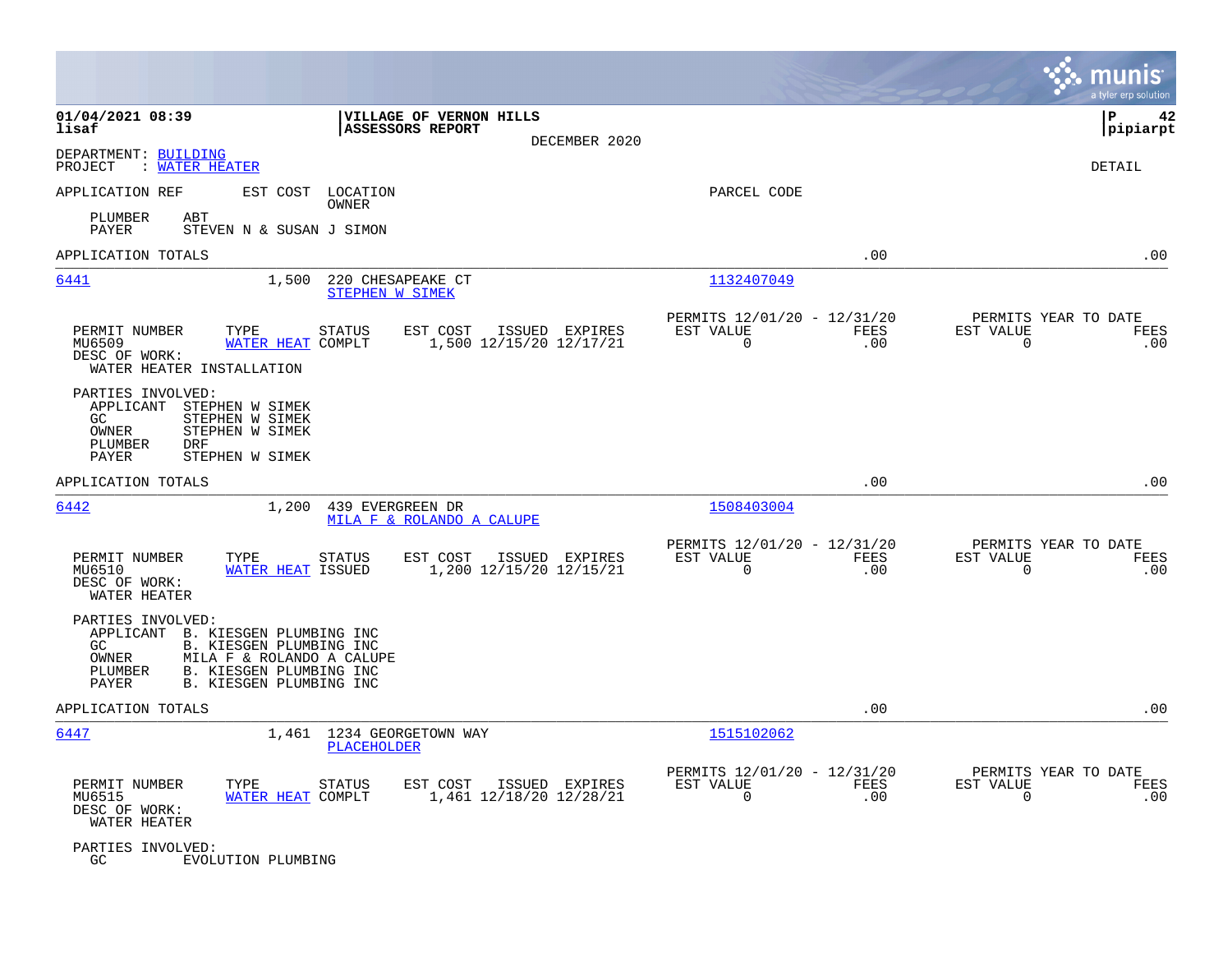|                                                     |                                                                     |             |            |          | <b>munis</b><br>a tyler erp solution |
|-----------------------------------------------------|---------------------------------------------------------------------|-------------|------------|----------|--------------------------------------|
| 01/04/2021 08:39<br>lisaf                           | VILLAGE OF VERNON HILLS<br><b>ASSESSORS REPORT</b><br>DECEMBER 2020 |             |            |          | 43<br>l P<br> pipiarpt               |
| DEPARTMENT: BUILDING<br>PROJECT<br>: WATER HEATER   |                                                                     |             |            |          | DETAIL                               |
| EST COST<br>APPLICATION REF                         | LOCATION<br>OWNER                                                   | PARCEL CODE |            |          |                                      |
| OWNER<br>PLACEHOLDER<br>PAYER<br>EVOLUTION PLUMBING |                                                                     |             |            |          |                                      |
| APPLICATION TOTALS<br>PROJECT TOTALS                |                                                                     | 0           | .00<br>.00 | $\Omega$ | .00<br>.00                           |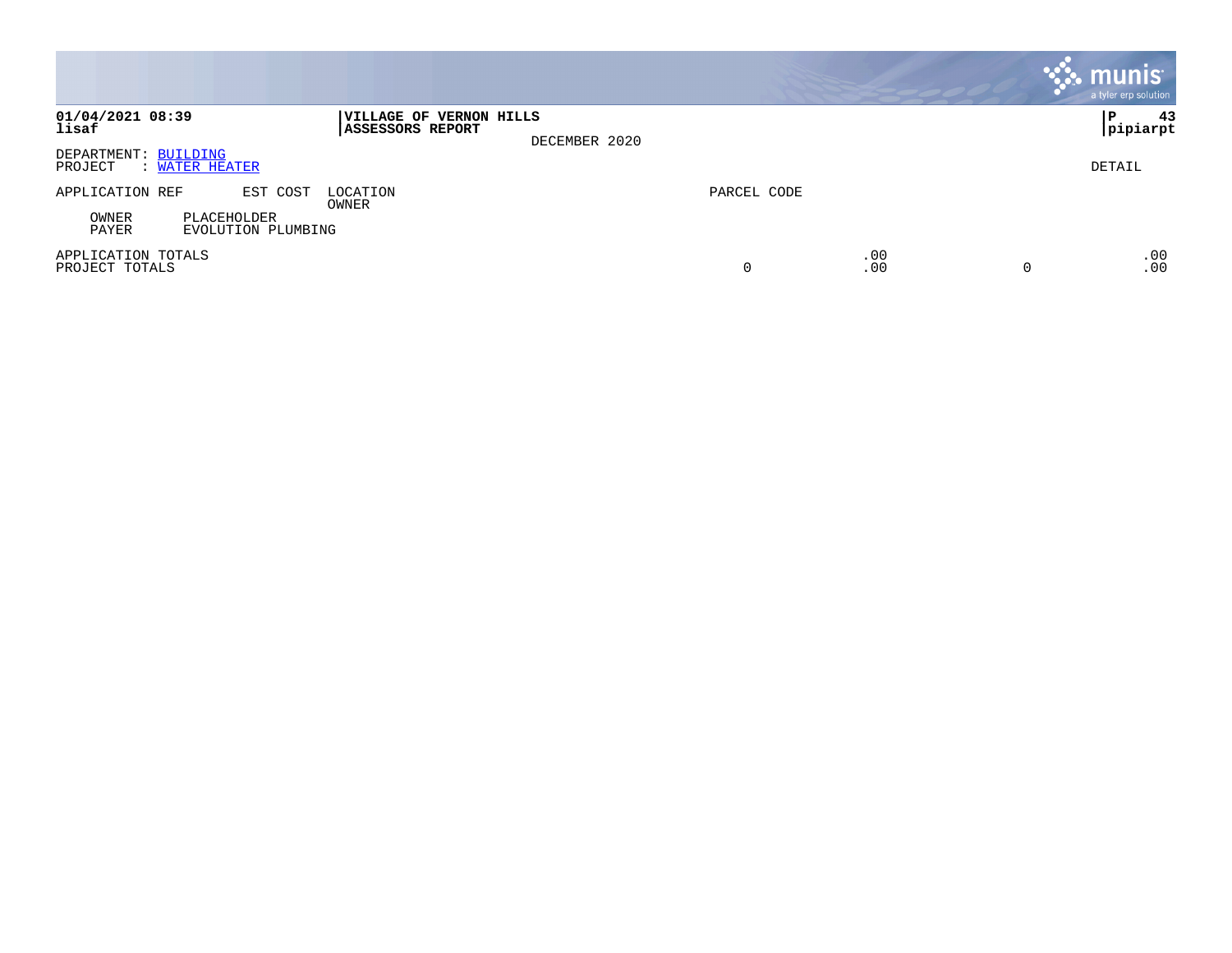|                                                                                                                                                                                       |                                                                         |                                                                           | munis<br>a tyler erp solution                                     |
|---------------------------------------------------------------------------------------------------------------------------------------------------------------------------------------|-------------------------------------------------------------------------|---------------------------------------------------------------------------|-------------------------------------------------------------------|
| 01/04/2021 08:39<br>lisaf                                                                                                                                                             | VILLAGE OF VERNON HILLS<br>ASSESSORS REPORT                             |                                                                           | P<br>44<br> pipiarpt                                              |
| DEPARTMENT: BUILDING<br>PROJECT<br>: SIGN                                                                                                                                             | DECEMBER 2020                                                           |                                                                           | DETAIL                                                            |
| APPLICATION REF                                                                                                                                                                       | EST COST LOCATION<br>OWNER                                              | PARCEL CODE                                                               |                                                                   |
| 6283<br>361                                                                                                                                                                           | 750 BUNKER CT<br>GOLD CROWN HOLDING LLC                                 | 1504202150                                                                |                                                                   |
| TYPE<br>PERMIT NUMBER<br>MU6463<br><b>SIGN</b><br>DESC OF WORK:<br>REALESTATE SIGN                                                                                                    | ISSUED EXPIRES<br>STATUS<br>EST COST<br>361 12/01/20 12/01/21<br>ISSUED | PERMITS 12/01/20 - 12/31/20<br>EST VALUE<br>FEES<br>$\mathbf 0$<br>75.00  | PERMITS YEAR TO DATE<br>EST VALUE<br>FEES<br>$\mathbf 0$<br>75.00 |
| PARTIES INVOLVED:<br>APPLICANT<br>CNC GRAPHICS<br>GC.<br>CNC GRAPHICS<br>OCCUPANT<br>CBRE<br>OWNER<br>GOLD CROWN HOLDING LLC<br>PAYER<br>CNC GRAPHICS<br>CNC GRAPHICS<br>SIGN         |                                                                         |                                                                           |                                                                   |
| APPLICATION TOTALS                                                                                                                                                                    |                                                                         | 75.00                                                                     | 75.00                                                             |
| 6318<br>900                                                                                                                                                                           | 700 NORTH MILWAUKEE AVENUE 116-A<br>KIMCO REALTY                        | 1504201051                                                                |                                                                   |
| TYPE<br>PERMIT NUMBER<br>MU6465<br><b>SIGN</b><br>DESC OF WORK:<br>SIGN                                                                                                               | EST COST<br>ISSUED EXPIRES<br>STATUS<br>ISSUED<br>900 12/01/20 12/22/21 | PERMITS 12/01/20 - 12/31/20<br>EST VALUE<br>FEES<br>$\mathbf 0$<br>125.00 | PERMITS YEAR TO DATE<br>EST VALUE<br>FEES<br>0<br>125.00          |
| PARTIES INVOLVED:<br>APPLICANT AURORA SIGN CO<br>AURORA SIGN CO<br>GC<br>LASER HAIR REMOVAL<br>OCCUPANT<br>OWNER<br>KIMCO REALTY<br>PAYER<br>AURORA SIGN CO<br>SIGN<br>AURORA SIGN CO |                                                                         |                                                                           |                                                                   |
| APPLICATION TOTALS                                                                                                                                                                    |                                                                         | 125.00                                                                    | 125.00                                                            |
| 6338<br>1,400                                                                                                                                                                         | 863 NORTH MILWAUKEE AVENUE 700<br>PASSCO MELODY FARM DST                | 1134302008                                                                |                                                                   |
| PERMIT NUMBER<br>TYPE<br>MU6474<br>SIGN<br>DESC OF WORK:<br>MADISON REED SIGN                                                                                                         | STATUS<br>EST COST ISSUED EXPIRES<br>1,400 12/03/20 12/03/21<br>ISSUED  | PERMITS 12/01/20 - 12/31/20<br>FEES<br>EST VALUE<br>$\Omega$<br>102.00    | PERMITS YEAR TO DATE<br>EST VALUE<br>FEES<br>$\Omega$<br>102.00   |
| PARTIES INVOLVED:<br>APPLICANT<br>OLYMPIC SIGNS<br>GC<br>OLYMPIC SIGNS<br>OWNER<br>PASSCO MELODY FARM DST                                                                             |                                                                         |                                                                           |                                                                   |